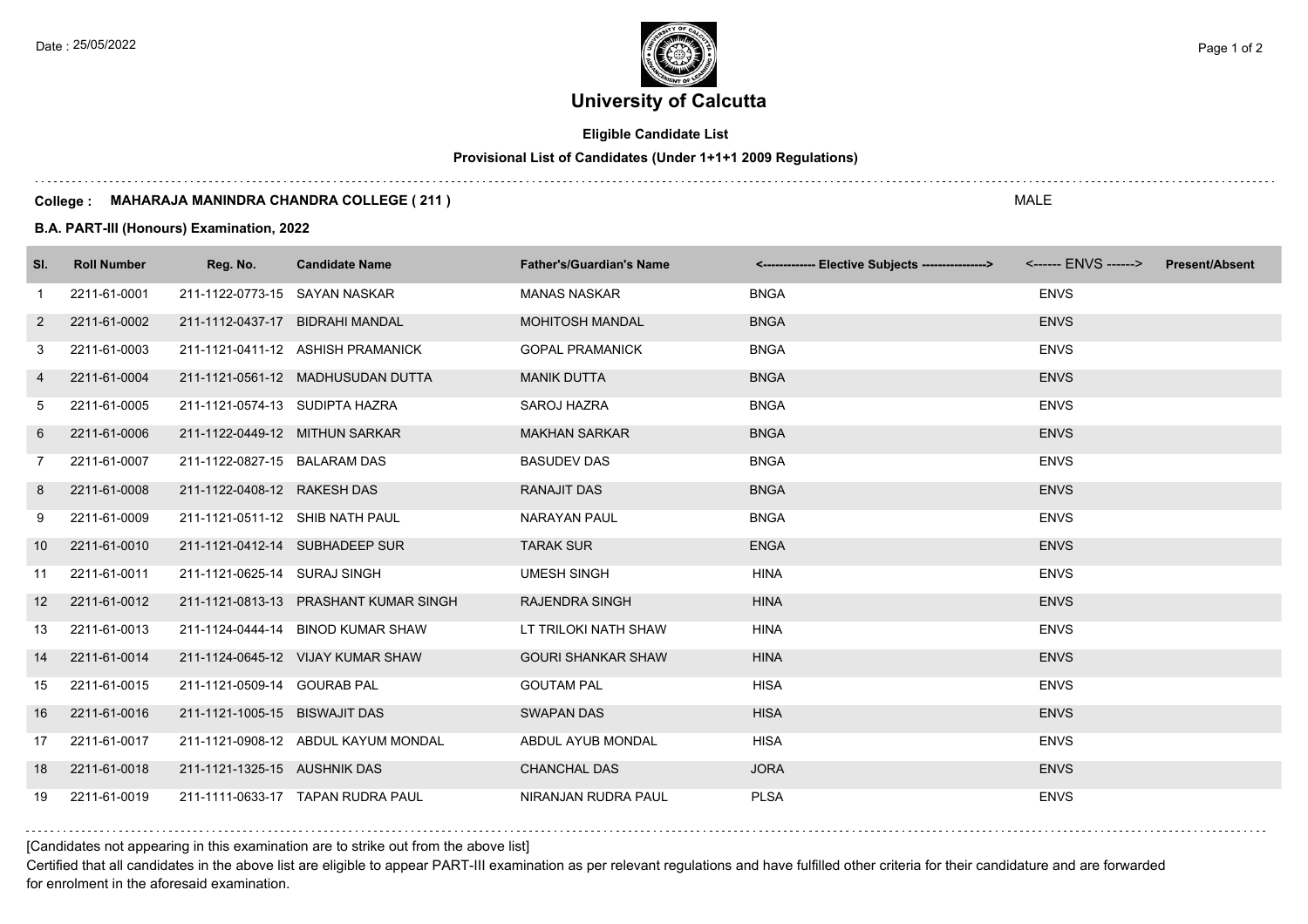

## **Eligible Candidate List**

## **Provisional List of Candidates (Under 1+1+1 2009 Regulations)**

| MALE<br><b>MAHARAJA MANINDRA CHANDRA COLLEGE (211)</b><br>College :<br>B.A. PART-III (Honours) Examination, 2022 |                    |                             |                       |                                 |                                                    |             |                       |
|------------------------------------------------------------------------------------------------------------------|--------------------|-----------------------------|-----------------------|---------------------------------|----------------------------------------------------|-------------|-----------------------|
| SI.                                                                                                              | <b>Roll Number</b> | Reg. No.                    | <b>Candidate Name</b> | <b>Father's/Guardian's Name</b> | <-------------- Elective Subjects ---------------> |             | <b>Present/Absent</b> |
| <b>20</b>                                                                                                        | 2211-61-0020       | 211-1125-1215-16 ANOWER ALI |                       | <b>JAMIR ALI MONDOL</b>         | <b>PLSA</b>                                        | <b>ENVS</b> |                       |

[Candidates not appearing in this examination are to strike out from the above list]

Certified that all candidates in the above list are eligible to appear PART-III examination as per relevant regulations and have fulfilled other criteria for their candidature and are forwarded for enrolment in the aforesaid examination.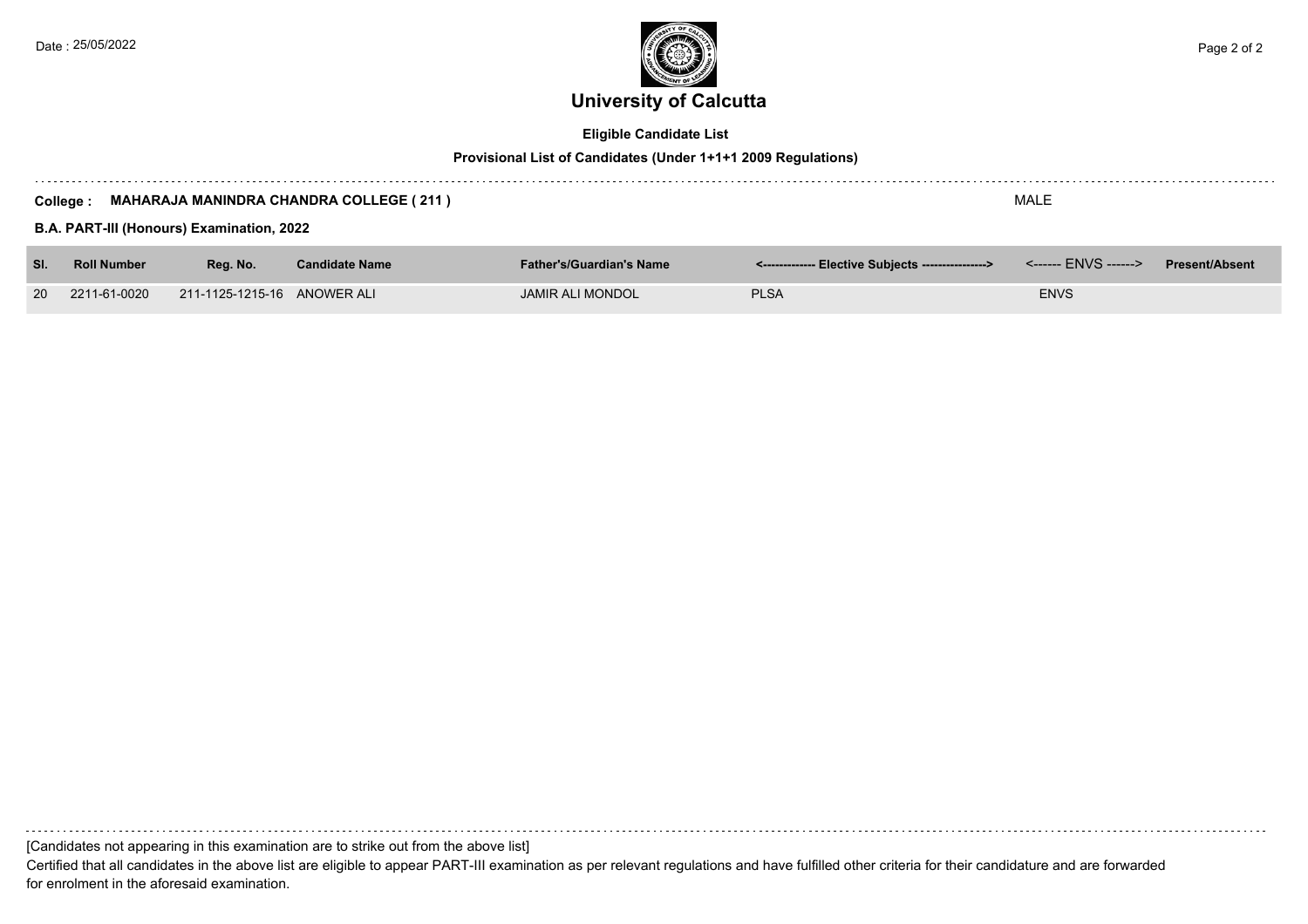**Eligible Candidate List**

**Provisional List of Candidates (Under 1+1+1 2009 Regulations)**

#### **College : MAHARAJA MANINDRA CHANDRA COLLEGE ( 211 )**

**B.A. PART-III (Honours) Examination, 2022**

| SI.               | <b>Roll Number</b> | Reg. No.                        | <b>Candidate Name</b>             | <b>Father's/Guardian's Name</b> | <-------------- Elective Subjects ----------------> <------ ENVS ------> Present/Absent |             |
|-------------------|--------------------|---------------------------------|-----------------------------------|---------------------------------|-----------------------------------------------------------------------------------------|-------------|
| $\overline{1}$    | 2211-51-0001       | 211-1221-0371-14 TANIA JANA     |                                   | <b>TARUN JANA</b>               | <b>BNGA</b>                                                                             | <b>ENVS</b> |
| $\overline{2}$    | 2211-51-0002       | 211-1212-0415-17 NABANITA DAS   |                                   | <b>KALIPADA DAS</b>             | <b>BNGA</b>                                                                             | <b>ENVS</b> |
| 3                 | 2211-51-0003       | 211-1221-0510-12 ANIMA HAZRA    |                                   | SANATAN HAZRA                   | <b>BNGA</b>                                                                             | <b>ENVS</b> |
| 4                 | 2211-51-0004       | 211-1221-0541-12 PIYALI DAS     |                                   | <b>SUNIL DAS</b>                | <b>BNGA</b>                                                                             | <b>ENVS</b> |
| 5                 | 2211-51-0005       | 211-1221-0590-13 MALA BAR       |                                   | <b>NAKAI BAR</b>                | <b>BNGA</b>                                                                             | <b>ENVS</b> |
| 6                 | 2211-51-0006       |                                 | 211-1212-0402-17 TAPATI PRADHAN   | <b>TARAL PRADHAN</b>            | <b>BNGA</b>                                                                             | <b>ENVS</b> |
| 7                 | 2211-51-0007       | 211-1221-0432-16 ANISHA KHATUN  |                                   | MD FARID UDDIN MIDDYA           | <b>BNGA</b>                                                                             | <b>ENVS</b> |
| 8                 | 2211-51-0008       | 211-1221-0528-12 ARPITA ROY     |                                   | <b>ADITYA ROY</b>               | <b>BNGA</b>                                                                             | <b>ENVS</b> |
| 9                 | 2211-51-0009       | 211-1221-0612-13 PIALI GHOSH    |                                   | <b>DILIP GHOSH</b>              | <b>BNGA</b>                                                                             | <b>ENVS</b> |
| 10                | 2211-51-0010       | 211-1221-0715-12 REKHA MONDAL   |                                   | <b>SWAPAN MONDAL</b>            | <b>BNGA</b>                                                                             | <b>ENVS</b> |
| 11                | 2211-51-0011       |                                 | 211-1222-0693-12 SUSMITA HALDER   | <b>DIPAK HALDER</b>             | <b>BNGA</b>                                                                             | <b>ENVS</b> |
| $12 \overline{ }$ | 2211-51-0012       | 211-1222-0656-13 DEBJANI BISWAS |                                   | <b>GOUTAM BISWAS</b>            | <b>ENGA</b>                                                                             | <b>ENVS</b> |
| 13                | 2211-51-0013       | 211-1221-0647-13 ANTARA SIKDAR  |                                   | <b>ARUP SIKDAR</b>              | <b>ENGA</b>                                                                             | <b>ENVS</b> |
| 14                | 2211-51-0014       | 211-1221-0619-14 NEHA JHA       |                                   | PRAMOD JHA                      | <b>HINA</b>                                                                             | <b>ENVS</b> |
| 15                | 2211-51-0015       | 211-1221-1417-15 SWETA SHAW     |                                   | <b>GANESH SHAW</b>              | <b>HINA</b>                                                                             | <b>ENVS</b> |
| 16                | 2211-51-0016       |                                 | 211-1221-0504-16 TIYASA MUKHERJEE | <b>ASOKE MUKHERJEE</b>          | <b>HISA</b>                                                                             | <b>ENVS</b> |
| 17                | 2211-51-0017       | 211-1222-0401-12 RIYA MONDAL    |                                   | <b>NIRANJAN MONDAL</b>          | <b>HISA</b>                                                                             | <b>ENVS</b> |
| 18                | 2211-51-0018       | 211-1212-0709-17 ANKITA BARMAN  |                                   | <b>BISWAJIT BARMAN</b>          | <b>JORA</b>                                                                             | <b>ENVS</b> |
| 19                | 2211-51-0019       | 211-1221-1115-15 SHIBANI DEY    |                                   | <b>BALAI RANJAN DEY</b>         | PHIA                                                                                    | <b>ENVS</b> |

[Candidates not appearing in this examination are to strike out from the above list]

Certified that all candidates in the above list are eligible to appear PART-III examination as per relevant regulations and have fulfilled other criteria for their candidature and are forwarded for enrolment in the aforesaid examination.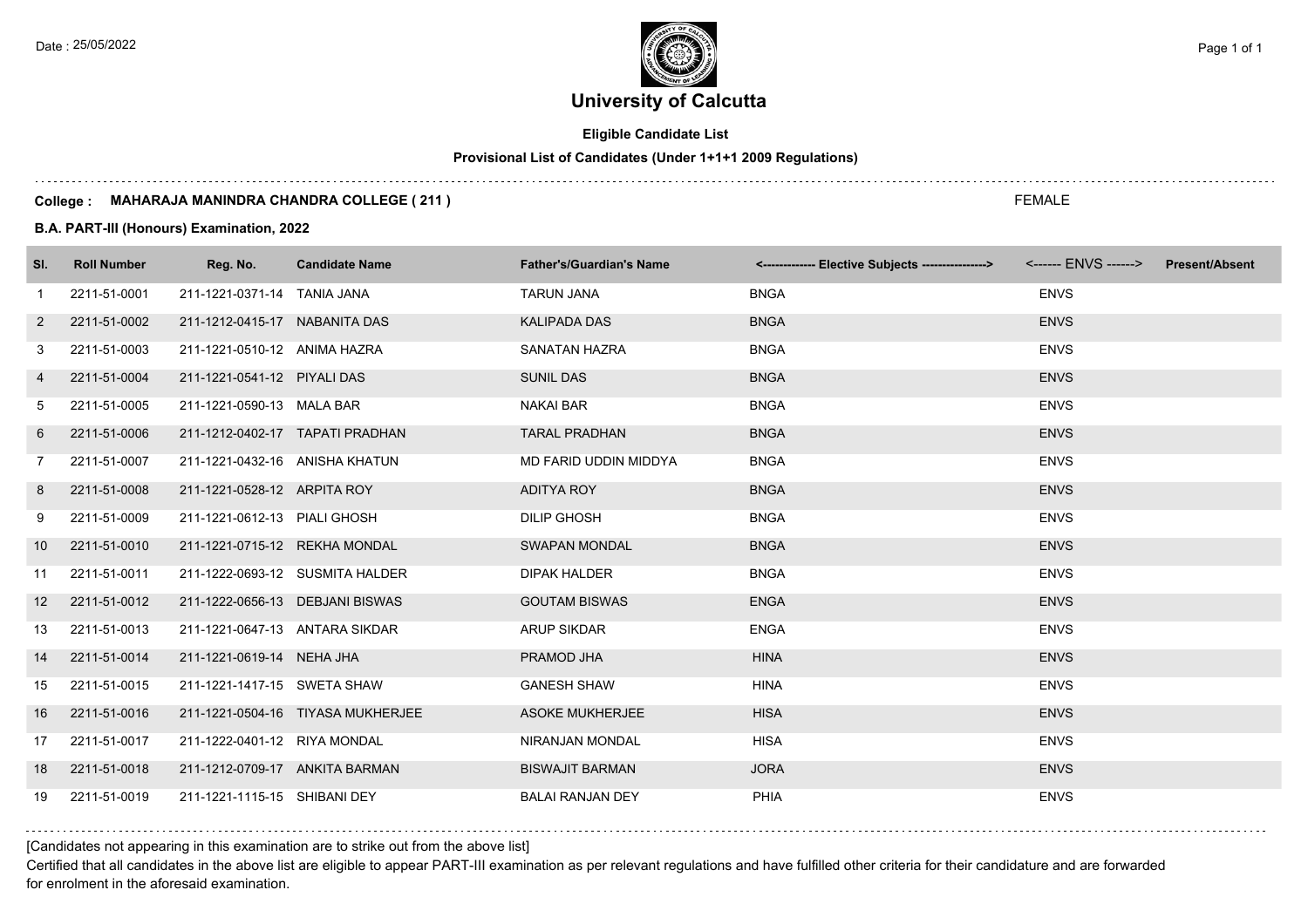## **Eligible Candidate List**

## **Provisional List of Candidates (Under 1+1+1 2009 Regulations)**

#### **College : MAHARAJA MANINDRA CHANDRA COLLEGE ( 211 )**

### **B.A. PART-III (General) Examination, 2022**

| SI.             | <b>Roll Number</b> | Reg. No.                       | <b>Candidate Name</b>                | <b>Father's/Guardian's Name</b> |             | <-------------- Elective Subjects ----------------> | <b>Present/Absent</b> |
|-----------------|--------------------|--------------------------------|--------------------------------------|---------------------------------|-------------|-----------------------------------------------------|-----------------------|
| -1              | 2211-56-0001       |                                | 211-1221-0657-14 RAKHI KARMAKAR      | MADHAB CHANDRA KARMAKAR         | <b>HISG</b> |                                                     |                       |
| 2               | 2211-56-0002       |                                | 211-1221-0792-14 MADHURIMA MUKHERJEE | <b>MANABENDRA MUKHERJEE</b>     | <b>PLSG</b> |                                                     |                       |
| 3               | 2211-56-0003       | 211-1221-0982-16 SUSMITA DEB   |                                      | <b>SAMIR KUMAR DEB</b>          | <b>HISG</b> |                                                     |                       |
| 4               | 2211-56-0004       |                                | 211-1211-0638-17 MOUPARNA SARKAR     | <b>CHANDAN SARKAR</b>           | <b>HISG</b> | <b>BNGG</b>                                         |                       |
| 5               | 2211-56-0005       |                                | 211-1221-0643-14 LEENA CHATTERJEE    | <b>BIDYUT CHATTERJEE</b>        | <b>PHIG</b> |                                                     |                       |
| 6               | 2211-56-0006       | 211-1221-1133-15 PIYALI MONDAL |                                      | <b>SANTI MONDAL</b>             | <b>HISG</b> |                                                     |                       |
| $\overline{7}$  | 2211-56-0007       |                                | 211-1221-0574-16 PRIYANKA BARAL      | <b>SALIL BARAL</b>              | <b>PHIG</b> |                                                     |                       |
| 8               | 2211-56-0008       | 211-1221-0755-15 TITLY GHOSH   |                                      | <b>TAPAS GHOSH</b>              | <b>BNGG</b> |                                                     |                       |
| 9               | 2211-56-0009       | 211-1221-0996-16 PUJA ADDYA    |                                      | DIPAK ADDYA                     | <b>HISG</b> |                                                     |                       |
| 10              | 2211-56-0010       | 211-1221-1001-16 JHUMA GHOSH   |                                      | <b>TARAK GHOSH</b>              | <b>HISG</b> |                                                     |                       |
| 11              | 2211-56-0011       |                                | 211-1222-1045-16 PAPEYA SARDAR       | <b>BUDDHADEV SARDAR</b>         | <b>BNGG</b> |                                                     |                       |
| 12 <sup>°</sup> | 2211-56-0012       | 211-1221-0446-16 SULAGNA PYNE  |                                      |                                 | <b>PHIG</b> | <b>HISG</b>                                         |                       |
| 13              | 2211-56-0013       | 211-1221-0896-13 RITUPARNA ROY |                                      | <b>HARADHAN ROY</b>             | <b>HISG</b> |                                                     |                       |
| 14              | 2211-56-0014       | 211-1221-0796-14 SONAM GUPTA   |                                      | <b>MITHAILAL GUPTA</b>          | <b>HISG</b> | <b>PLSG</b>                                         |                       |
| 15              | 2211-56-0015       | 211-1221-0768-12 PUJA SHAW     |                                      | <b>TIKORI SHAW</b>              | <b>PLSG</b> | <b>ECOG</b>                                         |                       |
| 16              | 2211-56-0016       | 211-1221-0757-15 SUCHARITA DEY |                                      | <b>TAPAN DEY</b>                | <b>PLSG</b> |                                                     |                       |
| 17              | 2211-56-0017       | 211-1221-1159-15 TIYASA DAS    |                                      | <b>BHOLA DAS</b>                | <b>PHIG</b> | <b>HISG</b>                                         |                       |
| 18              | 2211-56-0018       | 211-1222-1029-15 SIMA SIKDAR   |                                      | PARITOSH SIKDAR                 | <b>HISG</b> | <b>JORG</b>                                         |                       |
| 19              | 2211-56-0019       | 211-1222-1251-15 SUPRIYA ROY   |                                      | <b>KAMAL ROY</b>                | <b>PLSG</b> | <b>HISG</b>                                         |                       |

## [Candidates not appearing in this examination are to strike out from the above list]

Certified that all candidates in the above list are eligible to appear PART-III examination as per relevant regulations and have fulfilled other criteria for their candidature and are forwarded for enrolment in the aforesaid examination.

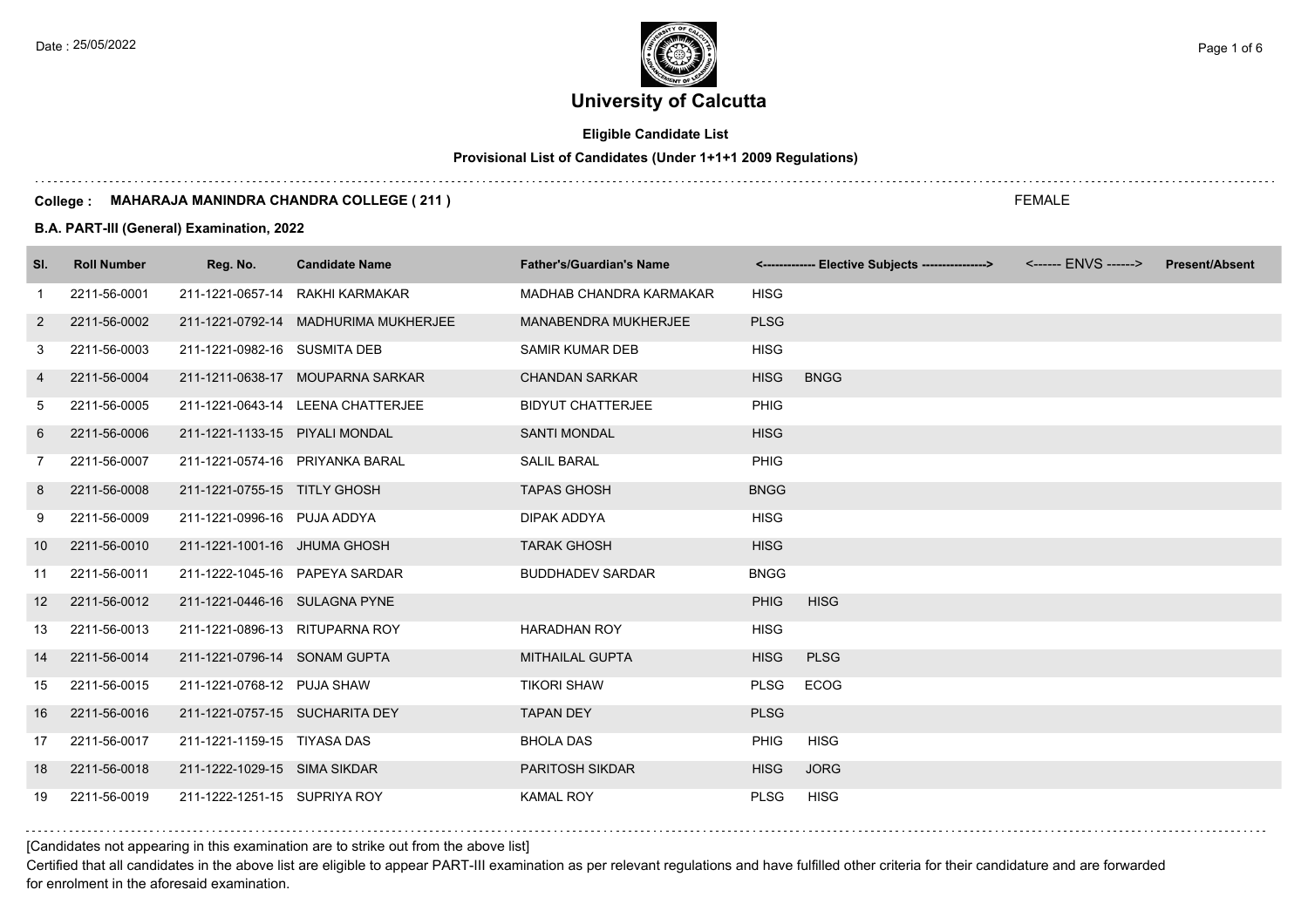## **Eligible Candidate List**

## **Provisional List of Candidates (Under 1+1+1 2009 Regulations)**

#### **College : MAHARAJA MANINDRA CHANDRA COLLEGE ( 211 )**

### **B.A. PART-III (General) Examination, 2022**

| SI. | <b>Roll Number</b> | Reg. No.                       | <b>Candidate Name</b>               | <b>Father's/Guardian's Name</b> |             |             | <-------------- Elective Subjects ----------------> | <b>Present/Absent</b> |
|-----|--------------------|--------------------------------|-------------------------------------|---------------------------------|-------------|-------------|-----------------------------------------------------|-----------------------|
| 20  | 2211-56-0020       |                                | 211-1223-1429-15 KABITA TOPPO ORAON | <b>GHUSHA TOPPO ORAON</b>       | <b>HISG</b> |             |                                                     |                       |
| 21  | 2211-56-0021       | 211-1221-1481-15 RIYA DUTTA    |                                     | ARIJIT DUTTA                    | <b>PLSG</b> |             |                                                     |                       |
| 22  | 2211-56-0022       |                                | 211-1221-1623-15 SRABONA MUKHERJEE  | <b>SUJIT MUKHERJEE</b>          | <b>HISG</b> |             |                                                     |                       |
| 23  | 2211-56-0023       | 211-1222-1667-15 AMBIKA MONDAL |                                     | SUDHANGSHU MONDAL               | <b>HISG</b> | <b>PLSG</b> |                                                     |                       |
| 24  | 2211-56-0024       | 211-1221-0770-14 RAJANI SHAW   |                                     | <b>INDRADEO SHAW</b>            | <b>HISG</b> |             |                                                     |                       |
| 25  | 2211-56-0025       | 211-1221-0761-14 TANIYA SIKDAR |                                     | <b>BIROJA PROSAD SIKDAR</b>     | <b>ECOG</b> |             |                                                     |                       |
| 26  | 2211-56-0026       | 211-1221-1637-15 MAMPI SAHA    |                                     | SANKAR CHANDRA SAHA             | <b>JORG</b> | <b>HISG</b> | <b>PLSG</b>                                         |                       |
| 27  | 2211-56-0027       | 211-1221-0492-12 NAYNA DAS     |                                     | <b>DIBYENDU DAS</b>             | <b>PLSG</b> |             |                                                     |                       |
| 28  | 2211-56-0028       | 211-1221-0915-12 ANITA GHOSH   |                                     | <b>MUKTI GHOSH</b>              | <b>HISG</b> |             |                                                     |                       |
| 29  | 2211-56-0029       | 211-1221-0819-12 PRIYA JAISWAL |                                     | <b>BIJAY SHANKAR JAISWAL</b>    | <b>ECOG</b> |             |                                                     |                       |
| 30  | 2211-56-0030       | 211-1221-0538-12 SHILPA GHOSH  |                                     | <b>SISIR KUMAR GHOSH</b>        | <b>HISG</b> | <b>PLSG</b> |                                                     |                       |
| 31  | 2211-56-0031       | 211-1221-0635-12 ANAMIKA SEAL  |                                     | LATE SANKAR SEAL                | <b>PLSG</b> |             |                                                     |                       |
| 32  | 2211-56-0032       | 211-1221-0550-14 RIYA BISWAS   |                                     | <b>LATE PRABIR BISWAS</b>       | <b>PLSG</b> |             |                                                     |                       |
| 33  | 2211-56-0033       |                                | 211-1221-0653-14 SUPARNA GHOSH      | PINTU GHOJH                     | <b>HISG</b> | PHIG        |                                                     |                       |
| 34  | 2211-56-0034       | 211-1221-0684-14 PIA BERA      |                                     | <b>ALOKE BERA</b>               | <b>HISG</b> | <b>PHIG</b> |                                                     |                       |
| 35  | 2211-56-0035       |                                | 211-1221-0777-14 DIPANNITA BASAK    | <b>DILIP BASAK</b>              | <b>HISG</b> |             |                                                     |                       |
| 36  | 2211-56-0036       | 211-1221-0793-14 TULIKA GHOSH  |                                     | <b>MALAY KUMAR GHOSH</b>        | <b>PLSG</b> | <b>ECOG</b> |                                                     |                       |
| 37  | 2211-56-0037       | 211-1222-0739-14 PAMPA MONDAL  |                                     | PARIMAL MONDAL                  | <b>HISG</b> | <b>PLSG</b> |                                                     |                       |
| 38  | 2211-56-0038       | 211-1221-0958-13 SUSMITA PAUL  |                                     | <b>SANKAR PAUL</b>              | <b>PHIG</b> |             |                                                     |                       |

[Candidates not appearing in this examination are to strike out from the above list]

Certified that all candidates in the above list are eligible to appear PART-III examination as per relevant regulations and have fulfilled other criteria for their candidature and are forwarded for enrolment in the aforesaid examination.

FEMALE

Date : 25/05/2022 **Page 2 of 6**  $\begin{pmatrix} 25/05/2022 \end{pmatrix}$  Page 2 of 6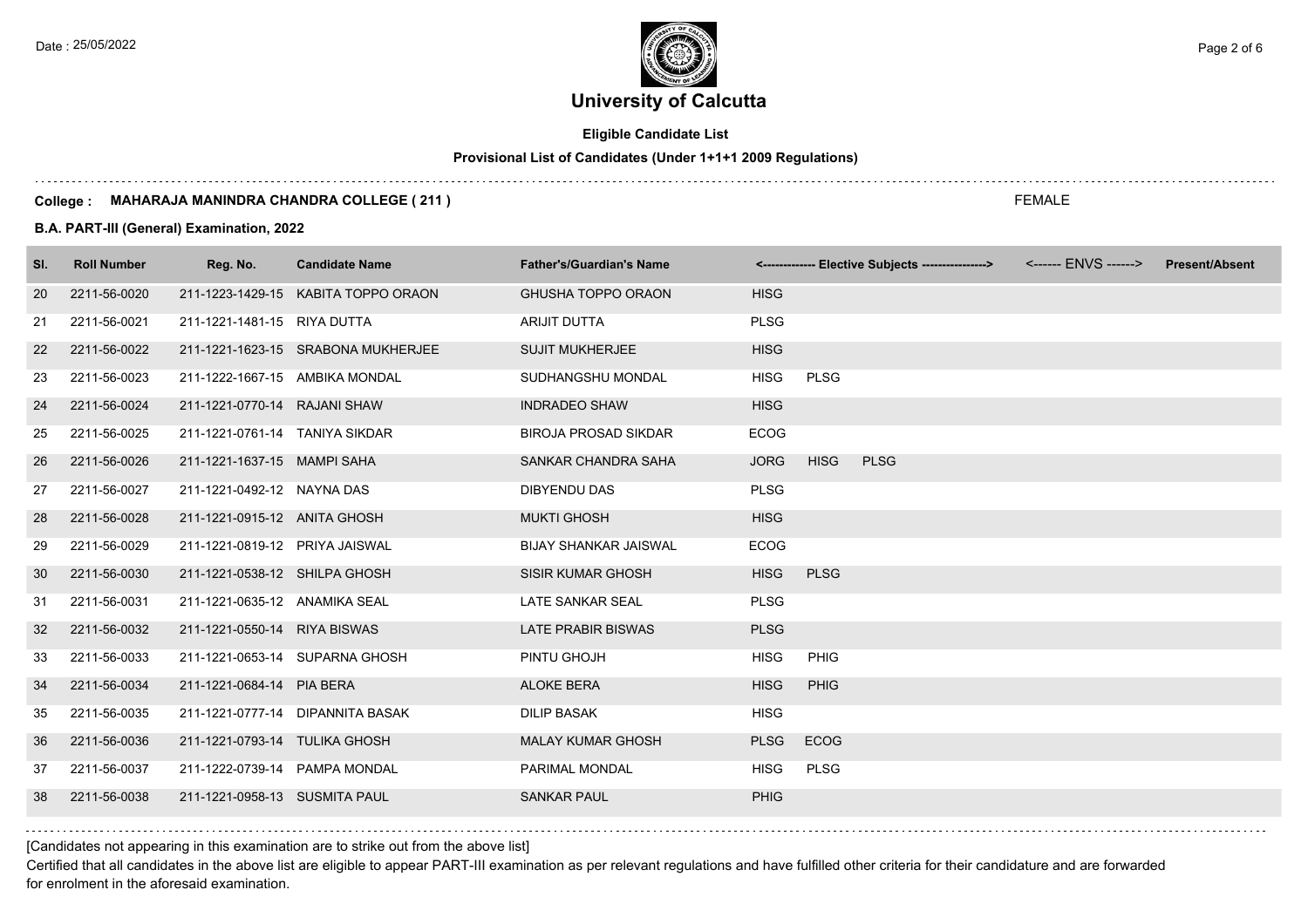## **Eligible Candidate List**

## **Provisional List of Candidates (Under 1+1+1 2009 Regulations)**

#### **College : MAHARAJA MANINDRA CHANDRA COLLEGE ( 211 )**

### **B.A. PART-III (General) Examination, 2022**

| SI. | <b>Roll Number</b> | Reg. No.                       | <b>Candidate Name</b>             | <b>Father's/Guardian's Name</b> |             | <-------------- Elective Subjects ----------------> | <b>Present/Absent</b> |
|-----|--------------------|--------------------------------|-----------------------------------|---------------------------------|-------------|-----------------------------------------------------|-----------------------|
| 39  | 2211-56-0039       | 211-1224-1025-12 BRATATI ROY   |                                   | <b>SANKAR ROY</b>               | <b>HISG</b> | <b>PLSG</b>                                         |                       |
| 40  | 2211-56-0040       | 211-1221-0635-14 KANIZ FATMA   |                                   | ZAINUL HAQUE                    | <b>HISG</b> |                                                     |                       |
| 41  | 2211-56-0041       |                                | 211-1221-0642-14 TABASSUM MERAJ   | LATE MERAJ AHMED                | <b>HISG</b> |                                                     |                       |
| 42  | 2211-56-0042       | 211-1221-0686-14 WAHIDA YASMIN |                                   | <b>TAJAMMUL HUSSAIN</b>         | <b>HISG</b> | <b>PLSG</b>                                         |                       |
| 43  | 2211-56-0043       | 211-1221-0941-13 KABITA DAS    |                                   | HARAN CHANDRA DAS               | <b>HISG</b> | <b>PLSG</b>                                         |                       |
| 44  | 2211-56-0044       | 211-1221-1071-12 SANGITA GHOSH |                                   | <b>KESHAB CHANDRA GHOSH</b>     | <b>HISG</b> | <b>PLSG</b>                                         |                       |
| 45  | 2211-56-0045       | 211-1222-0749-14 JHUMA DAS     |                                   | <b>SUNIL DAS</b>                | <b>HISG</b> | <b>PLSG</b>                                         |                       |
| 46  | 2211-56-0046       | 211-1221-0684-12 MITRA ROY     |                                   | NILADRI ROY                     | <b>HISG</b> |                                                     |                       |
| 47  | 2211-56-0047       | 211-1221-0733-13 PIYALI BAG    |                                   | LT SAMARESH BAG                 | <b>ECOG</b> |                                                     |                       |
| 48  | 2211-56-0048       | 211-1221-0823-13 SRIJA CHANDA  |                                   | SUBHASISH CHANDA                | <b>PHIG</b> |                                                     |                       |
| 49  | 2211-56-0049       |                                | 211-1221-0825-13 SUCHANDRA DUTTA  | <b>SOUMEN DUTTA</b>             | <b>HISG</b> |                                                     |                       |
| 50  | 2211-56-0050       | 211-1221-0845-13 SAMPA DEY     |                                   | <b>SARAT DEY</b>                | <b>PLSG</b> |                                                     |                       |
| 51  | 2211-56-0051       |                                | 211-1221-0888-13 SRIPARNA DEBNATH | SANTI RANJAN DEBNATH            | <b>PHIG</b> |                                                     |                       |
| 52  | 2211-56-0052       | 211-1222-0925-13 PUJA TARAFDAR |                                   | PRASANTA TARAFDAR               | <b>ENGG</b> |                                                     |                       |
| 53  | 2211-56-0053       | 211-1221-0990-13 LAXMI DAS     |                                   | LATE GANESH CHANDRA DAS         | <b>PLSG</b> |                                                     |                       |
| 54  | 2211-56-0054       | 211-1221-0889-12 SUNITA BARICK |                                   | <b>BHOLA NATH BARICK</b>        | <b>HISG</b> | <b>ECOG</b>                                         |                       |
| 55  | 2211-56-0055       | 211-1221-0865-12 RIMA MONDAL   |                                   | <b>JOY MONDAL</b>               | <b>HISG</b> |                                                     |                       |
| 56  | 2211-56-0056       | 211-1221-0944-12 SUSHMITA DAS  |                                   | LATE SAROJ KUMAR DAS            | <b>HISG</b> |                                                     |                       |
| 57  | 2211-56-0057       | 211-1221-0948-12 PARAMITA SAHA |                                   | LATE PANKAJ SAHA                | <b>HISG</b> |                                                     |                       |

[Candidates not appearing in this examination are to strike out from the above list]

Certified that all candidates in the above list are eligible to appear PART-III examination as per relevant regulations and have fulfilled other criteria for their candidature and are forwarded for enrolment in the aforesaid examination.

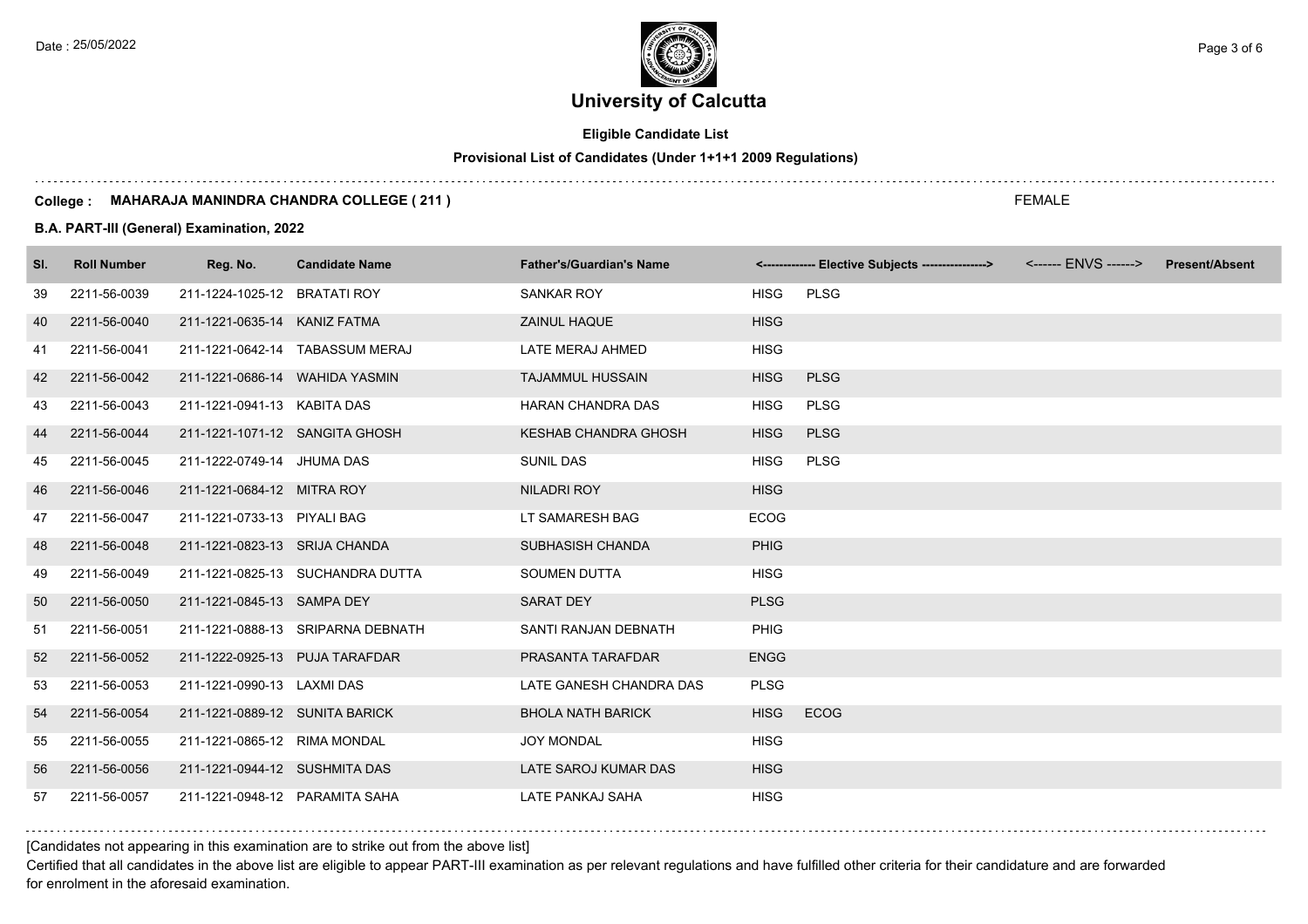**Eligible Candidate List**

**Provisional List of Candidates (Under 1+1+1 2009 Regulations)**

#### **College : MAHARAJA MANINDRA CHANDRA COLLEGE ( 211 )**

### **B.A. PART-III (General) Examination, 2022**

| SI. | <b>Roll Number</b> | Reg. No.                       | <b>Candidate Name</b>               | <b>Father's/Guardian's Name</b> |             |             | <-------------- Elective Subjects ----------------> | <b>Present/Absent</b> |
|-----|--------------------|--------------------------------|-------------------------------------|---------------------------------|-------------|-------------|-----------------------------------------------------|-----------------------|
| 58  | 2211-56-0058       | 211-1221-0962-12 DITU SANTRA   |                                     | <b>ASTA SANTRA</b>              | <b>PLSG</b> | <b>HISG</b> |                                                     |                       |
| 59  | 2211-56-0059       | 211-1221-1661-12 ANTARA DAS    |                                     | ANUP DAS                        | <b>PLSG</b> |             |                                                     |                       |
| 60  | 2211-56-0060       |                                | 211-1221-0750-12 ANNAPURNA GUPTA    | <b>BINOD GUPTA</b>              | <b>HISG</b> |             |                                                     |                       |
| 61  | 2211-56-0061       | 211-1221-0774-12 PUJA DUTTA    |                                     | <b>DEEPAK PUTTA</b>             | <b>HISG</b> |             |                                                     |                       |
| 62  | 2211-56-0062       | 211-1221-0797-12 PRIYA NATH    |                                     | <b>SUKUMAR NATH</b>             | <b>HISG</b> |             |                                                     |                       |
| 63  | 2211-56-0063       | 211-1224-1022-12 SUKLA SARKAR  |                                     | <b>SUBRATA SARKAR</b>           | <b>HISG</b> |             |                                                     |                       |
| 64  | 2211-56-0064       | 211-1221-0706-12 SONALI BISWAS |                                     | <b>GURUDAS BISWAS</b>           | <b>HISG</b> |             |                                                     |                       |
| 65  | 2211-56-0065       | 211-1221-0744-12 RIYA RAKSHIT  |                                     | <b>RATAN RAKSHIT</b>            | <b>PLSG</b> |             |                                                     |                       |
| 66  | 2211-56-0066       |                                | 211-1221-0721-13 TANIMA CHAKRABORTY | SWAPAN CHAKRABORTY              | <b>PHIG</b> |             |                                                     |                       |
| 67  | 2211-56-0067       | 211-1221-0932-12 SUMI DAS      |                                     | SHIB SHANKAR DAS                | <b>PLSG</b> |             |                                                     |                       |
| 68  | 2211-56-0068       | 211-1221-0958-12 RIMPA SAHA    |                                     | SANTI GOPAL SAHA                | <b>HISG</b> |             |                                                     |                       |
| 69  | 2211-56-0069       | 211-1221-0716-12 PUJA CHOWLAY  |                                     | <b>SWAPAN CHOWLAY</b>           | <b>HISG</b> |             |                                                     |                       |
| 70  | 2211-56-0070       |                                | 211-1221-0632-12 RITUPARNA BISWAS   | <b>RAMKRISHNA BISWAS</b>        | <b>PHIG</b> |             |                                                     |                       |
| 71  | 2211-56-0071       |                                | 211-1221-0604-12 MINASREE SARKAR    | <b>ARUN SARKAR</b>              | <b>JORG</b> | <b>ENGG</b> |                                                     |                       |
| 72  | 2211-56-0072       | 211-1221-0552-12 ARPITA SARKAR |                                     | <b>DEBASISH SARKAR</b>          | <b>PLSG</b> | <b>HISG</b> | <b>JORG</b>                                         |                       |
| 73  | 2211-56-0073       | 211-1221-0610-12 DEEPA ROY DEY |                                     | <b>BAPI ROY</b>                 | <b>HISG</b> |             |                                                     |                       |
| 74  | 2211-56-0074       |                                | 211-1221-0870-12 PRIYANKA GHOSH     | <b>SANKAR GHOSH</b>             | <b>PLSG</b> |             |                                                     |                       |
| 75  | 2211-56-0075       |                                | 211-1222-0883-12 PRIYANKA SARKAR    | <b>TUSHAR KANTI SARKAR</b>      | <b>HISG</b> | <b>ECOG</b> | <b>JORG</b>                                         |                       |
| 76  | 2211-56-0076       |                                | 211-1222-0885-12 SUCHITRA BISWAS    | <b>NIRANJAN BISWAS</b>          | <b>HISG</b> | <b>PHIG</b> |                                                     |                       |

[Candidates not appearing in this examination are to strike out from the above list]

Certified that all candidates in the above list are eligible to appear PART-III examination as per relevant regulations and have fulfilled other criteria for their candidature and are forwarded for enrolment in the aforesaid examination.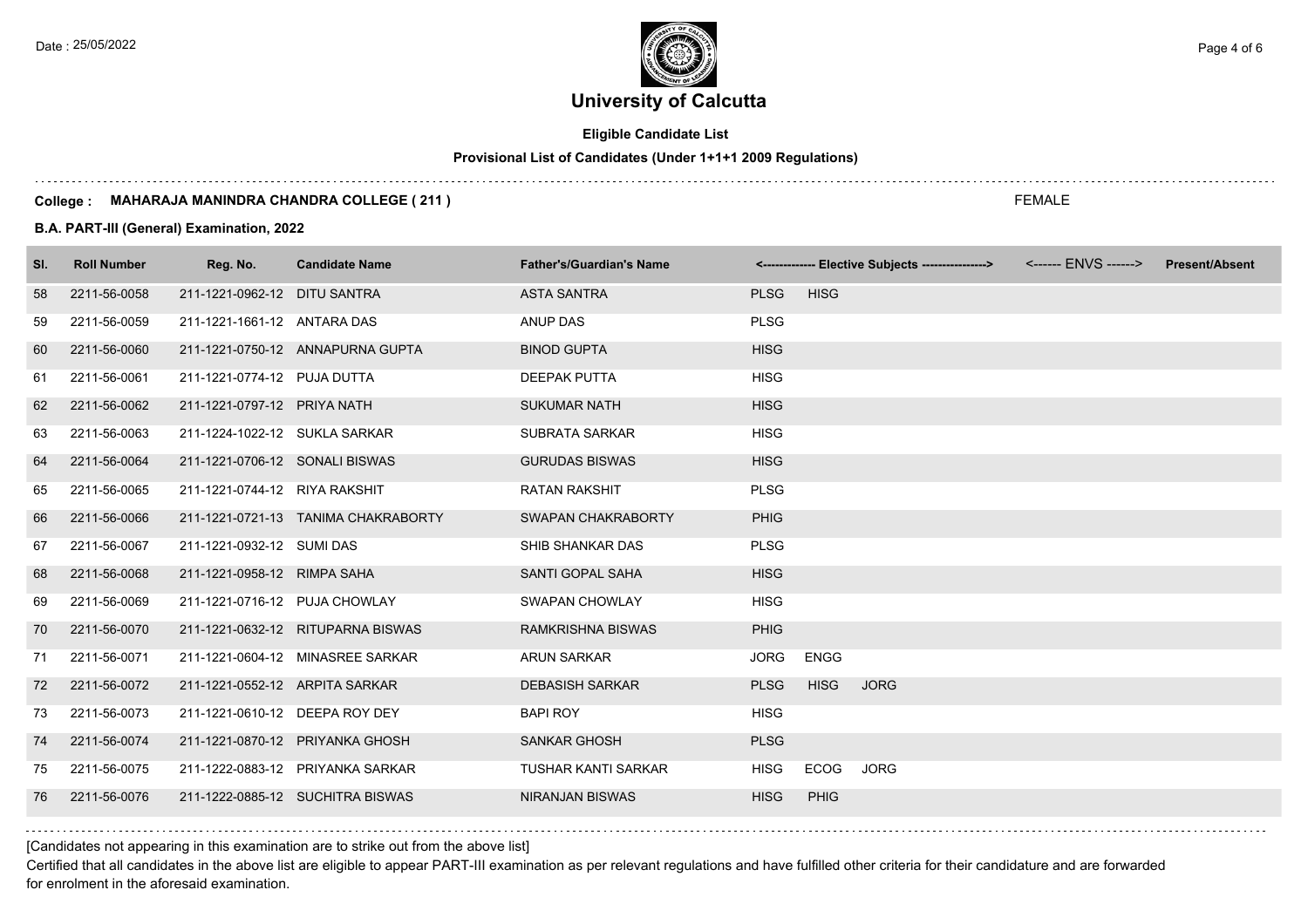**Eligible Candidate List**

**Provisional List of Candidates (Under 1+1+1 2009 Regulations)**

#### **College : MAHARAJA MANINDRA CHANDRA COLLEGE ( 211 )**

### **B.A. PART-III (General) Examination, 2022**

| SI. | <b>Roll Number</b> | Reg. No.                         | <b>Candidate Name</b>               | <b>Father's/Guardian's Name</b> |             |             | <-------------- Elective Subjects ----------------> | <b>Present/Absent</b> |
|-----|--------------------|----------------------------------|-------------------------------------|---------------------------------|-------------|-------------|-----------------------------------------------------|-----------------------|
| 77  | 2211-56-0077       | 211-1221-0899-12 DOLA MONDAL     |                                     | <b>TARAK MONDAL</b>             | <b>HISG</b> | <b>PLSG</b> |                                                     |                       |
| 78  | 2211-56-0078       | 211-1221-0927-12 PUJA PRAJAPATI  |                                     | <b>MUNNA PRAJAPATI</b>          | <b>HISG</b> |             |                                                     |                       |
| 79  | 2211-56-0079       | 211-1221-0976-12 SIKHA SAHA      |                                     | ANANDA SAHA                     | <b>HISG</b> | <b>PLSG</b> | <b>JORG</b>                                         |                       |
| 80  | 2211-56-0080       |                                  | 211-1222-0977-12 DEBLINA NASKAR     | <b>SANJOY NASKAR</b>            | <b>HISG</b> | <b>PLSG</b> |                                                     |                       |
| 81  | 2211-56-0081       | 211-1221-1059-12 RUMA ROY        |                                     | <b>JADAV ROY</b>                | <b>HISG</b> | <b>PLSG</b> |                                                     |                       |
| 82  | 2211-56-0082       |                                  | 211-1222-1068-12 MOUSUMI NASKAR     | LATE MONORANJON NASKAR          | <b>PLSG</b> | <b>BNGG</b> |                                                     |                       |
| 83  | 2211-56-0083       |                                  | 211-1221-1712-12 RANITA CHAKRABORTY | <b>SUJIT CHAKRABORTY</b>        | <b>PLSG</b> | PHIG        |                                                     |                       |
| 84  | 2211-56-0084       | 211-1222-1715-12 PAMPA GHOSH     |                                     | PABITRA GHOSH                   | <b>PLSG</b> | <b>HISG</b> |                                                     |                       |
| 85  | 2211-56-0085       | 211-1221-0651-12 SONALI KUNDU    |                                     | KHOKON KUNDU                    | <b>PHIG</b> | <b>HISG</b> | <b>PLSG</b>                                         |                       |
| 86  | 2211-56-0086       | 211-1221-0724-12 SUPRIYA SAHA    |                                     | PARITOSH SAHA                   | <b>HISG</b> |             |                                                     |                       |
| 87  | 2211-56-0087       | 211-1221-0725-12 POONAM SHAW     |                                     | <b>MOHAN SHAW</b>               | <b>HISG</b> | <b>PLSG</b> |                                                     |                       |
| 88  | 2211-56-0088       | 211-1221-0727-12 PALLAVI SHAW    |                                     | <b>RAJEN SHAW</b>               | <b>HISG</b> | <b>PLSG</b> | <b>HING</b>                                         |                       |
| 89  | 2211-56-0089       | 211-1222-0749-12 SUKLA MONDAL    |                                     | LATE SWAPAN MONDAL              | <b>HISG</b> | <b>ENGG</b> |                                                     |                       |
| 90  | 2211-56-0090       |                                  | 211-1221-0753-12 PRIYANKA SARKAR    | NANDA DULAL SARKAR              | <b>HISG</b> | PHIG        |                                                     |                       |
| 91  | 2211-56-0091       | 211-1221-0757-12 SANCHITA DAS    |                                     | <b>SWAPAN DAS</b>               | <b>HISG</b> |             |                                                     |                       |
| 92  | 2211-56-0092       |                                  | 211-1221-0786-12 SHUVASREE DEY      | <b>GOUTAM DEY</b>               | <b>HISG</b> |             |                                                     |                       |
| 93  | 2211-56-0093       | 211-1223-0812-12 SISILAYA TIRKEY |                                     | <b>LARENCE TIRKEY</b>           | <b>HISG</b> | <b>PLSG</b> |                                                     |                       |
| 94  | 2211-56-0094       |                                  | 211-1222-0822-12 DOLLY KUMARI HELA  | PRAKASH HELA                    | <b>HISG</b> |             |                                                     |                       |
| 95  | 2211-56-0095       | 211-1221-0831-12 RUPA PAUL       |                                     | <b>RATAN PAUL</b>               | <b>HISG</b> | <b>PLSG</b> |                                                     |                       |

[Candidates not appearing in this examination are to strike out from the above list]

Certified that all candidates in the above list are eligible to appear PART-III examination as per relevant regulations and have fulfilled other criteria for their candidature and are forwarded for enrolment in the aforesaid examination.

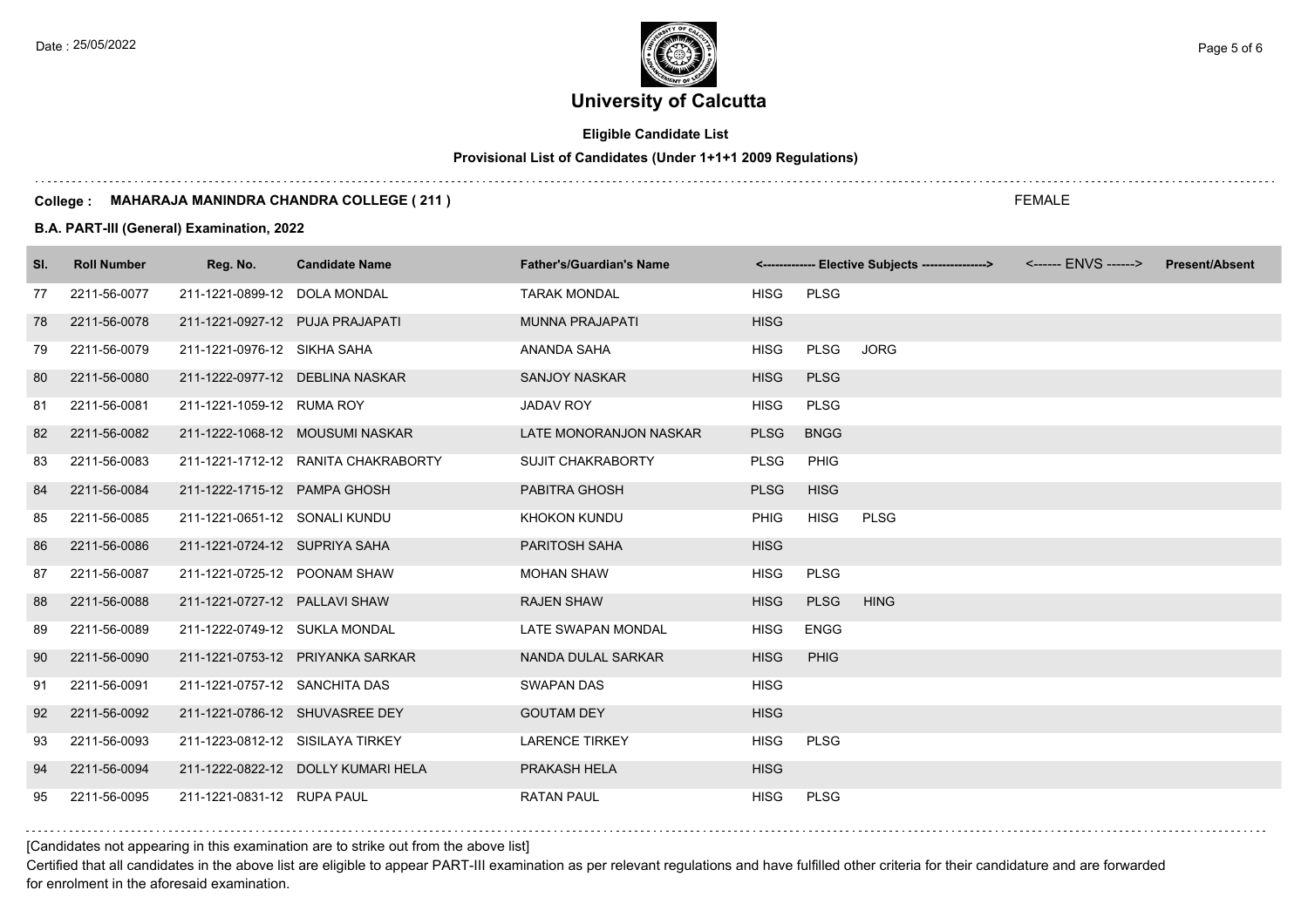## **Eligible Candidate List**

## **Provisional List of Candidates (Under 1+1+1 2009 Regulations)**

#### **College : MAHARAJA MANINDRA CHANDRA COLLEGE ( 211 )**

### **B.A. PART-III (General) Examination, 2022**

| SI. | <b>Roll Number</b> | Reg. No.                       | <b>Candidate Name</b>            | <b>Father's/Guardian's Name</b> |             |             | <------------- Elective Subjects ----------------> | <b>Present/Absent</b> |
|-----|--------------------|--------------------------------|----------------------------------|---------------------------------|-------------|-------------|----------------------------------------------------|-----------------------|
| 96  | 2211-56-0096       |                                | 211-1221-0842-12 SANGITA MONDAL  | <b>BRINDABAN MONDAL</b>         | <b>PLSG</b> |             |                                                    |                       |
| 97  | 2211-56-0097       | 211-1221-0844-12 RUBI MONDAL   |                                  | DHANANJOY MONDAL                | <b>HISG</b> |             |                                                    |                       |
| 98  | 2211-56-0098       | 211-1222-1713-12 MEGHA SAHA    |                                  | <b>BHOLA NATH SAHA</b>          | <b>PHIG</b> | <b>HISG</b> |                                                    |                       |
| 99  | 2211-56-0099       |                                | 211-1221-0570-12 TANIMA BHASKAR  | <b>TARUN BHASKAR</b>            | <b>PLSG</b> | HISG        | <b>PHIG</b>                                        |                       |
| 100 | 2211-56-0100       | 211-1221-0950-12 PRIYANKA DAS  |                                  | RAMESH DAS                      | <b>HISG</b> |             |                                                    |                       |
| 101 | 2211-56-0101       |                                | 211-1221-1491-12 RITUPARNA MAITY | <b>AJIT MAITY</b>               | <b>HISG</b> | PLSG        |                                                    |                       |
|     | 102 2211-56-0102   | 211-1221-0481-12 PAYAL JOARDAR |                                  | <b>GOPI NATH JOARDAR</b>        | <b>ENGG</b> |             |                                                    |                       |
| 103 | 2211-56-0103       | 211-1221-0743-12 SUPARNA BOSE  |                                  | UTTAM BOSE                      | <b>PLSG</b> | JORG        |                                                    |                       |
| 104 | 2211-56-0104       | 211-1221-0863-12 PUJA KAHAR    |                                  | <b>SITARAM KAHAR</b>            | <b>HISG</b> | <b>PLSG</b> |                                                    |                       |
| 105 | 2211-56-0105       | 211-1221-0864-12 MAMPI DAS     |                                  | SANKAR DAS                      | HISG        |             |                                                    |                       |
| 106 | 2211-56-0106       |                                | 211-1221-0453-12 BARNA MUKHERJEE | RABI SANKAR MUKHERJEE           | <b>HISG</b> |             |                                                    |                       |
|     | 107 2211-56-0107   | 211-1221-0833-12 POULAMI DAS   |                                  | PRODIP DAS                      | <b>ENGG</b> |             |                                                    |                       |

[Candidates not appearing in this examination are to strike out from the above list]

Certified that all candidates in the above list are eligible to appear PART-III examination as per relevant regulations and have fulfilled other criteria for their candidature and are forwarded for enrolment in the aforesaid examination.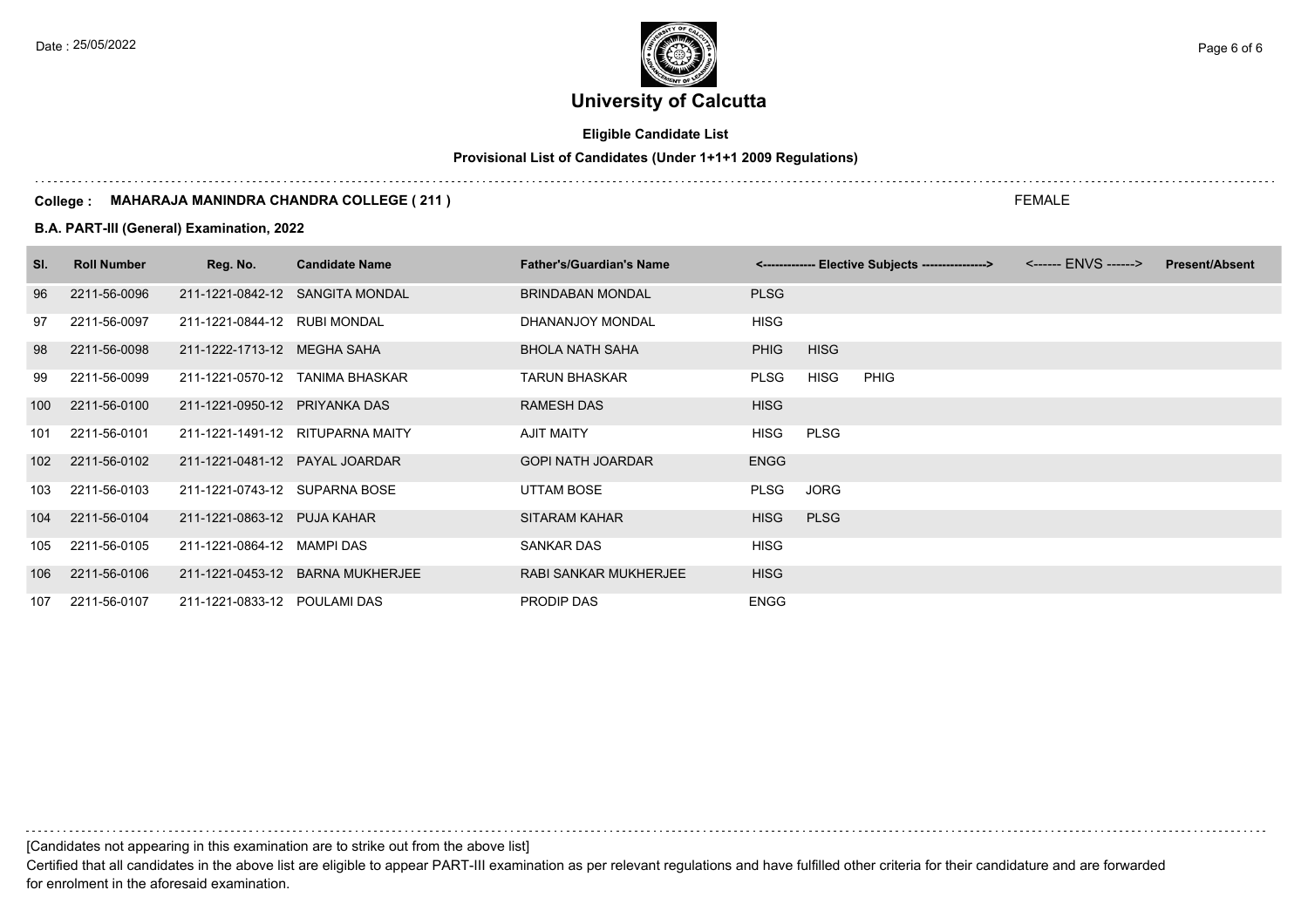## **Eligible Candidate List**

## **Provisional List of Candidates (Under 1+1+1 2009 Regulations)**

#### **College : MAHARAJA MANINDRA CHANDRA COLLEGE ( 211 )**

### **B.A. PART-III (Honours) Examination, 2022**

| SI.             | <b>Roll Number</b> | Reg. No.                        | <b>Candidate Name</b>             | <b>Father's/Guardian's Name</b> | <-------------- Elective Subjects ----------------> | <b>Present/Absent</b> |
|-----------------|--------------------|---------------------------------|-----------------------------------|---------------------------------|-----------------------------------------------------|-----------------------|
|                 | 2211-54-0001       | 211-1222-0426-16                | SWAPNA PATRA                      | ASHOK PATRA                     | <b>BNGA</b>                                         |                       |
| 2               | 2211-54-0002       |                                 | 211-1221-0851-15 PRIYANKA GHOSH   | LATE GOBINDA GHOSH              | <b>BNGA</b>                                         |                       |
| 3               | 2211-54-0003       | 211-1222-0857-15                | BABITA MONDAL                     | <b>PARESH MONDAL</b>            | <b>BNGA</b>                                         |                       |
| 4               | 2211-54-0004       | 211-1212-0734-17                | ANITA RAJAK                       | <b>BACHOO LAL RAJAK</b>         | <b>HINA</b>                                         |                       |
| 5               | 2211-54-0005       | 211-1213-0735-17                | NIKKI SHAW                        | <b>MAHESH SHAW</b>              | <b>HINA</b>                                         |                       |
| 6               | 2211-54-0006       |                                 | 211-1222-1431-15 SHRITY CHOUDHARY | RABINDRA CHOUDHARY              | <b>HINA</b>                                         |                       |
|                 | 2211-54-0007       | 211-1224-1437-15                | SULEKHA RAY                       | NANDA RAY                       | <b>HINA</b>                                         |                       |
| 8               | 2211-54-0008       | 211-1221-0518-12 PRIYANKA PASSI |                                   | RAMRAJ PASSI                    | <b>HISA</b>                                         |                       |
| 9               | 2211-54-0009       | 211-1221-0568-16                | ROSHNA KHATUN                     | ABDUL MALEK                     | <b>PHIA</b>                                         |                       |
| 10 <sup>1</sup> | 2211-54-0010       | 211-1221-1193-15 PIYA RANI PAUL |                                   | <b>SUDED KUMER PAUL</b>         | <b>PLSA</b>                                         |                       |

[Candidates not appearing in this examination are to strike out from the above list]

Certified that all candidates in the above list are eligible to appear PART-III examination as per relevant regulations and have fulfilled other criteria for their candidature and are forwarded for enrolment in the aforesaid examination.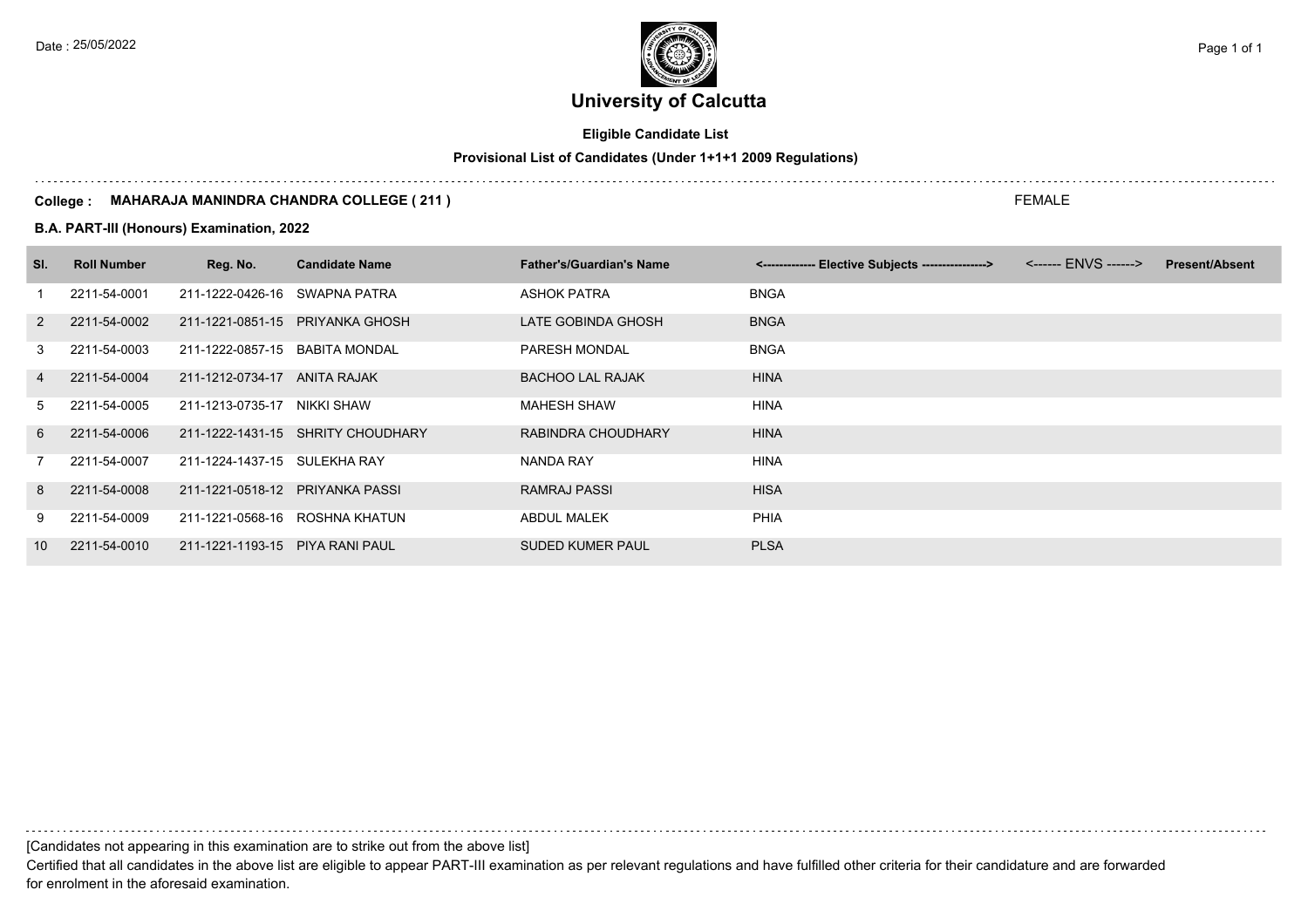

## **Eligible Candidate List**

## **Provisional List of Candidates (Under 1+1+1 2009 Regulations)**

#### **College : MAHARAJA MANINDRA CHANDRA COLLEGE ( 211 )**

**B.A. PART-III (Honours) Examination, 2022**

| SI. | <b>Roll Number</b> | Rea. No.                     | <b>Candidate Name</b>            | <b>Father's/Guardian's Name</b> | <-------------- Elective Subjects ----------------> | <b>Present/Absent</b> |
|-----|--------------------|------------------------------|----------------------------------|---------------------------------|-----------------------------------------------------|-----------------------|
|     | 2211-64-0001       | 211-1121-0368-14 SOUGATA ROY |                                  | <b>BISWANATH ROY</b>            | BNGA                                                |                       |
|     | 2211-64-0002       |                              | 211-1122-0737-13 HIRANMOY NASKAR | <b>BIKASH NASKAR</b>            | <b>PLSA</b>                                         |                       |

[Candidates not appearing in this examination are to strike out from the above list]

Certified that all candidates in the above list are eligible to appear PART-III examination as per relevant regulations and have fulfilled other criteria for their candidature and are forwarded for enrolment in the aforesaid examination.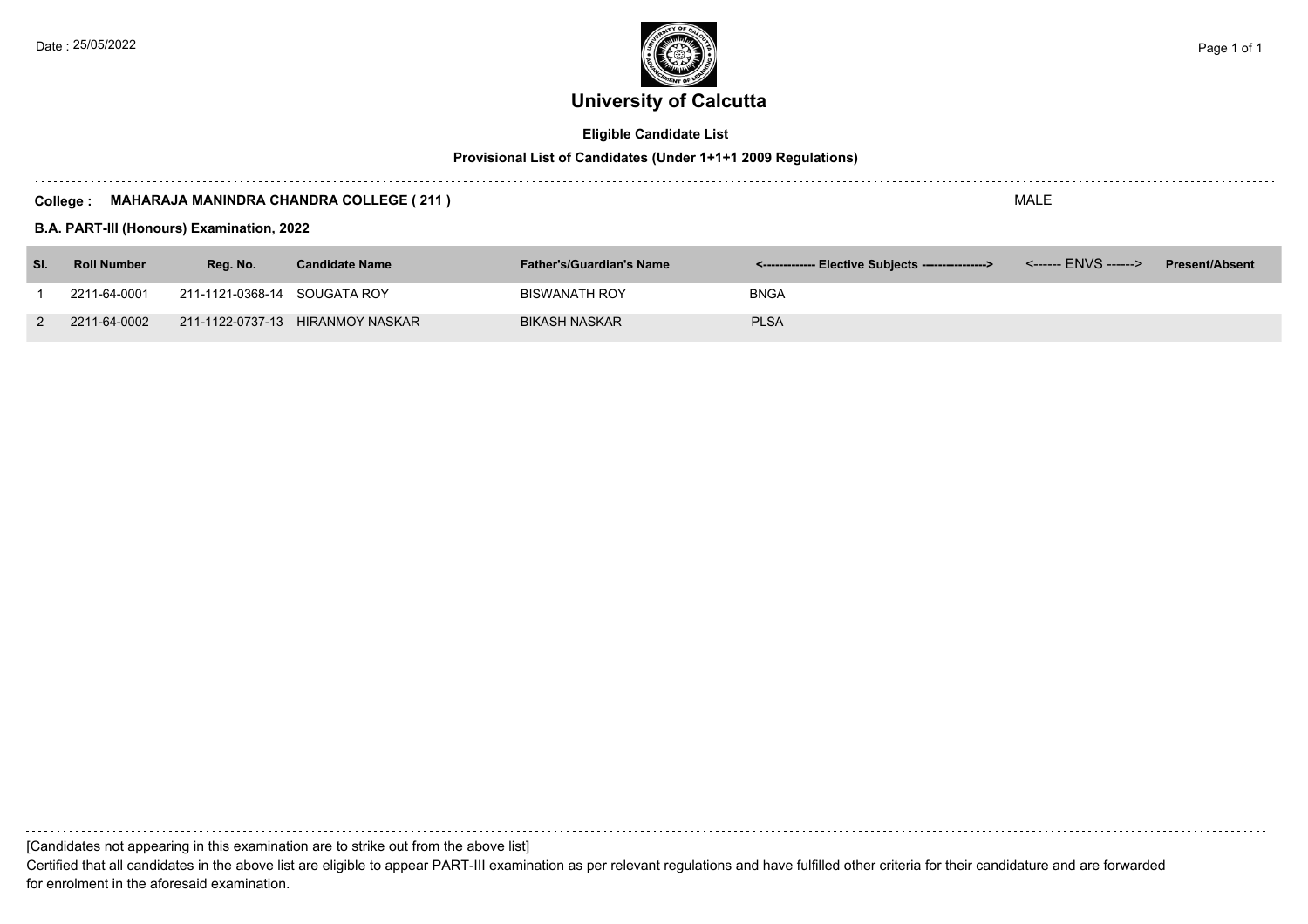

## **Eligible Candidate List**

## **Provisional List of Candidates (Under 1+1+1 2009 Regulations)**

| FEMALE<br><b>MAHARAJA MANINDRA CHANDRA COLLEGE (211)</b><br>College :<br>B.A. PART-III (Honours) Examination, 2022 |                    |          |                                      |                                 |                                                     |  |                       |
|--------------------------------------------------------------------------------------------------------------------|--------------------|----------|--------------------------------------|---------------------------------|-----------------------------------------------------|--|-----------------------|
| SI.                                                                                                                | <b>Roll Number</b> | Reg. No. | <b>Candidate Name</b>                | <b>Father's/Guardian's Name</b> | <-------------- Elective Subjects ----------------> |  | <b>Present/Absent</b> |
|                                                                                                                    | 2211-53-0001       |          | 211-1221-0614-14 MANISHA KUMARI SHAW | RAJ KUMMR SHAW                  | <b>HINA</b>                                         |  |                       |

[Candidates not appearing in this examination are to strike out from the above list]

Certified that all candidates in the above list are eligible to appear PART-III examination as per relevant regulations and have fulfilled other criteria for their candidature and are forwarded for enrolment in the aforesaid examination.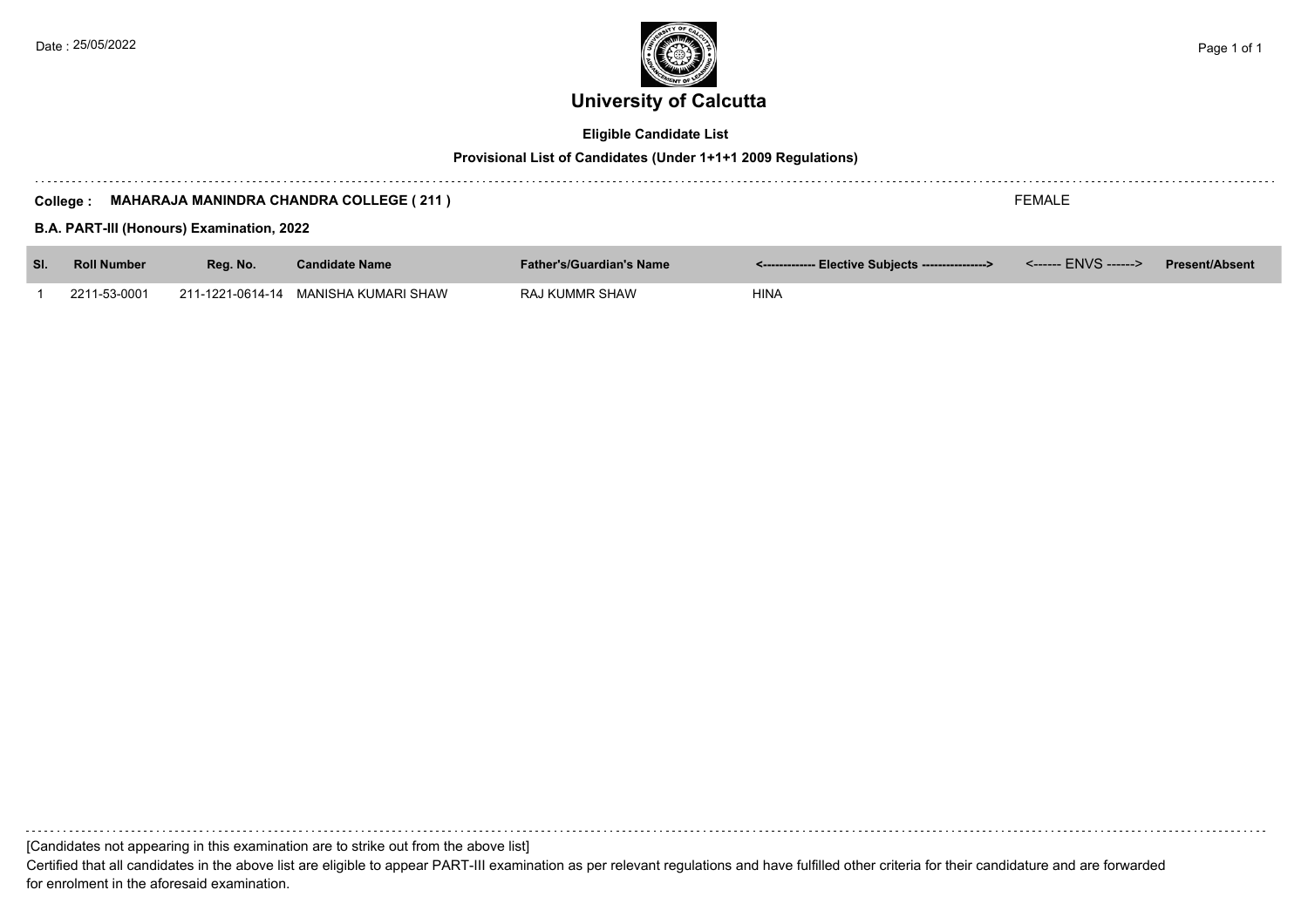**Eligible Candidate List**

**Provisional List of Candidates (Under 1+1+1 2009 Regulations)**

#### **College : MAHARAJA MANINDRA CHANDRA COLLEGE ( 211 )**

**B.A. PART-III (General) Examination, 2022**

| SI. | <b>Roll Number</b> | Reg. No.                      | <b>Candidate Name</b>                  | <b>Father's/Guardian's Name</b> |             |             | <------------- Elective Subjects ----------------> |             | <b>Present/Absent</b> |
|-----|--------------------|-------------------------------|----------------------------------------|---------------------------------|-------------|-------------|----------------------------------------------------|-------------|-----------------------|
| -1  | 2211-65-0001       | 211-1121-0720-14 ASHIM SARKAR |                                        | ARABINDA SARKAR                 | <b>HISG</b> | PLSG        | <b>BNGG</b>                                        | <b>ENVS</b> |                       |
| 2   | 2211-65-0002       |                               | 211-1121-0773-14 SANTOSH BISWAS        | <b>BASU BISWAS</b>              | <b>HISG</b> | <b>PLSG</b> | <b>BNGG</b>                                        | <b>ENVS</b> |                       |
| 3   | 2211-65-0003       |                               | 211-1122-1751-15 RANA PRAMANIK         | <b>MANTU PRAMANIK</b>           | <b>PHIG</b> | <b>HISG</b> | <b>BNGG</b>                                        | <b>ENVS</b> |                       |
| 4   | 2211-65-0004       | 211-1122-1755-15 SEKHAR DAS   |                                        | <b>GIRIJA DAS</b>               | <b>HISG</b> | <b>PLSG</b> | <b>BNGG</b>                                        | <b>ENVS</b> |                       |
| 5   | 2211-65-0005       | 211-1111-1094-17 SAYAN DUTTA  |                                        | SUBRATA DUTTA                   | <b>HISG</b> | <b>PHIG</b> | <b>PLSG</b>                                        | <b>ENVS</b> |                       |
| 6   | 2211-65-0006       |                               | 211-1111-1116-17 DEBAYAN BHATTACHARJEE | PRABIR BHATTACHARJEE            | <b>HISG</b> | <b>PLSG</b> | <b>BNGG</b>                                        | <b>ENVS</b> |                       |
| 7   | 2211-65-0007       | 211-1111-1314-17 RAHUL NANDI  |                                        | NILANTA NANDI                   | <b>BNGG</b> | <b>PLSG</b> | <b>HISG</b>                                        | <b>ENVS</b> |                       |
| 8   | 2211-65-0008       |                               | 211-1112-1203-17 SURAJIT MONDAL        | <b>SACHIN MONDAL</b>            | <b>PHIG</b> | <b>HISG</b> | <b>BNGG</b>                                        | <b>ENVS</b> |                       |
| 9   | 2211-65-0009       |                               | 211-1121-0909-13 SURANGAN MUKHERJEE    | SUBIKASH MUKHERJEE              | <b>HISG</b> | JORG        | <b>PLSG</b>                                        | <b>ENVS</b> |                       |
| 10  | 2211-65-0010       | 211-1122-1757-15 VIVEK DAS    |                                        | <b>SANKAR DAS</b>               | <b>HISG</b> | <b>PLSG</b> | <b>ECOG</b>                                        | <b>ENVS</b> |                       |
| 11  | 2211-65-0011       | 211-1121-1116-16 SUMAN SAHA   |                                        | TARAK CHANDRA SAHA              | <b>HISG</b> | <b>PHIG</b> | <b>BNGG</b>                                        | <b>ENVS</b> |                       |
| 12  | 2211-65-0012       |                               | 211-1121-0733-12 SUMIT CHOWDHURY       | <b>BIDYUT CHOWDHUAY</b>         | <b>PLSG</b> | <b>HISG</b> | <b>BNGG</b>                                        | <b>ENVS</b> |                       |
| 13  | 2211-65-0013       |                               | 211-1121-0787-12 TANOY BHATTACHARJEE   | LATE TAPAN BHATTACHARJEE        | PLSG        | ECOG        | <b>BNGG</b>                                        | <b>ENVS</b> |                       |
| 14  | 2211-65-0014       | 211-1121-0787-14 MD SAJID ALI |                                        | <b>MD ABDUL KHALIL</b>          | <b>HISG</b> | <b>PLSG</b> | <b>BNGG</b>                                        | <b>ENVS</b> |                       |
| 15  | 2211-65-0015       | 211-1121-0787-15 FARUK ALI    |                                        | LAL MOHAMMAD                    | <b>BNGG</b> | <b>HISG</b> | PHIG                                               | <b>ENVS</b> |                       |
| 16  | 2211-65-0016       | 211-1121-0811-14 AYAN MONDAL  |                                        | <b>KAJAL MONDAL</b>             | <b>HISG</b> | <b>PLSG</b> | <b>BNGG</b>                                        | <b>ENVS</b> |                       |
| 17  | 2211-65-0017       | 211-1121-0821-12 HIRANMAY ROY |                                        | <b>MRINALKANTI ROY</b>          | <b>HISG</b> | <b>BNGG</b> | <b>PLSG</b>                                        | <b>ENVS</b> |                       |
| 18  | 2211-65-0018       |                               | 211-1121-1055-12 MONOJ CHAKRABORTY     | MONOTOSH CHAKRABORTY            | <b>HISG</b> | <b>PLSG</b> | <b>BNGG</b>                                        | <b>ENVS</b> |                       |
| 19  | 2211-65-0019       | 211-1121-1469-15 ARPAN BOSE   |                                        | LAKSHMI NARAYAN BOSE            | <b>HISG</b> | PLSG        | <b>BNGG</b>                                        | <b>ENVS</b> |                       |

[Candidates not appearing in this examination are to strike out from the above list]

Certified that all candidates in the above list are eligible to appear PART-III examination as per relevant regulations and have fulfilled other criteria for their candidature and are forwarded for enrolment in the aforesaid examination.

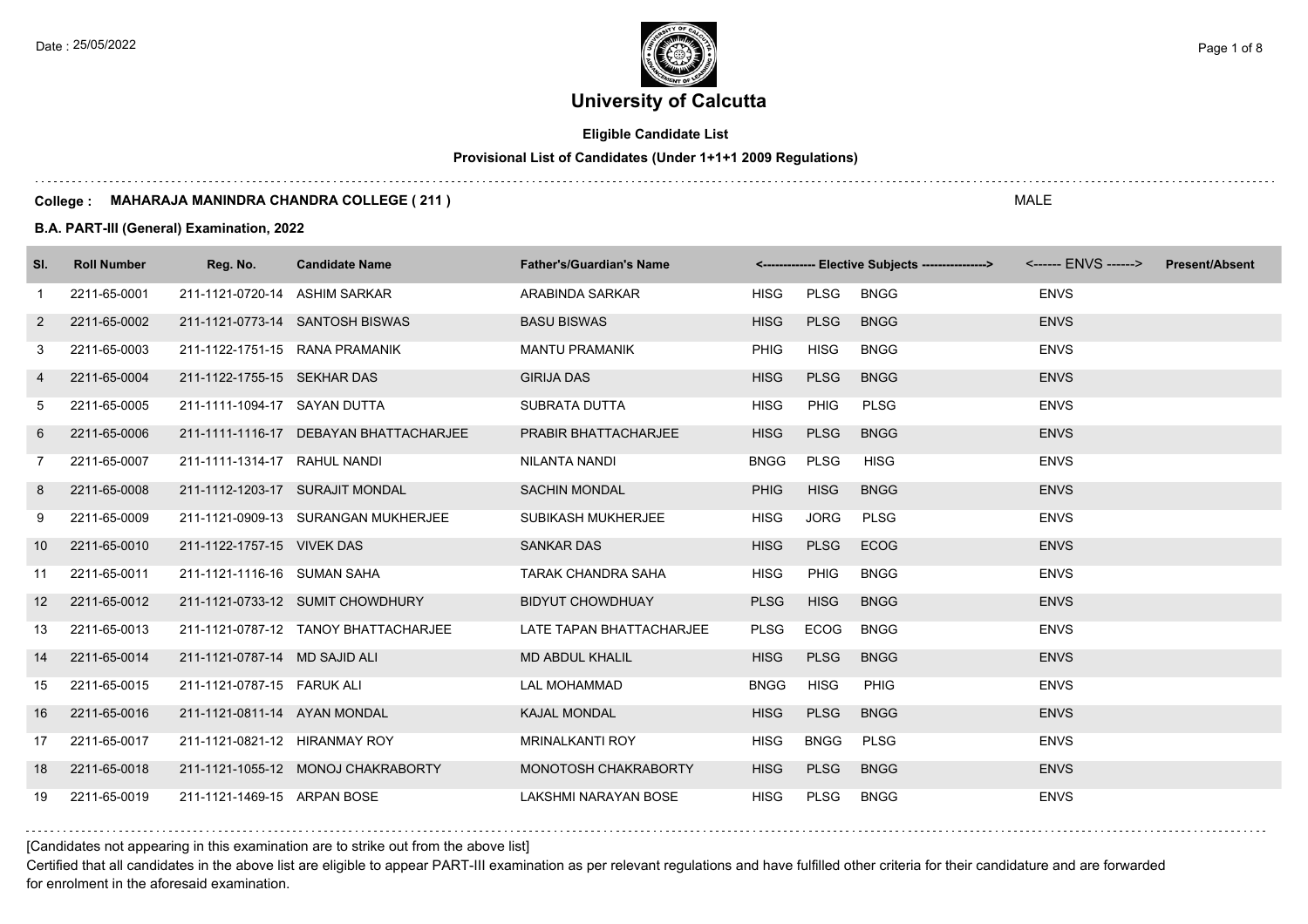Date : 25/05/2022 **Page 2 of 8** Page 2 of 8

# **University of Calcutta**

**Eligible Candidate List**

## **Provisional List of Candidates (Under 1+1+1 2009 Regulations)**

#### **College : MAHARAJA MANINDRA CHANDRA COLLEGE ( 211 )**

### **B.A. PART-III (General) Examination, 2022**

| SI. | <b>Roll Number</b> | Reg. No.                        | <b>Candidate Name</b>                    | <b>Father's/Guardian's Name</b> |             |             |             |             | <b>Present/Absent</b> |
|-----|--------------------|---------------------------------|------------------------------------------|---------------------------------|-------------|-------------|-------------|-------------|-----------------------|
| 20  | 2211-65-0020       | 211-1121-1507-15 SK WAHID       |                                          | <b>AZAHAR ALI</b>               | <b>BNGG</b> | <b>HISG</b> | <b>PLSG</b> | <b>ENVS</b> |                       |
| 21  | 2211-65-0021       | 211-1122-0692-14 SUBHA SARDAR   |                                          | SAMBHU SARDAR                   | <b>HISG</b> | PLSG        | <b>BNGG</b> | <b>ENVS</b> |                       |
| 22  | 2211-65-0022       | 211-1122-1675-15 AKSHOY DHALI   |                                          | <b>BIVASH DHALI</b>             | <b>PLSG</b> | <b>BNGG</b> | <b>HISG</b> | <b>ENVS</b> |                       |
| 23  | 2211-65-0023       |                                 | 211-1111-0713-17 SAYANDIP GHOSH          | SAJAL GHOSH                     | <b>JORG</b> | <b>PLSG</b> | <b>BNGG</b> | <b>ENVS</b> |                       |
| 24  | 2211-65-0024       |                                 | 211-1111-1083-17 SATYAPRAKASH SHAW       | <b>SANJIB SHAW</b>              | <b>PLSG</b> | <b>HISG</b> | <b>BNGG</b> | <b>ENVS</b> |                       |
| 25  | 2211-65-0025       | 211-1111-1240-17 RAJIB ALI      |                                          | <b>KOWSAR ALI</b>               | PLSG        | <b>HISG</b> | <b>BNGG</b> | <b>ENVS</b> |                       |
| 26  | 2211-65-0026       | 211-1112-0417-17 SUMIT ROY      |                                          | SUSHIL KUMAR ROY                | <b>BNGG</b> | <b>PLSG</b> | <b>HISG</b> | <b>ENVS</b> |                       |
| 27  | 2211-65-0027       |                                 | 211-1112-0656-17 PRAKASH SARDAR          | PRABIR SARDAR                   | <b>PLSG</b> | <b>HISG</b> | <b>BNGG</b> | <b>ENVS</b> |                       |
| 28  | 2211-65-0028       | 211-1112-1199-17 KRISHNO KONAI  |                                          | <b>JAGANNATH KONAI</b>          | <b>BNGG</b> | <b>HISG</b> | <b>PLSG</b> | <b>ENVS</b> |                       |
| 29  | 2211-65-0029       | 211-1112-1239-17 SUMON MONDAL   |                                          | <b>SUKDEB MONDAL</b>            | <b>BNGG</b> | <b>HISG</b> | <b>PLSG</b> | <b>ENVS</b> |                       |
| 30  | 2211-65-0030       |                                 | 211-1112-1303-17 KARTICK RAJBANSHI       | JAGANNATH RAJBANSHI             | <b>HISG</b> | <b>BNGG</b> | <b>PLSG</b> | <b>ENVS</b> |                       |
| 31  | 2211-65-0031       | 211-1114-1217-17 SURAJIT BERA   |                                          | PANCHANAN BERA                  | <b>BNGG</b> | <b>HISG</b> | <b>PLSG</b> | <b>ENVS</b> |                       |
| 32  | 2211-65-0032       | 211-1115-1212-17 MIJANUR BAIDYA |                                          | LIYAKAT BAIDYA                  | <b>PLSG</b> | <b>HISG</b> | <b>BNGG</b> | <b>ENVS</b> |                       |
| 33  | 2211-65-0033       |                                 | 211-1121-0360-14 SOUMYAJIT BHATTACHARJEE | SAMIR BHATTACHARJEE             | <b>BNGG</b> | <b>HISG</b> | PHIG        | <b>ENVS</b> |                       |
| 34  | 2211-65-0034       | 211-1121-0405-16 SOURAV DEY     |                                          | <b>SOUMITRA DEY</b>             | <b>BNGG</b> | <b>PLSG</b> | <b>HISG</b> | <b>ENVS</b> |                       |
| 35  | 2211-65-0035       | 211-1121-0552-16 RANAJIT MITRA  |                                          | <b>KAMAL MITRA</b>              | <b>PHIG</b> | <b>BNGG</b> | <b>HISG</b> | <b>ENVS</b> |                       |
| 36  | 2211-65-0036       |                                 | 211-1121-0556-16 SADDAM HOSSAIN          | <b>SK SAHABUDDIN</b>            | <b>PHIG</b> | <b>HISG</b> | <b>BNGG</b> | <b>ENVS</b> |                       |
| 37  | 2211-65-0037       |                                 | 211-1121-0681-12 SUDEV HOWLADER          | SUKHA RANJAN HOWLADER           | <b>PLSG</b> | <b>HISG</b> | <b>BNGG</b> | <b>ENVS</b> |                       |
| 38  | 2211-65-0038       |                                 | 211-1121-0700-14 SAGAR KARMAKAR          | <b>MADAN GOPAL KARMAKAR</b>     | <b>PLSG</b> | <b>PHIG</b> | <b>BNGG</b> | <b>ENVS</b> |                       |

[Candidates not appearing in this examination are to strike out from the above list]

Certified that all candidates in the above list are eligible to appear PART-III examination as per relevant regulations and have fulfilled other criteria for their candidature and are forwarded for enrolment in the aforesaid examination.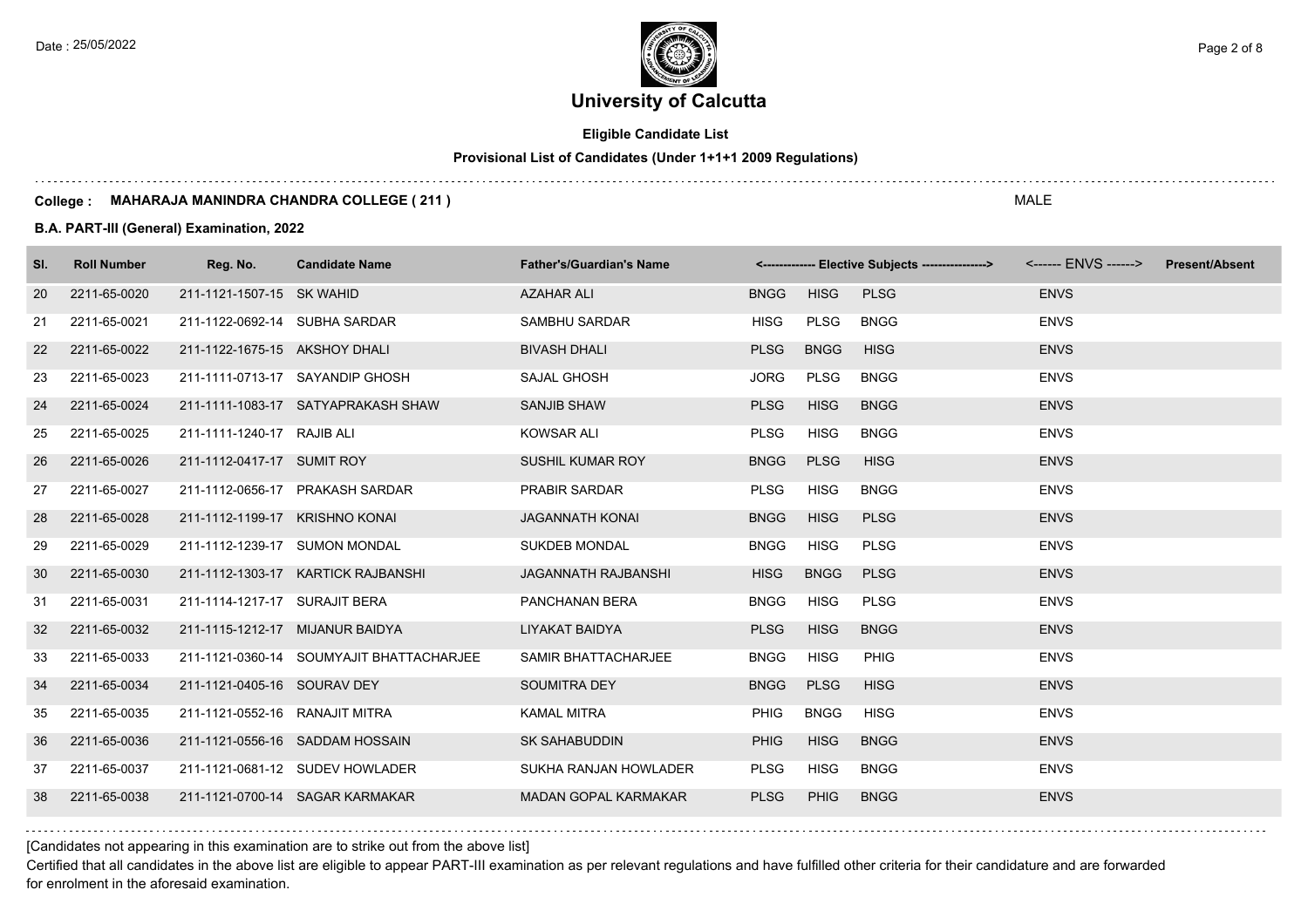Date : 25/05/2022 **Page 3 of 8**  $\leq$  Page 3 of 8

# **University of Calcutta**

**Eligible Candidate List**

## **Provisional List of Candidates (Under 1+1+1 2009 Regulations)**

#### **College : MAHARAJA MANINDRA CHANDRA COLLEGE ( 211 )**

### **B.A. PART-III (General) Examination, 2022**

| SI. | <b>Roll Number</b> | Reg. No.                       | <b>Candidate Name</b>               | <b>Father's/Guardian's Name</b> |             |             |             |             | <b>Present/Absent</b> |
|-----|--------------------|--------------------------------|-------------------------------------|---------------------------------|-------------|-------------|-------------|-------------|-----------------------|
| 39  | 2211-65-0039       | 211-1121-0717-12 RAHUL DAS     |                                     | <b>SHYAMAL DAS</b>              | <b>BNGG</b> | <b>HISG</b> | <b>PLSG</b> | <b>ENVS</b> |                       |
| 40  | 2211-65-0040       |                                | 211-1121-0719-14 PACHU GOPAL SUTAR  | <b>SUNIL SUTAR</b>              | <b>HISG</b> | <b>PLSG</b> | <b>BNGG</b> | <b>ENVS</b> |                       |
| 41  | 2211-65-0041       |                                | 211-1121-0732-12 BISWAJIT SARKAR    | <b>LAKHU SARKAR</b>             | <b>BNGG</b> | PLSG        | <b>HISG</b> | <b>ENVS</b> |                       |
| 42  | 2211-65-0042       | 211-1121-0732-14 SKARIF HASAN  |                                     | <b>SKFUL HASAN</b>              | <b>HISG</b> | <b>PLSG</b> | <b>HING</b> | <b>ENVS</b> |                       |
| 43  | 2211-65-0043       | 211-1121-0749-15 SUBHRAJIT DAS |                                     | <b>GOUR PADA DAS</b>            | <b>BNGG</b> | <b>PLSG</b> | <b>HISG</b> | <b>ENVS</b> |                       |
| 44  | 2211-65-0044       | 211-1121-0754-12 SUJIT BISWAS  |                                     | <b>DULAL BISWAS</b>             | <b>HISG</b> | <b>PLSG</b> | <b>BNGG</b> | <b>ENVS</b> |                       |
| 45  | 2211-65-0045       | 211-1121-0755-12 DIPON SEN     |                                     | SHYAMAL CH SEN                  | <b>HISG</b> | PLSG        | <b>BNGG</b> | <b>ENVS</b> |                       |
| 46  | 2211-65-0046       | 211-1121-0781-14 SUMAN DEY     |                                     | <b>SUKUMAR DEY</b>              | <b>HISG</b> | <b>PHIG</b> | <b>BNGG</b> | <b>ENVS</b> |                       |
| 47  | 2211-65-0047       | 211-1121-0784-12 TANMOY DAS    |                                     | <b>TAPAS DAS</b>                | <b>BNGG</b> | <b>HISG</b> | PHIG        | <b>ENVS</b> |                       |
| 48  | 2211-65-0048       |                                | 211-1121-0788-14 PRITAM PRAMANIK    | <b>SHYAM PRAMANIK</b>           | <b>HISG</b> | <b>PLSG</b> | <b>BNGG</b> | <b>ENVS</b> |                       |
| 49  | 2211-65-0049       | 211-1121-0801-14 SANJOY DUTTA  |                                     | <b>SWAPON DUTTA</b>             | <b>HISG</b> | PLSG        | <b>BNGG</b> | <b>ENVS</b> |                       |
| 50  | 2211-65-0050       |                                | 211-1121-0804-14 SUVAJIT BHADRA     | <b>CHANDAN KUMAR BHADRA</b>     | <b>HISG</b> | <b>PLSG</b> | <b>BNGG</b> | <b>ENVS</b> |                       |
| 51  | 2211-65-0051       | 211-1121-0811-12 SUMAN BASAK   |                                     | <b>MAHADEB BASAK</b>            | <b>HISG</b> | <b>PLSG</b> | <b>BNGG</b> | <b>ENVS</b> |                       |
| 52  | 2211-65-0052       |                                | 211-1121-0817-12 KOUSHIK ACHARYA    | KALIDAS ACHARYA                 | <b>HISG</b> | <b>BNGG</b> | <b>PHIG</b> | <b>ENVS</b> |                       |
| 53  | 2211-65-0053       |                                | 211-1121-0861-13 ABHISHEK SWARNAMAT | <b>BISWANATH SWARNAMAT</b>      | <b>HISG</b> | <b>BNGG</b> | <b>PLSG</b> | <b>ENVS</b> |                       |
| 54  | 2211-65-0054       | 211-1121-0869-13 SOUTIK PAUL   |                                     | <b>BASUDEB PAUL</b>             | <b>HISG</b> | <b>BNGG</b> | PHIG        | <b>ENVS</b> |                       |
| 55  | 2211-65-0055       |                                | 211-1121-0921-13 PRASENJIT MONDAL   | <b>SWAPAN MONDAL</b>            | <b>HISG</b> | <b>BNGG</b> | <b>PLSG</b> | <b>ENVS</b> |                       |
| 56  | 2211-65-0056       | 211-1121-0945-12 ABHIJIT PAUL  |                                     | <b>GANESH PAUL</b>              | <b>HISG</b> | PLSG        | <b>BNGG</b> | <b>ENVS</b> |                       |
| 57  | 2211-65-0057       |                                | 211-1121-0945-13 NARENDRANATH SIL   | LATE MIHIR KUMAR SIL            | <b>HISG</b> | <b>BNGG</b> | PLSG        | <b>ENVS</b> |                       |

[Candidates not appearing in this examination are to strike out from the above list]

Certified that all candidates in the above list are eligible to appear PART-III examination as per relevant regulations and have fulfilled other criteria for their candidature and are forwarded for enrolment in the aforesaid examination.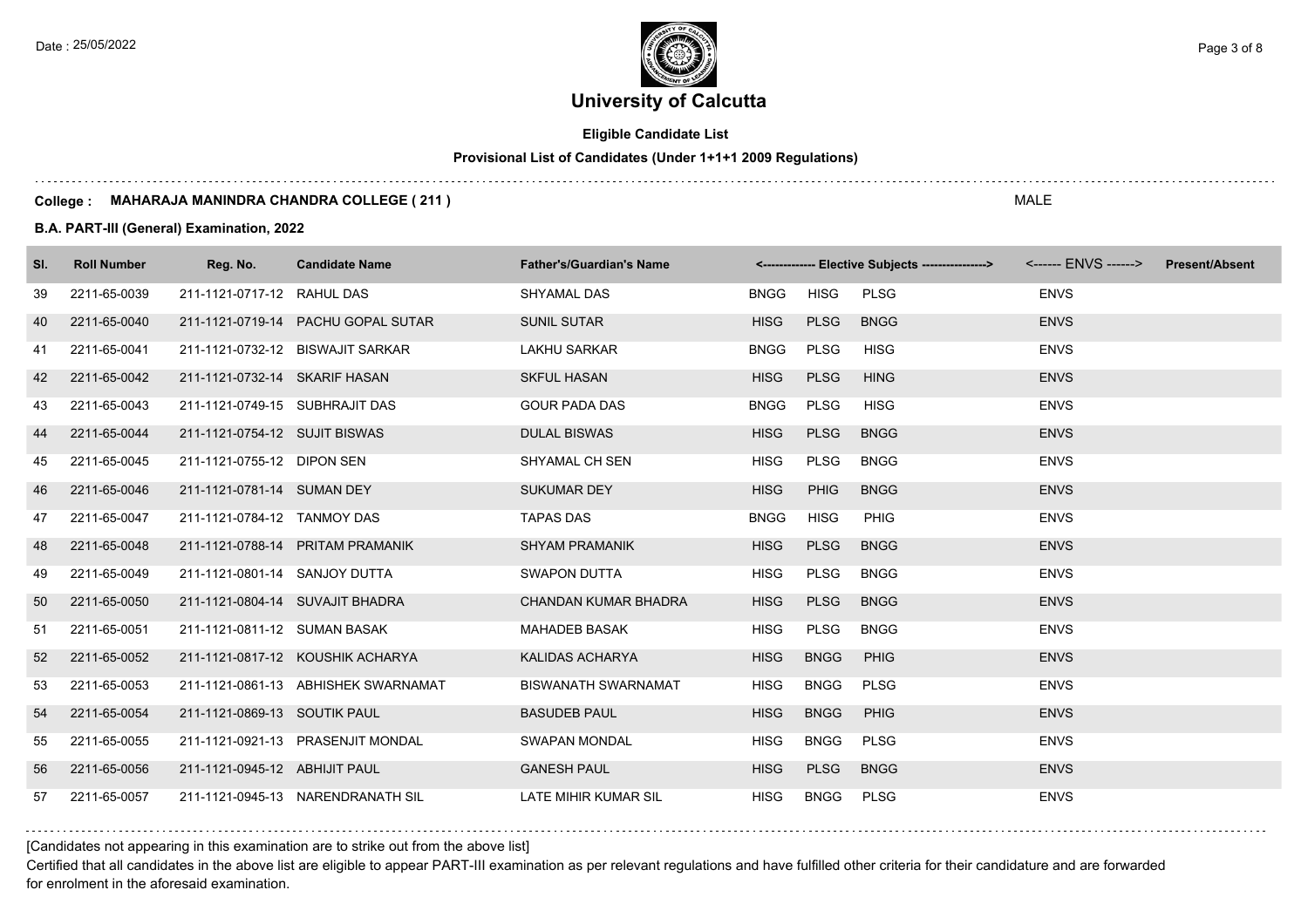Date : 25/05/2022 **Page 4 of 8**  $\leq$  Page 4 of 8

# **University of Calcutta**

## **Eligible Candidate List**

## **Provisional List of Candidates (Under 1+1+1 2009 Regulations)**

#### **College : MAHARAJA MANINDRA CHANDRA COLLEGE ( 211 )**

### **B.A. PART-III (General) Examination, 2022**

| SI. | <b>Roll Number</b> | Reg. No.                      | <b>Candidate Name</b>                  | <b>Father's/Guardian's Name</b> |             |             | <-------------- Elective Subjects ---------------> <------ ENVS ------> Present/Absent |             |  |
|-----|--------------------|-------------------------------|----------------------------------------|---------------------------------|-------------|-------------|----------------------------------------------------------------------------------------|-------------|--|
| 58  | 2211-65-0058       |                               | 211-1121-0955-12 KOUSHIK MONDAL        | SAMAR CHANDRA MONDAL            | <b>HISG</b> | <b>PHIG</b> | <b>BNGG</b>                                                                            | <b>ENVS</b> |  |
| 59  | 2211-65-0059       | 211-1121-0963-16 SUPOL HALDER |                                        | SUBRATO HALDER                  | ENGG        | HISG        | <b>PLSG</b>                                                                            | <b>ENVS</b> |  |
| 60  | 2211-65-0060       |                               | 211-1121-0966-12 GOUTAM MONDAL         | <b>GOBINDA MONDAL</b>           | <b>HISG</b> | <b>PLSG</b> | <b>BNGG</b>                                                                            | <b>ENVS</b> |  |
| 61  | 2211-65-0061       |                               | 211-1121-0981-13 PARIJAT CHAKRABORTY   | PRADIP CHAKRABORTY              | <b>HISG</b> | <b>BNGG</b> | PLSG                                                                                   | <b>ENVS</b> |  |
| 62  | 2211-65-0062       | 211-1121-0989-12 SANTANU DAS  |                                        | <b>SANKAR DAS</b>               | <b>HISG</b> | <b>PHIG</b> | <b>BNGG</b>                                                                            | <b>ENVS</b> |  |
| 63  | 2211-65-0063       |                               | 211-1121-1000-16 SNIGDHENDU DAS        | DIBYENDU DAS                    | <b>PLSG</b> | <b>HISG</b> | <b>ENGG</b>                                                                            | <b>ENVS</b> |  |
| 64  | 2211-65-0064       |                               | 211-1121-1011-12 GOURI SANKAR DAS      | <b>GOPAL CHANDRA DAS</b>        | <b>HISG</b> | <b>PLSG</b> | <b>BNGG</b>                                                                            | <b>ENVS</b> |  |
| 65  | 2211-65-0065       |                               | 211-1121-1015-12 BISWAMOY GHOSH        | <b>SANKAR GHOSH</b>             | <b>PHIG</b> | <b>BNGG</b> | <b>HISG</b>                                                                            | <b>ENVS</b> |  |
| 66  | 2211-65-0066       | 211-1121-1021-12 SUMANTA DAS  |                                        | ANANDA DAS                      | <b>PLSG</b> | <b>PHIG</b> | <b>BNGG</b>                                                                            | <b>ENVS</b> |  |
| 67  | 2211-65-0067       | 211-1121-1026-12 SUMAN ROY    |                                        | SWAPAN ROY                      | <b>HISG</b> | PLSG        | <b>BNGG</b>                                                                            | <b>ENVS</b> |  |
| 68  | 2211-65-0068       | 211-1121-1032-12 AMIT RAUTH   |                                        | NARAYAN RAUTH                   | <b>HISG</b> | <b>PLSG</b> | <b>BNGG</b>                                                                            | <b>ENVS</b> |  |
| 69  | 2211-65-0069       | 211-1121-1043-12 RIPON DAS    |                                        | RAGHU NATH DAS                  | <b>HISG</b> | <b>BNGG</b> | <b>PLSG</b>                                                                            | <b>ENVS</b> |  |
| 70  | 2211-65-0070       | 211-1121-1044-16 SUMAN SAHA   |                                        | PINTU SAHA                      | <b>HISG</b> | <b>BNGG</b> | PHIG                                                                                   | <b>ENVS</b> |  |
| 71  | 2211-65-0071       |                               | 211-1121-1060-12 SOMNATH GHOSH         | SUBOL GHOSH                     | <b>HISG</b> | PLSG        | <b>BNGG</b>                                                                            | <b>ENVS</b> |  |
| 72  | 2211-65-0072       | 211-1121-1081-15 RUPAM MONDAL |                                        | ASHOK KUMAR MONDAL              | <b>PHIG</b> | <b>BNGG</b> | <b>HISG</b>                                                                            | <b>ENVS</b> |  |
| 73  | 2211-65-0073       | 211-1121-1443-15 SUBAI SIL    |                                        | <b>SHANKAR SIL</b>              | <b>HISG</b> | <b>PLSG</b> | <b>BNGG</b>                                                                            | <b>ENVS</b> |  |
| 74  | 2211-65-0074       |                               | 211-1121-1445-15 NILMONI DEBNATH       | <b>MILAN DEBNATH</b>            | <b>BNGG</b> | <b>HISG</b> | <b>PLSG</b>                                                                            | <b>ENVS</b> |  |
| 75  | 2211-65-0075       |                               | 211-1121-1487-15 MRITYUNJOY CHATTERJEE | SATYANARAYAN CHATTERJEE         | <b>PHIG</b> | <b>HISG</b> | <b>BNGG</b>                                                                            | <b>ENVS</b> |  |
| 76  | 2211-65-0076       | 211-1121-1489-15 MILAN DAS    |                                        | <b>MANOJ DAS</b>                | <b>PLSG</b> | <b>HISG</b> | <b>BNGG</b>                                                                            | <b>ENVS</b> |  |

[Candidates not appearing in this examination are to strike out from the above list]

Certified that all candidates in the above list are eligible to appear PART-III examination as per relevant regulations and have fulfilled other criteria for their candidature and are forwarded for enrolment in the aforesaid examination.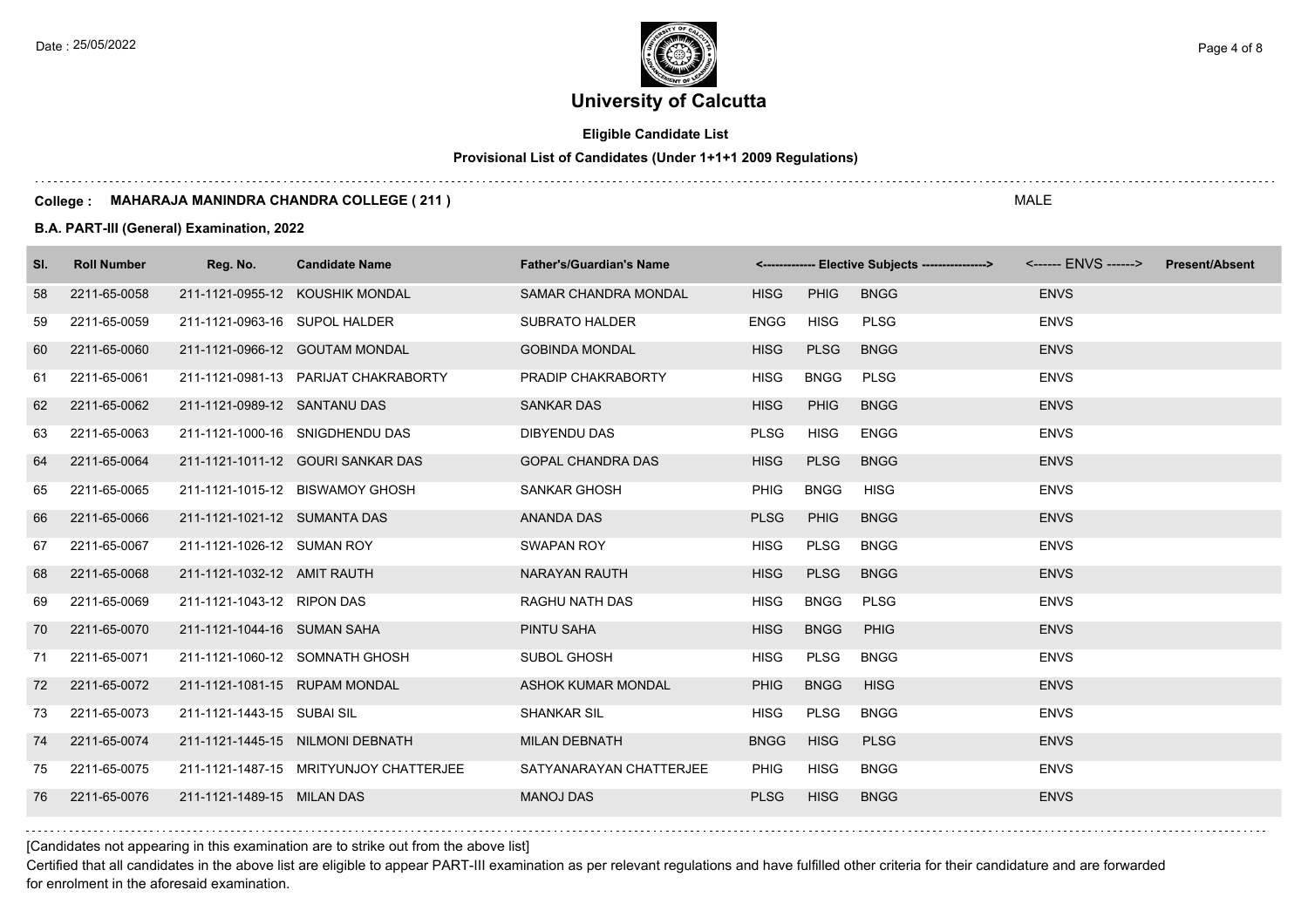**University of Calcutta**  Date : 25/05/2022 **Page 5 of 8**  $\epsilon$  Page 5 of 8

## **Eligible Candidate List**

## **Provisional List of Candidates (Under 1+1+1 2009 Regulations)**

#### **College : MAHARAJA MANINDRA CHANDRA COLLEGE ( 211 )**

### **B.A. PART-III (General) Examination, 2022**

| SI. | <b>Roll Number</b> | Reg. No.                        | <b>Candidate Name</b>               | <b>Father's/Guardian's Name</b> |             |             | <-------------- Elective Subjects ----------------> <------ ENVS ------> |             | <b>Present/Absent</b> |
|-----|--------------------|---------------------------------|-------------------------------------|---------------------------------|-------------|-------------|--------------------------------------------------------------------------|-------------|-----------------------|
| 77  | 2211-65-0077       | 211-1121-1513-15 RAKIBUL ISLAM  |                                     | KASEM ALI MONDAL                | <b>BNGG</b> | <b>HISG</b> | <b>PLSG</b>                                                              | <b>ENVS</b> |                       |
| 78  | 2211-65-0078       | 211-1121-1533-15 BISWAJIT DAS   |                                     | <b>CHAYA DAS</b>                | <b>PLSG</b> | <b>BNGG</b> | <b>HISG</b>                                                              | <b>ENVS</b> |                       |
| 79  | 2211-65-0079       | 211-1121-1555-15 SISIR DEBNATH  |                                     | SITU DEBNATH                    | <b>HISG</b> | PLSG        | <b>BNGG</b>                                                              | <b>ENVS</b> |                       |
| 80  | 2211-65-0080       | 211-1121-1561-15 RITUJOY SAHA   |                                     | <b>SUJOY SAHA</b>               | <b>BNGG</b> | <b>HISG</b> | <b>PLSG</b>                                                              | <b>ENVS</b> |                       |
| 81  | 2211-65-0081       | 211-1121-1563-15 ANKUR MONDAL   |                                     | <b>KHOKAN MONDAL</b>            | <b>HISG</b> | PLSG        | <b>BNGG</b>                                                              | <b>ENVS</b> |                       |
| 82  | 2211-65-0082       | 211-1121-1577-15 ISRAIL MOLLA   |                                     | <b>ILIAS MOLLA</b>              | <b>HISG</b> | <b>PLSG</b> | <b>BNGG</b>                                                              | <b>ENVS</b> |                       |
| 83  | 2211-65-0083       |                                 | 211-1121-1587-15 SWARUP KUMAR SAHA  | SUBAL KUMAR SAHA                | <b>HISG</b> | <b>BNGG</b> | PLSG                                                                     | <b>ENVS</b> |                       |
| 84  | 2211-65-0084       |                                 | 211-1121-1597-15 SK RAFIQUAL HUSSAN | <b>SK RUSTAM</b>                | <b>HISG</b> | <b>PLSG</b> | <b>BNGG</b>                                                              | <b>ENVS</b> |                       |
| 85  | 2211-65-0085       | 211-1121-1783-15 SUBHA BARUI    |                                     | PARIMAL BARUI                   | <b>HISG</b> | PLSG        | <b>BNGG</b>                                                              | <b>ENVS</b> |                       |
| 86  | 2211-65-0086       |                                 | 211-1121-2371-15 SIRAJUL MOLLAH     | LATE OEDBOX MOLLAH              | <b>PLSG</b> | <b>HISG</b> | <b>BNGG</b>                                                              | <b>ENVS</b> |                       |
| 87  | 2211-65-0087       |                                 | 211-1121-2430-15 SUVAM SAMANTA      | PRASANTA SAMANTA                | <b>HISG</b> | PLSG        | <b>BNGG</b>                                                              | <b>ENVS</b> |                       |
| 88  | 2211-65-0088       |                                 | 211-1122-0629-16 KRISHNA TARAFDAR   | RAMPROSAD TARAFDAR              | <b>PLSG</b> | <b>BNGG</b> | <b>HISG</b>                                                              | <b>ENVS</b> |                       |
| 89  | 2211-65-0089       |                                 | 211-1122-0706-13 SUDIPTA MONDAL     | SUPRAKASH MONDAL                | <b>HISG</b> | <b>BNGG</b> | <b>PLSG</b>                                                              | <b>ENVS</b> |                       |
| 90  | 2211-65-0090       | 211-1122-0719-12 ABHIJIT MONDAL |                                     | <b>SUKUMAR MONDAL</b>           | <b>HISG</b> | <b>PHIG</b> | <b>BNGG</b>                                                              | <b>ENVS</b> |                       |
| 91  | 2211-65-0091       | 211-1122-0741-14 AMIT KHELO     |                                     | <b>JUDHISTHIR KHELO</b>         | <b>HISG</b> | PLSG        | <b>BNGG</b>                                                              | <b>ENVS</b> |                       |
| 92  | 2211-65-0092       |                                 | 211-1122-0760-12 BIKASH MAJUMDER    | <b>BIJAY MAJUMDER</b>           | <b>HISG</b> | PHIG        | <b>BNGG</b>                                                              | <b>ENVS</b> |                       |
| 93  | 2211-65-0093       |                                 | 211-1122-0761-12 KUNTAL BHOWMICK    | <b>PRODIP BHOWMICK</b>          | <b>BNGG</b> | <b>HISG</b> | <b>PHIG</b>                                                              | <b>ENVS</b> |                       |
| 94  | 2211-65-0094       | 211-1122-0800-12 PRODIP MONDAL  |                                     | <b>RAM PADA MONDAL</b>          | <b>HISG</b> | <b>PLSG</b> | <b>BNGG</b>                                                              | <b>ENVS</b> |                       |
| 95  | 2211-65-0095       | 211-1122-0919-13 ARPAN SARDAR   |                                     | <b>RANJIT SARDAR</b>            | <b>HISG</b> | <b>BNGG</b> | <b>PLSG</b>                                                              | <b>ENVS</b> |                       |

[Candidates not appearing in this examination are to strike out from the above list]

Certified that all candidates in the above list are eligible to appear PART-III examination as per relevant regulations and have fulfilled other criteria for their candidature and are forwarded for enrolment in the aforesaid examination.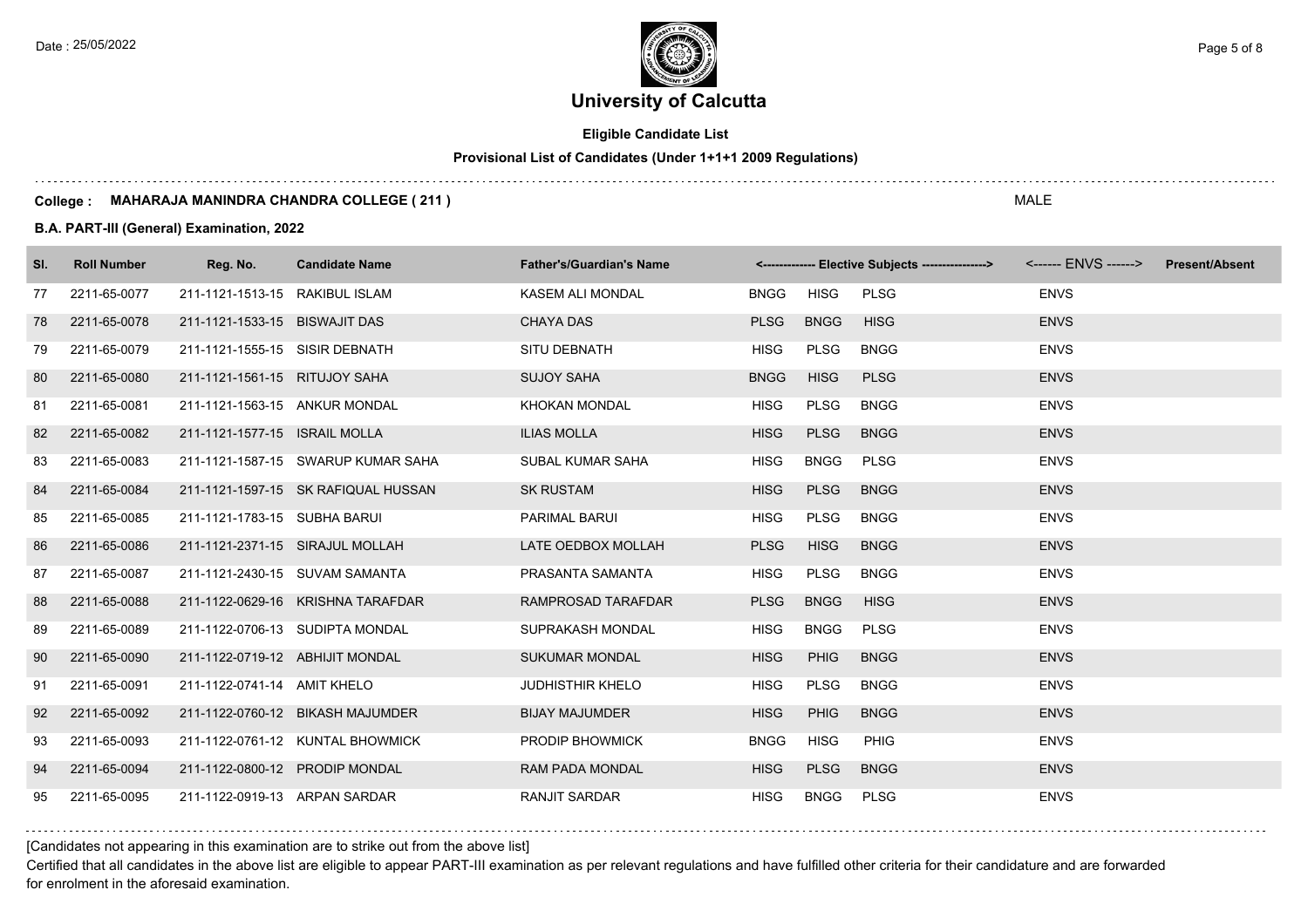Date : 25/05/2022 **Page 6 of 8**  $\leq$  Page 6 of 8

# **University of Calcutta**

**Eligible Candidate List**

## **Provisional List of Candidates (Under 1+1+1 2009 Regulations)**

#### **College : MAHARAJA MANINDRA CHANDRA COLLEGE ( 211 )**

### **B.A. PART-III (General) Examination, 2022**

| SI.              | <b>Roll Number</b> | Reg. No.                       | <b>Candidate Name</b>               | <b>Father's/Guardian's Name</b> |             |             | <------------- Elective Subjects ----------------> |             | <b>Present/Absent</b> |
|------------------|--------------------|--------------------------------|-------------------------------------|---------------------------------|-------------|-------------|----------------------------------------------------|-------------|-----------------------|
| 96               | 2211-65-0096       | 211-1122-0955-16 GOPAL NASKAR  |                                     | SANNYASHI NASKAR                | <b>HISG</b> | <b>PLSG</b> | <b>BNGG</b>                                        | <b>ENVS</b> |                       |
| 97               | 2211-65-0097       |                                | 211-1122-1028-16 SUVADEEP BISWAS    | <b>SANKAR BISWAS</b>            | <b>JORG</b> | <b>HISG</b> | <b>PLSG</b>                                        | <b>ENVS</b> |                       |
| 98               | 2211-65-0098       | 211-1122-1030-16 GOPAL ROY     |                                     | SHIBU ROY                       | <b>PLSG</b> | <b>HISG</b> | <b>BNGG</b>                                        | <b>ENVS</b> |                       |
| 99               | 2211-65-0099       | 211-1122-1033-16 TANMOY DAS    |                                     | NABA GOPAL DAS                  | <b>BNGG</b> | <b>PLSG</b> | <b>HISG</b>                                        | <b>ENVS</b> |                       |
| 100              | 2211-65-0100       | 211-1122-1036-16 JAY BALA      |                                     | <b>JIBAN BALA</b>               | <b>BNGG</b> | <b>HISG</b> | <b>PLSG</b>                                        | <b>ENVS</b> |                       |
| 101              | 2211-65-0101       | 211-1122-1037-16 PRALOY MONDAL |                                     | DILIP KUMAR MONDAL              | <b>PHIG</b> | <b>HISG</b> | <b>BNGG</b>                                        | <b>ENVS</b> |                       |
| 102 <sub>2</sub> | 2211-65-0102       | 211-1122-1039-16 PRANAB SARKAR |                                     | <b>PRADIP SARKAR</b>            | <b>PLSG</b> | <b>HISG</b> | <b>BNGG</b>                                        | <b>ENVS</b> |                       |
| 103              | 2211-65-0103       |                                | 211-1122-1195-15 SHASHANKA MONDAL   | SONATAN MONDAL                  | <b>PLSG</b> | <b>BNGG</b> | <b>HISG</b>                                        | <b>ENVS</b> |                       |
| 104              | 2211-65-0104       | 211-1122-1505-15 VIJAY MALLICK |                                     | LATE JITENDRA NATH MALLICK      | <b>HISG</b> | <b>PLSG</b> | <b>BNGG</b>                                        | <b>ENVS</b> |                       |
| 105              | 2211-65-0105       |                                | 211-1122-1659-12 SURAJIT BARMAN     | <b>BIJOY BARMAN</b>             | <b>BNGG</b> | <b>HISG</b> | <b>PLSG</b>                                        | <b>ENVS</b> |                       |
| 106              | 2211-65-0106       | 211-1122-1665-15 DIPANKAR DAS  |                                     | UTTAM DAS                       | <b>HISG</b> | <b>PLSG</b> | <b>BNGG</b>                                        | <b>ENVS</b> |                       |
| 107              | 2211-65-0107       |                                | 211-1122-1687-15 DIPANKAR BISWAS    | <b>NARESH BISWAS</b>            | <b>PHIG</b> | <b>PLSG</b> | <b>BNGG</b>                                        | <b>ENVS</b> |                       |
| 108              | 2211-65-0108       | 211-1122-1699-15 SOURAV DOLUI  |                                     | SAMBHU NATH DOLUI               | <b>BNGG</b> | <b>HISG</b> | <b>PLSG</b>                                        | <b>ENVS</b> |                       |
| 109              | 2211-65-0109       | 211-1122-1715-15 SATYAJIT DAS  |                                     | <b>PARIMAL DAS</b>              | <b>BNGG</b> | <b>HISG</b> | <b>PLSG</b>                                        | <b>ENVS</b> |                       |
|                  | 110 2211-65-0110   |                                | 211-1122-1719-15 BISHNU PADA MONDAL | <b>BISWANATH MONDAL</b>         | <b>BNGG</b> | <b>HISG</b> | <b>PLSG</b>                                        | <b>ENVS</b> |                       |
| 111              | 2211-65-0111       | 211-1122-1737-15 RAJESH MISTRY |                                     | <b>BHUBAN MISTRY</b>            | <b>PLSG</b> | <b>BNGG</b> | <b>HISG</b>                                        | <b>ENVS</b> |                       |
|                  | 112 2211-65-0112   |                                | 211-1122-1759-15 MRINMOY PARIKHA    | CHANDRASHAKHAR PARIKHA          | <b>HISG</b> | <b>PLSG</b> | <b>BNGG</b>                                        | <b>ENVS</b> |                       |
| 113              | 2211-65-0113       |                                | 211-1123-0418-16 SOMNATH MURMU      | <b>SRINATH MURMU</b>            | <b>BNGG</b> | <b>PLSG</b> | <b>HISG</b>                                        | <b>ENVS</b> |                       |
|                  | 114 2211-65-0114   |                                | 211-1124-0434-16 ARANYAK BISWAS     | <b>KAUSIK BISWAS</b>            | <b>BNGG</b> | <b>PHIG</b> | <b>HISG</b>                                        | <b>ENVS</b> |                       |

[Candidates not appearing in this examination are to strike out from the above list]

Certified that all candidates in the above list are eligible to appear PART-III examination as per relevant regulations and have fulfilled other criteria for their candidature and are forwarded for enrolment in the aforesaid examination.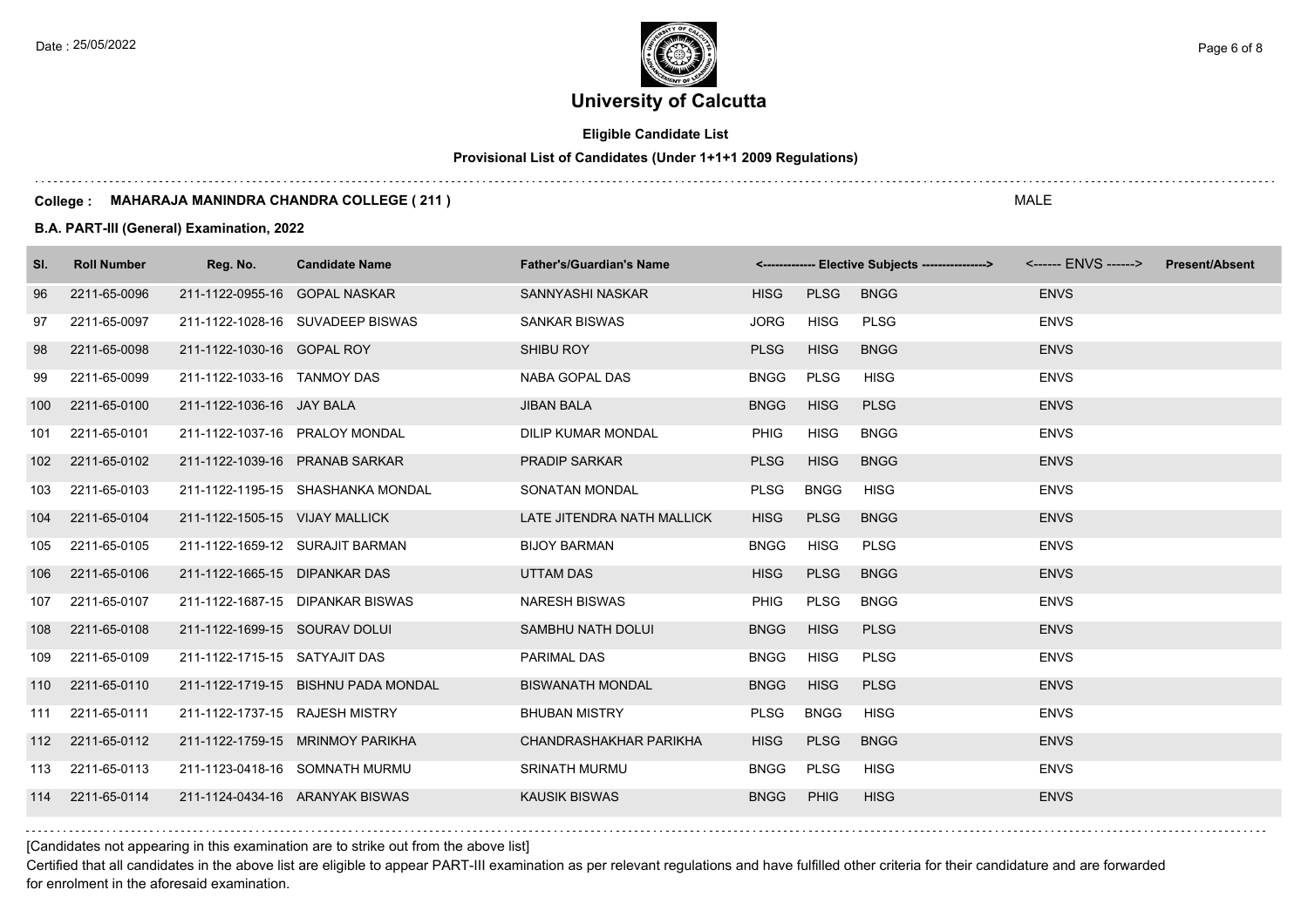Date : 25/05/2022 **Page 7 of 8** Page 7 of 8

# **University of Calcutta**

## **Eligible Candidate List**

## **Provisional List of Candidates (Under 1+1+1 2009 Regulations)**

#### **College : MAHARAJA MANINDRA CHANDRA COLLEGE ( 211 )**

### **B.A. PART-III (General) Examination, 2022**

| SI. | <b>Roll Number</b> | Reg. No.                        | <b>Candidate Name</b>                  | <b>Father's/Guardian's Name</b> |             |             | <------------- Elective Subjects ----------------> | <------ ENVS ------> Present/Absent |  |
|-----|--------------------|---------------------------------|----------------------------------------|---------------------------------|-------------|-------------|----------------------------------------------------|-------------------------------------|--|
| 115 | 2211-65-0115       |                                 | 211-1124-0727-14 PRASONJIT SUTRADHAR   | AJIT SUTRADHAR                  | <b>HISG</b> | PLSG        | <b>BNGG</b>                                        | <b>ENVS</b>                         |  |
|     | 116 2211-65-0116   |                                 | 211-1125-1727-15 ASIQUL ALI MONDAL     | ARMAN ALI MONDAL                | <b>HISG</b> | <b>PLSG</b> | <b>BNGG</b>                                        | <b>ENVS</b>                         |  |
| 117 | 2211-65-0117       |                                 | 211-1122-1367-15 SUKANTA SARDAR        | <b>ALOKE SARDAR</b>             | <b>JORG</b> | <b>BNGG</b> | <b>PLSG</b>                                        | <b>ENVS</b>                         |  |
| 118 | 2211-65-0118       | 211-1111-0532-17 AMAR NATH SHIL |                                        | <b>AMRITA LAL SHIL</b>          | <b>HISG</b> | <b>PLSG</b> | <b>BNGG</b>                                        | <b>ENVS</b>                         |  |
| 119 | 2211-65-0119       | 211-1124-0697-12 AVIJIT LAI     |                                        | SRI SWAPAN KUMAR LAI            | <b>HISG</b> | <b>BNGG</b> | <b>PLSG</b>                                        | <b>ENVS</b>                         |  |
| 120 | 2211-65-0120       | 211-1112-1209-17 RAHUL SARKAR   |                                        | LATE KAMAL SARKAR               | <b>PLSG</b> | <b>HISG</b> | <b>ENGG</b>                                        | <b>ENVS</b>                         |  |
| 121 | 2211-65-0121       | 211-1122-1101-15 BAPAN SARKAR   |                                        | <b>PARIMAL SARKAR</b>           | <b>PHIG</b> | PLSG        | <b>BNGG</b>                                        | <b>ENVS</b>                         |  |
| 122 | 2211-65-0122       |                                 | 211-1122-0679-16 ANIMESH NASKAR        | <b>ANIL NASKAR</b>              | <b>JORG</b> | <b>PLSG</b> | <b>ECOG</b>                                        | <b>ENVS</b>                         |  |
| 123 | 2211-65-0123       | 211-1121-0924-16 ROHAN MISHRA   |                                        | <b>SURESH MISHRA</b>            | <b>HISG</b> | <b>PHIG</b> | <b>PLSG</b>                                        | <b>ENVS</b>                         |  |
| 124 | 2211-65-0124       | 211-1122-1069-16 BILTU MONDAL   |                                        | <b>ASHUDEB MONDAL</b>           | <b>PLSG</b> | <b>PHIG</b> | <b>HISG</b>                                        | <b>ENVS</b>                         |  |
| 125 | 2211-65-0125       |                                 | 211-1122-0666-14 SUBHOJIT KHARA        | <b>ABHIJIT KHARA</b>            | <b>HISG</b> | PLSG        | ENGG                                               | <b>ENVS</b>                         |  |
| 126 | 2211-65-0126       | 211-1121-1050-12 AKASH BOSE     |                                        | <b>ASHISH BOSE</b>              | <b>JORG</b> | <b>PLSG</b> | <b>ECOG</b>                                        | <b>ENVS</b>                         |  |
| 127 | 2211-65-0127       |                                 | 211-1111-0776-14 MRIGANKA CHAKRABORTY  | MRITUNJOY CHAKRABORTY           | <b>HISG</b> | <b>PLSG</b> | <b>BNGG</b>                                        | <b>ENVS</b>                         |  |
| 128 | 2211-65-0128       | 211-1121-1543-15 MD USMAN       |                                        | <b>MD KALAM</b>                 | <b>HISG</b> | <b>PLSG</b> | <b>HING</b>                                        | <b>ENVS</b>                         |  |
| 129 | 2211-65-0129       |                                 | 211-1121-0854-13 MANISH KUMAR BANERJEE | SADHAN BANERJEE                 | <b>HISG</b> | <b>BNGG</b> | <b>PLSG</b>                                        | <b>ENVS</b>                         |  |
| 130 | 2211-65-0130       | 211-1121-0856-13 PANKAJ THAKUR  |                                        | <b>RAM PRASAD THAKUR</b>        | <b>HISG</b> | <b>HING</b> | <b>PLSG</b>                                        | <b>ENVS</b>                         |  |
| 131 | 2211-65-0131       | 211-1121-0860-13 PRATAP ROY     |                                        | KALI PADA ROY                   | <b>HISG</b> | <b>PHIG</b> | <b>PLSG</b>                                        | <b>ENVS</b>                         |  |
| 132 | 2211-65-0132       | 211-1121-0894-13 SURAJIT SEN    |                                        | JAYANTA KUMAR SEN               | <b>HISG</b> | <b>ENGG</b> | <b>PLSG</b>                                        | <b>ENVS</b>                         |  |
|     | 133 2211-65-0133   | 211-1122-0618-12 ABHIJIT MONDAL |                                        | NILRATAN MONDAL                 | <b>JORG</b> | ENGG        | PLSG                                               | <b>ENVS</b>                         |  |

### [Candidates not appearing in this examination are to strike out from the above list]

Certified that all candidates in the above list are eligible to appear PART-III examination as per relevant regulations and have fulfilled other criteria for their candidature and are forwarded for enrolment in the aforesaid examination.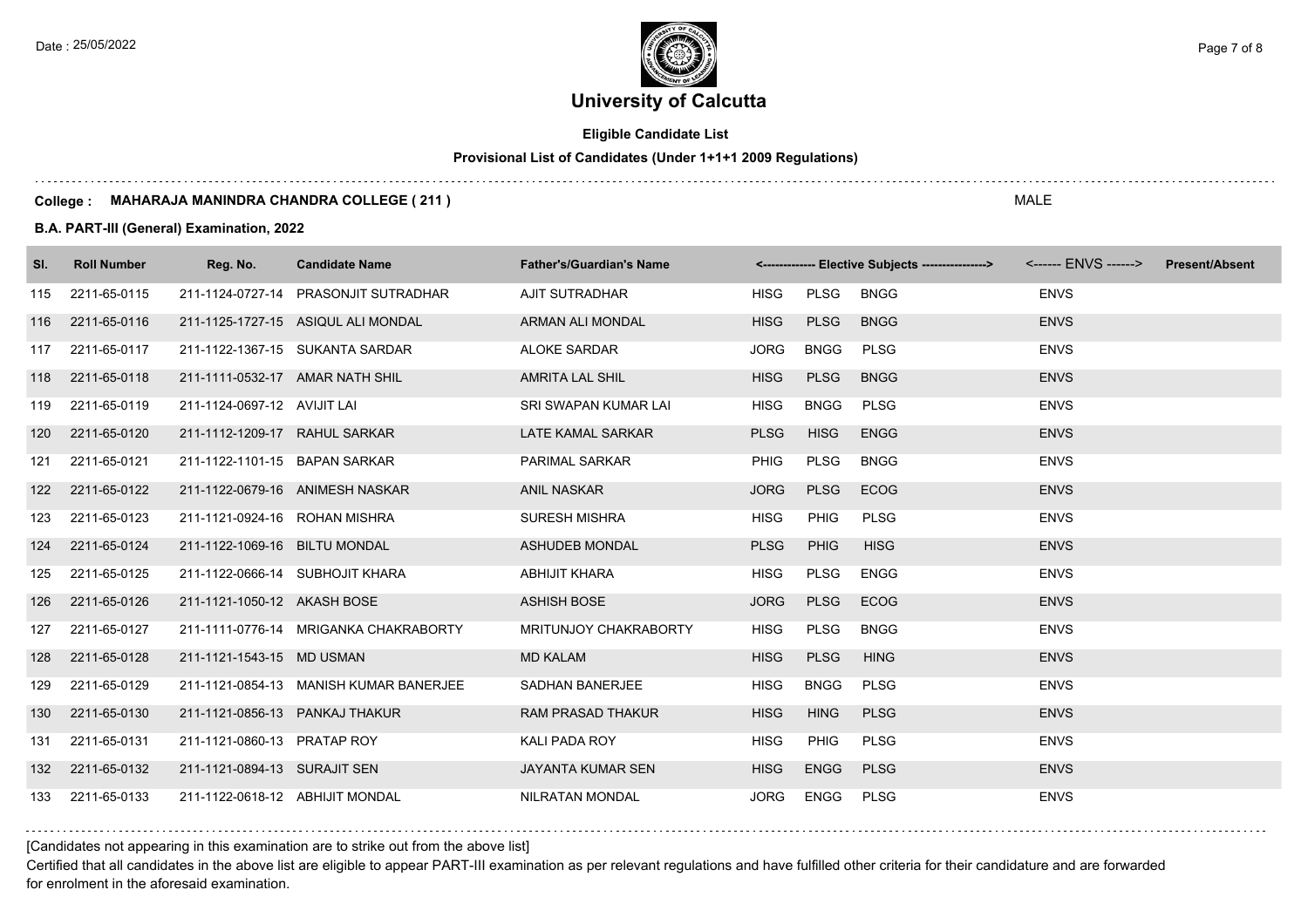Date : 25/05/2022 **Page 8 of 8**  $\leq$  Page 8 of 8

# **University of Calcutta**

## **Eligible Candidate List**

## **Provisional List of Candidates (Under 1+1+1 2009 Regulations)**

#### **College : MAHARAJA MANINDRA CHANDRA COLLEGE ( 211 )**

### **B.A. PART-III (General) Examination, 2022**

| SI. | <b>Roll Number</b> | Reg. No.                       | <b>Candidate Name</b>             | <b>Father's/Guardian's Name</b> |             |             | <-------------- Elective Subjects ----------------> |             | <b>Present/Absent</b> |
|-----|--------------------|--------------------------------|-----------------------------------|---------------------------------|-------------|-------------|-----------------------------------------------------|-------------|-----------------------|
| 134 | 2211-65-0134       |                                | 211-1121-0571-12 SOMNATH MONDAL   | <b>SUNIL MONDAL</b>             | <b>PLSG</b> | <b>JORG</b> | <b>HISG</b>                                         | <b>ENVS</b> |                       |
|     | 135 2211-65-0135   | 211-1121-0572-14 AVIK DEBNATH  |                                   | AMRIT DEBNATH                   | PHIG        | PLSG        | BNGG                                                | <b>ENVS</b> |                       |
|     | 136 2211-65-0136   | 211-1122-0910-13 SOMEN BISWAS  |                                   | <b>BABU BISWAS</b>              | <b>HISG</b> | <b>PHIG</b> | <b>PLSG</b>                                         | <b>ENVS</b> |                       |
|     | 137 2211-65-0137   | 211-1121-0895-12 DEEP BANERJEE |                                   | SOMNATH BANERJEE                | <b>HISG</b> | PLSG        | <b>JORG</b>                                         | <b>ENVS</b> |                       |
| 138 | 2211-65-0138       | 211-1121-0767-12 KUSHAL SUR    |                                   | <b>KALYAN SUR</b>               | <b>PLSG</b> | <b>ECOG</b> | <b>JORG</b>                                         | <b>ENVS</b> |                       |
| 139 | 2211-65-0139       | 211-1121-0770-12 AROJIT BERA   |                                   | SUDARSHAN BERA                  | <b>HISG</b> | PLSG        | <b>JORG</b>                                         | <b>ENVS</b> |                       |
|     | 140 2211-65-0140   |                                | 211-1122-0801-12 DIBYENDU PAKHIRA | <b>JAHAR PAKHIRA</b>            | <b>HISG</b> | <b>PLSG</b> | <b>PHIG</b>                                         | <b>ENVS</b> |                       |
|     | 141 2211-65-0141   | 211-1121-0805-12 ANIK BANERJEE |                                   | ANUPAM BANERJEE                 | <b>ENGG</b> | <b>HISG</b> | <b>PLSG</b>                                         | <b>ENVS</b> |                       |
|     | 142 2211-65-0142   |                                | 211-1121-0934-12 SOMENATH NAYAK   | LATE MONSHA NAYAK               | <b>HISG</b> | <b>PLSG</b> | <b>BNGG</b>                                         | <b>ENVS</b> |                       |
|     | 143 2211-65-0143   | 211-1121-0338-12 SAMIR MAITY   |                                   | UTTAM MAITY                     | <b>PHIG</b> | HISG        | <b>PLSG</b>                                         | <b>ENVS</b> |                       |

[Candidates not appearing in this examination are to strike out from the above list]

Certified that all candidates in the above list are eligible to appear PART-III examination as per relevant regulations and have fulfilled other criteria for their candidature and are forwarded for enrolment in the aforesaid examination.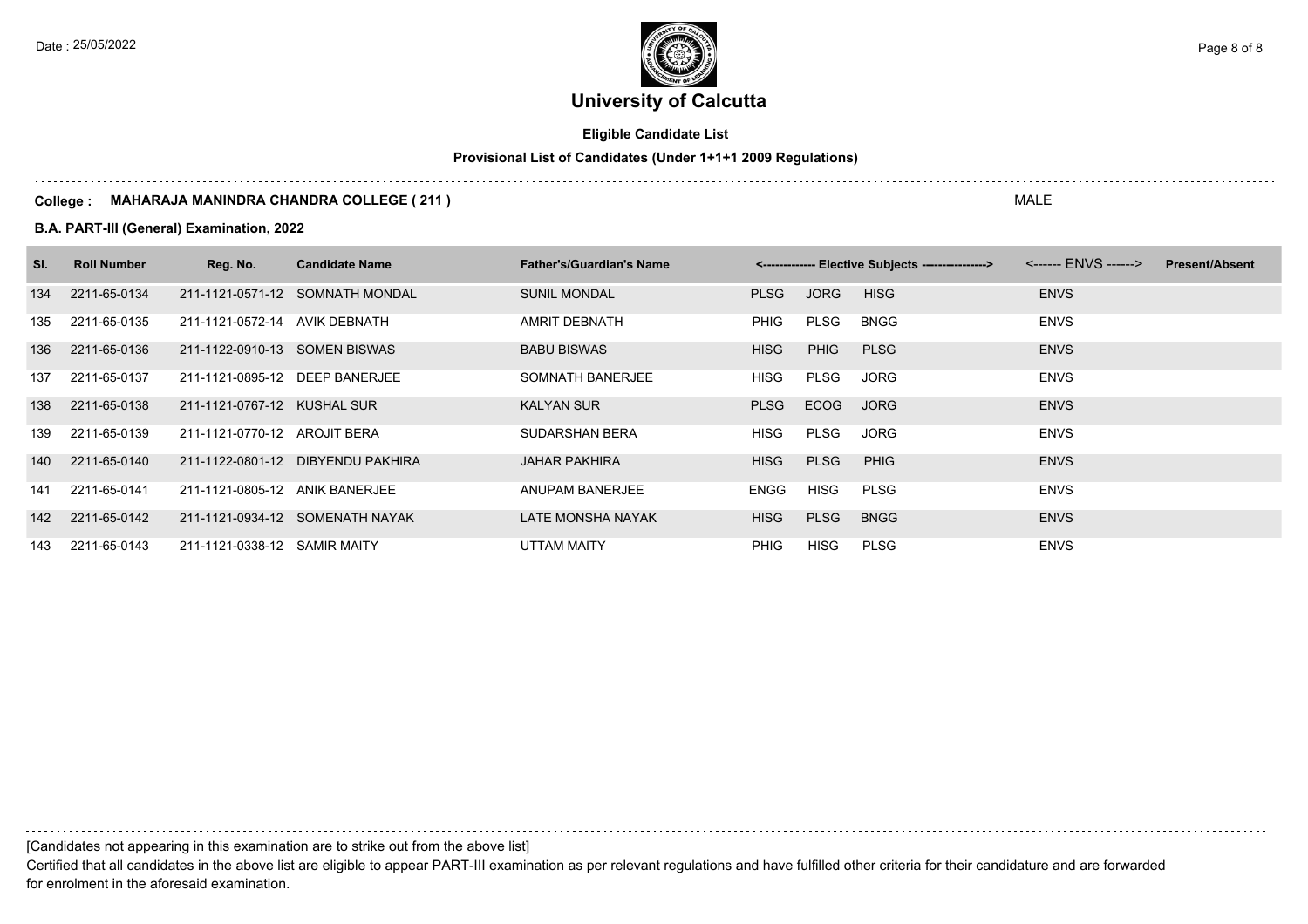**Eligible Candidate List**

**Provisional List of Candidates (Under 1+1+1 2009 Regulations)**

#### **College : MAHARAJA MANINDRA CHANDRA COLLEGE ( 211 )**

**B.A. PART-III (General) Examination, 2022**

| SI.             | <b>Roll Number</b> | Reg. No.                       | <b>Candidate Name</b>               | <b>Father's/Guardian's Name</b> |             |             | <-------------- Elective Subjects ---------------> <------ ENVS ------> Present/Absent |             |  |
|-----------------|--------------------|--------------------------------|-------------------------------------|---------------------------------|-------------|-------------|----------------------------------------------------------------------------------------|-------------|--|
| $\mathbf{1}$    | 2211-55-0001       |                                | 211-1211-1140-17 MOUSUMI ROUTH      | LATE SWAPAN ROUTH               | PHIG        | <b>HISG</b> | <b>BNGG</b>                                                                            | <b>ENVS</b> |  |
| 2               | 2211-55-0002       |                                | 211-1212-1197-17 MITALI MAJUMDER    | LATE MANTU MAJUMDER             | <b>HISG</b> | <b>PHIG</b> | <b>BNGG</b>                                                                            | <b>ENVS</b> |  |
| 3               | 2211-55-0003       | 211-1225-1723-15 NEHA PARWEEN  |                                     | <b>SK SALIM</b>                 | <b>PLSG</b> | <b>HISG</b> | <b>BNGG</b>                                                                            | <b>ENVS</b> |  |
| 4               | 2211-55-0004       | 211-1211-1061-17 RITU MISTRI   |                                     | <b>PARESH MISTRI</b>            | <b>HISG</b> | <b>PHIG</b> | <b>ENGG</b>                                                                            | <b>ENVS</b> |  |
| 5               | 2211-55-0005       | 211-1211-1106-17 SANGITA DHAR  |                                     | <b>GOBINDA DHAR</b>             | <b>ECOG</b> | JORG        | <b>PLSG</b>                                                                            | <b>ENVS</b> |  |
| 6               | 2211-55-0006       | 211-1211-1118-17 PRITY DUTTA   |                                     | PRATAP KUMAR DUTTA              | <b>PHIG</b> | <b>HISG</b> | <b>BNGG</b>                                                                            | <b>ENVS</b> |  |
| 7               | 2211-55-0007       |                                | 211-1212-1180-17 SANCHITA PRADHAN   | LALTU PRADHAN                   | <b>PLSG</b> | <b>HISG</b> | <b>BNGG</b>                                                                            | <b>ENVS</b> |  |
| 8               | 2211-55-0008       | 211-1221-0978-13 PALLABI JANA  |                                     | RABI JANA                       | <b>HISG</b> | <b>BNGG</b> | <b>PLSG</b>                                                                            | <b>ENVS</b> |  |
| 9               | 2211-55-0009       |                                | 211-1221-1039-12 SUKANYA BANERJEE   | SHYAMAL BANERJEE                | <b>HISG</b> | <b>PLSG</b> | <b>BNGG</b>                                                                            | <b>ENVS</b> |  |
| 10 <sup>°</sup> | 2211-55-0010       | 211-1221-1527-15 RIYA MAJUMDER |                                     | <b>BISHWANATH MAJUMDER</b>      | <b>HISG</b> | <b>PLSG</b> | <b>BNGG</b>                                                                            | <b>ENVS</b> |  |
| 11              | 2211-55-0011       | 211-1221-1625-15 MAMON BARIK   |                                     | SAMIR BARIK                     | <b>BNGG</b> | PHIG        | <b>PLSG</b>                                                                            | <b>ENVS</b> |  |
| 12 <sup>2</sup> | 2211-55-0012       | 211-1211-0590-17 RIMPA DEY     |                                     | <b>BABLU DEY</b>                | <b>PHIG</b> | <b>BNGG</b> | <b>HISG</b>                                                                            | <b>ENVS</b> |  |
| 13              | 2211-55-0013       |                                | 211-1211-0617-17 PIYALI CHAKRABORTY | SHANKAR CHAKRABORTY             | <b>PLSG</b> | <b>HISG</b> | <b>BNGG</b>                                                                            | <b>ENVS</b> |  |
| 14              | 2211-55-0014       |                                | 211-1211-0718-17 SHANTI JAISWARA    | LATE RAM DEO JAISWARA           | <b>HING</b> | <b>HISG</b> | <b>JORG</b>                                                                            | <b>ENVS</b> |  |
| 15              | 2211-55-0015       | 211-1211-1162-17 PAPIYA PAUL   |                                     | <b>LATE SUNIL PAUL</b>          | <b>HISG</b> | <b>PLSG</b> | <b>BNGG</b>                                                                            | <b>ENVS</b> |  |
| 16              | 2211-55-0016       |                                | 211-1211-1164-17 DIPA MUKHERJEE     | <b>RATAN MUKHERJEE</b>          | <b>BNGG</b> | <b>HISG</b> | <b>PLSG</b>                                                                            | <b>ENVS</b> |  |
| 17              | 2211-55-0017       | 211-1212-0547-17 PRIYA MAL     |                                     | <b>UTTAM MAL</b>                | <b>HISG</b> | <b>PLSG</b> | <b>BNGG</b>                                                                            | <b>ENVS</b> |  |
| 18              | 2211-55-0018       | 211-1212-0650-17 SUNITA MONDAL |                                     | <b>ASIT MONDAL</b>              | <b>PLSG</b> | <b>HISG</b> | <b>BNGG</b>                                                                            | <b>ENVS</b> |  |
| 19              | 2211-55-0019       | 211-1212-1084-17 PAYEL BISWAS  |                                     | <b>PRABIR BISWAS</b>            | <b>HISG</b> | <b>PLSG</b> | <b>BNGG</b>                                                                            | <b>ENVS</b> |  |

[Candidates not appearing in this examination are to strike out from the above list]

Certified that all candidates in the above list are eligible to appear PART-III examination as per relevant regulations and have fulfilled other criteria for their candidature and are forwarded for enrolment in the aforesaid examination.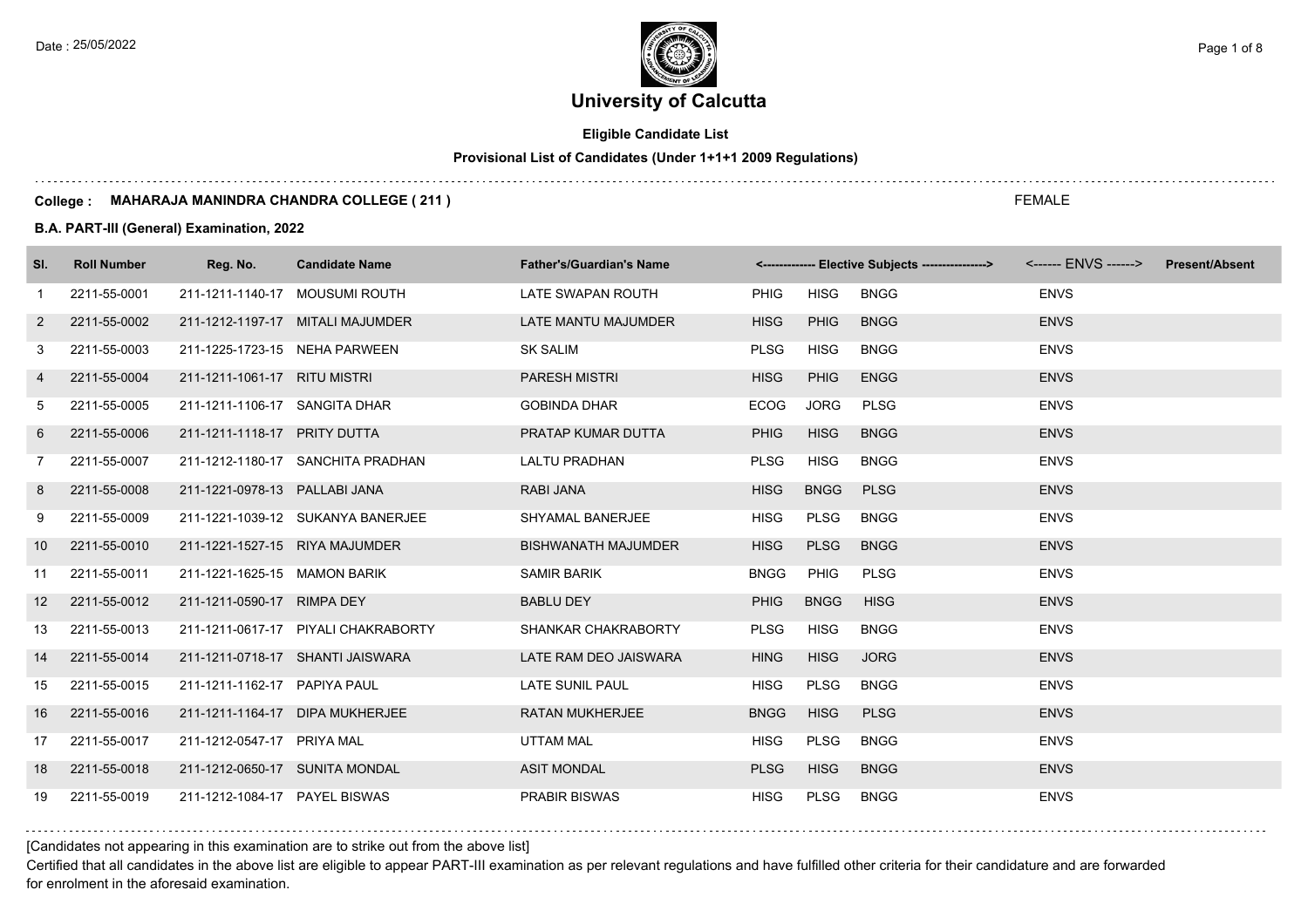Date : 25/05/2022 **Page 2 of 8** Page 2 of 8

# **University of Calcutta**

## **Eligible Candidate List**

## **Provisional List of Candidates (Under 1+1+1 2009 Regulations)**

#### **College : MAHARAJA MANINDRA CHANDRA COLLEGE ( 211 )**

### **B.A. PART-III (General) Examination, 2022**

| SI. | <b>Roll Number</b> | Reg. No.                        | <b>Candidate Name</b>              | <b>Father's/Guardian's Name</b> |             |             |             |             | <b>Present/Absent</b> |
|-----|--------------------|---------------------------------|------------------------------------|---------------------------------|-------------|-------------|-------------|-------------|-----------------------|
| 20  | 2211-55-0020       | 211-1212-1132-17 SUSMITA BISWAS |                                    | <b>HARIDAS BISWAS</b>           | <b>PHIG</b> | <b>HISG</b> | <b>BNGG</b> | <b>ENVS</b> |                       |
| 21  | 2211-55-0021       | 211-1212-1201-17 ARPITA MONDAL  |                                    | <b>INDRAJIT MONDAL</b>          | <b>PLSG</b> | <b>HISG</b> | <b>BNGG</b> | <b>ENVS</b> |                       |
| 22  | 2211-55-0022       |                                 | 211-1212-1238-17 BASANTI MONDAL    | <b>GOUR MONDAL</b>              | <b>PLSG</b> | <b>HISG</b> | <b>BNGG</b> | <b>ENVS</b> |                       |
| 23  | 2211-55-0023       | 211-1221-0377-14 JHELUM ROY     |                                    | LATE AMITAVA ROY                | <b>BNGG</b> | <b>PLSG</b> | <b>HISG</b> | <b>ENVS</b> |                       |
| 24  | 2211-55-0024       |                                 | 211-1221-0455-12 DEBASHREE BANKURA | <b>SUKUMAR BANKURA</b>          | <b>PHIG</b> | <b>BNGG</b> | <b>HISG</b> | <b>ENVS</b> |                       |
| 25  | 2211-55-0025       | 211-1221-0513-16 SANGITA DAS    |                                    | <b>RABIN DAS</b>                | <b>HISG</b> | PLSG        | <b>BNGG</b> | <b>ENVS</b> |                       |
| 26  | 2211-55-0026       | 211-1221-0562-16 PRITI SHAW     |                                    | <b>GANESH SHAW</b>              | <b>PHIG</b> | <b>BNGG</b> | <b>PLSG</b> | <b>ENVS</b> |                       |
| 27  | 2211-55-0027       | 211-1221-0585-12 RESHMI BASAK   |                                    | <b>SUSHIL BASAK</b>             | <b>PHIG</b> | <b>BNGG</b> | <b>HISG</b> | <b>ENVS</b> |                       |
| 28  | 2211-55-0028       | 211-1221-0609-16 BITHI MITRA    |                                    | <b>BIPUL MITRA</b>              | <b>PLSG</b> | <b>BNGG</b> | <b>HISG</b> | <b>ENVS</b> |                       |
| 29  | 2211-55-0029       |                                 | 211-1221-0640-14 MITHU KARMAKAR    | <b>BHABESH KARMAKAR</b>         | <b>BNGG</b> | PLSG        | PHIG        | <b>ENVS</b> |                       |
| 30  | 2211-55-0030       | 211-1221-0664-14 JYOTI SHAW     |                                    | LATE KRISHNA SHAW               | <b>HISG</b> | <b>PLSG</b> | <b>BNGG</b> | <b>ENVS</b> |                       |
| 31  | 2211-55-0031       | 211-1221-0766-14 MOM BAIRAGI    |                                    | <b>SISIR BAIRAGI</b>            | <b>HISG</b> | PLSG        | <b>BNGG</b> | <b>ENVS</b> |                       |
| 32  | 2211-55-0032       | 211-1221-0779-14 SABINA TASLIM  |                                    | <b>ABU ATAHAR</b>               | <b>HISG</b> | <b>PHIG</b> | <b>BNGG</b> | <b>ENVS</b> |                       |
| 33  | 2211-55-0033       |                                 | 211-1221-0780-14 PAYEL SAMADDER    | SHIBU SAMADDER                  | <b>HISG</b> | <b>PLSG</b> | <b>BNGG</b> | <b>ENVS</b> |                       |
| 34  | 2211-55-0034       |                                 | 211-1221-0784-14 PRIYA KUMARI RAY  | <b>RAJKUMAR RAY</b>             | <b>HISG</b> | <b>PLSG</b> | <b>HING</b> | <b>ENVS</b> |                       |
| 35  | 2211-55-0035       | 211-1221-0797-14 SARBARI ROY    |                                    | <b>ASIT ROY</b>                 | <b>PLSG</b> | PHIG        | <b>BNGG</b> | <b>ENVS</b> |                       |
| 36  | 2211-55-0036       | 211-1221-0866-13 TANUSHREE DAS  |                                    | <b>SHYAMAL DAS</b>              | <b>BNGG</b> | <b>PHIG</b> | <b>PLSG</b> | <b>ENVS</b> |                       |
| 37  | 2211-55-0037       | 211-1221-0871-13 SONALI DEY     |                                    | ARUN KUMAR DEY                  | <b>HISG</b> | <b>BNGG</b> | <b>PLSG</b> | <b>ENVS</b> |                       |
| 38  | 2211-55-0038       | 211-1221-0879-13 PUJA SARKAR    |                                    | <b>AMAL SARKAR</b>              | <b>BNGG</b> | <b>HISG</b> | <b>PHIG</b> | <b>ENVS</b> |                       |

[Candidates not appearing in this examination are to strike out from the above list]

Certified that all candidates in the above list are eligible to appear PART-III examination as per relevant regulations and have fulfilled other criteria for their candidature and are forwarded for enrolment in the aforesaid examination.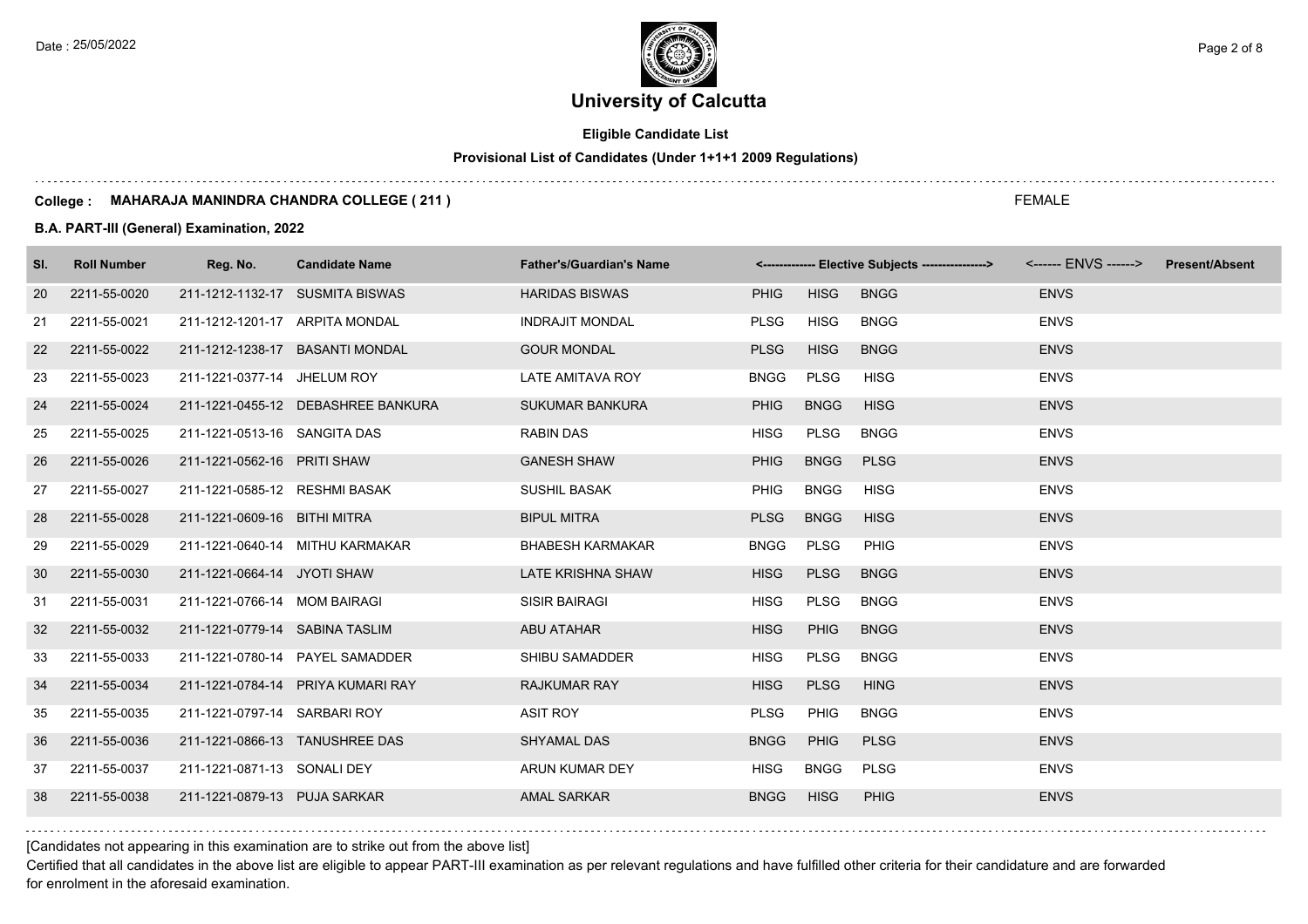**Eligible Candidate List**

**Provisional List of Candidates (Under 1+1+1 2009 Regulations)**

#### **College : MAHARAJA MANINDRA CHANDRA COLLEGE ( 211 )**

**B.A. PART-III (General) Examination, 2022**

| SI.             | <b>Roll Number</b> | Reg. No.                        | <b>Candidate Name</b>            | <b>Father's/Guardian's Name</b> |             |             | <-------------- Elective Subjects ---------------> <------ ENVS ------> Present/Absent |             |  |
|-----------------|--------------------|---------------------------------|----------------------------------|---------------------------------|-------------|-------------|----------------------------------------------------------------------------------------|-------------|--|
| 39              | 2211-55-0039       |                                 | 211-1221-0891-13 ALIVA MUKHERJEE | <b>RAJEN MUKHERJEE</b>          | <b>HISG</b> | PLSG        | <b>BNGG</b>                                                                            | <b>ENVS</b> |  |
| 40              | 2211-55-0040       | 211-1221-0906-16 RIYA MALLICK   |                                  | <b>BIMAL MALLICK</b>            | <b>HISG</b> | <b>PLSG</b> | <b>BNGG</b>                                                                            | <b>ENVS</b> |  |
| 41              | 2211-55-0041       | 211-1221-0909-12 SNEHA DAS      |                                  | LATE SUKUMAR DAS                | <b>HISG</b> | PLSG        | <b>BNGG</b>                                                                            | <b>ENVS</b> |  |
| 42              | 2211-55-0042       | 211-1221-0920-12 ANUSREE BERA   |                                  | <b>KARTICK BERA</b>             | <b>HISG</b> | <b>PLSG</b> | <b>BNGG</b>                                                                            | <b>ENVS</b> |  |
| 43              | 2211-55-0043       | 211-1221-0949-12 SOMA MONDAL    |                                  | <b>BISWANATH MONDAL</b>         | <b>PLSG</b> | <b>PHIG</b> | <b>BNGG</b>                                                                            | <b>ENVS</b> |  |
| 44              | 2211-55-0044       | 211-1221-0951-12 RIA RAJ BANSHI |                                  | <b>TARAK RAJ BANSHI</b>         | <b>HISG</b> | <b>JORG</b> | <b>BNGG</b>                                                                            | <b>ENVS</b> |  |
| 45              | 2211-55-0045       | 211-1221-0969-16 PRIYANKA BAR   |                                  | <b>LAKAY BAR</b>                | <b>BNGG</b> | PHIG        | <b>PLSG</b>                                                                            | <b>ENVS</b> |  |
| 46              | 2211-55-0046       | 211-1221-0980-12 JAYANTI DUTTA  |                                  | <b>TARAPADA DUTTA</b>           | <b>HISG</b> | <b>PLSG</b> | <b>BNGG</b>                                                                            | <b>ENVS</b> |  |
| 47              | 2211-55-0047       |                                 | 211-1221-0981-12 SARASWATI SAHA  | SATYENDRA NATH SAHA             | <b>HISG</b> | <b>PLSG</b> | <b>BNGG</b>                                                                            | <b>ENVS</b> |  |
| 48              | 2211-55-0048       | 211-1221-0984-16 TANIYA GHOSH   |                                  | <b>BIPLAB GHOSH</b>             | <b>PHIG</b> | <b>HISG</b> | <b>BNGG</b>                                                                            | <b>ENVS</b> |  |
| 49              | 2211-55-0049       | 211-1221-0986-13 MADHURIMA DAS  |                                  | LATE DILIP KUMAR DAS            | <b>HISG</b> | BNGG        | PLSG                                                                                   | <b>ENVS</b> |  |
| 50              | 2211-55-0050       | 211-1221-1006-16 PRIYANKA SAHA  |                                  | <b>GOBINDA SAHA</b>             | <b>HISG</b> | <b>BNGG</b> | <b>PLSG</b>                                                                            | <b>ENVS</b> |  |
| 51              | 2211-55-0051       | 211-1221-1058-12 ARPITA DEY     |                                  | AMIT DEY                        | <b>HISG</b> | <b>PLSG</b> | <b>BNGG</b>                                                                            | <b>ENVS</b> |  |
| 52 <sub>2</sub> | 2211-55-0052       | 211-1221-1073-12 MITALI SAHA    |                                  | <b>HARADHAN SAHA</b>            | <b>HISG</b> | <b>PLSG</b> | <b>BNGG</b>                                                                            | <b>ENVS</b> |  |
| 53              | 2211-55-0053       | 211-1221-1105-16 SAIRINDHRI DAS |                                  | <b>SWAPAN DAS</b>               | <b>HISG</b> | <b>PLSG</b> | <b>BNGG</b>                                                                            | <b>ENVS</b> |  |
| 54              | 2211-55-0054       | 211-1221-1106-16 RIMPA DUTTA    |                                  | <b>BAPI DUTTA</b>               | <b>HISG</b> | <b>PLSG</b> | <b>BNGG</b>                                                                            | <b>ENVS</b> |  |
| 55              | 2211-55-0055       | 211-1221-1114-16 SUSMITA GHOSH  |                                  | PRASENJIT GHOSH                 | <b>PHIG</b> | <b>HISG</b> | <b>BNGG</b>                                                                            | <b>ENVS</b> |  |
| 56              | 2211-55-0056       |                                 | 211-1221-1117-16 DIPANITA CHANDA | PANKAJ KUMAR CHANDA             | <b>BNGG</b> | <b>HISG</b> | <b>PHIG</b>                                                                            | <b>ENVS</b> |  |
| 57              | 2211-55-0057       |                                 | 211-1221-1118-16 ANINDITA CHANDA | PANKAJ KUMAR CHANDA             | <b>HISG</b> | <b>BNGG</b> | <b>PLSG</b>                                                                            | <b>ENVS</b> |  |

[Candidates not appearing in this examination are to strike out from the above list]

Certified that all candidates in the above list are eligible to appear PART-III examination as per relevant regulations and have fulfilled other criteria for their candidature and are forwarded for enrolment in the aforesaid examination.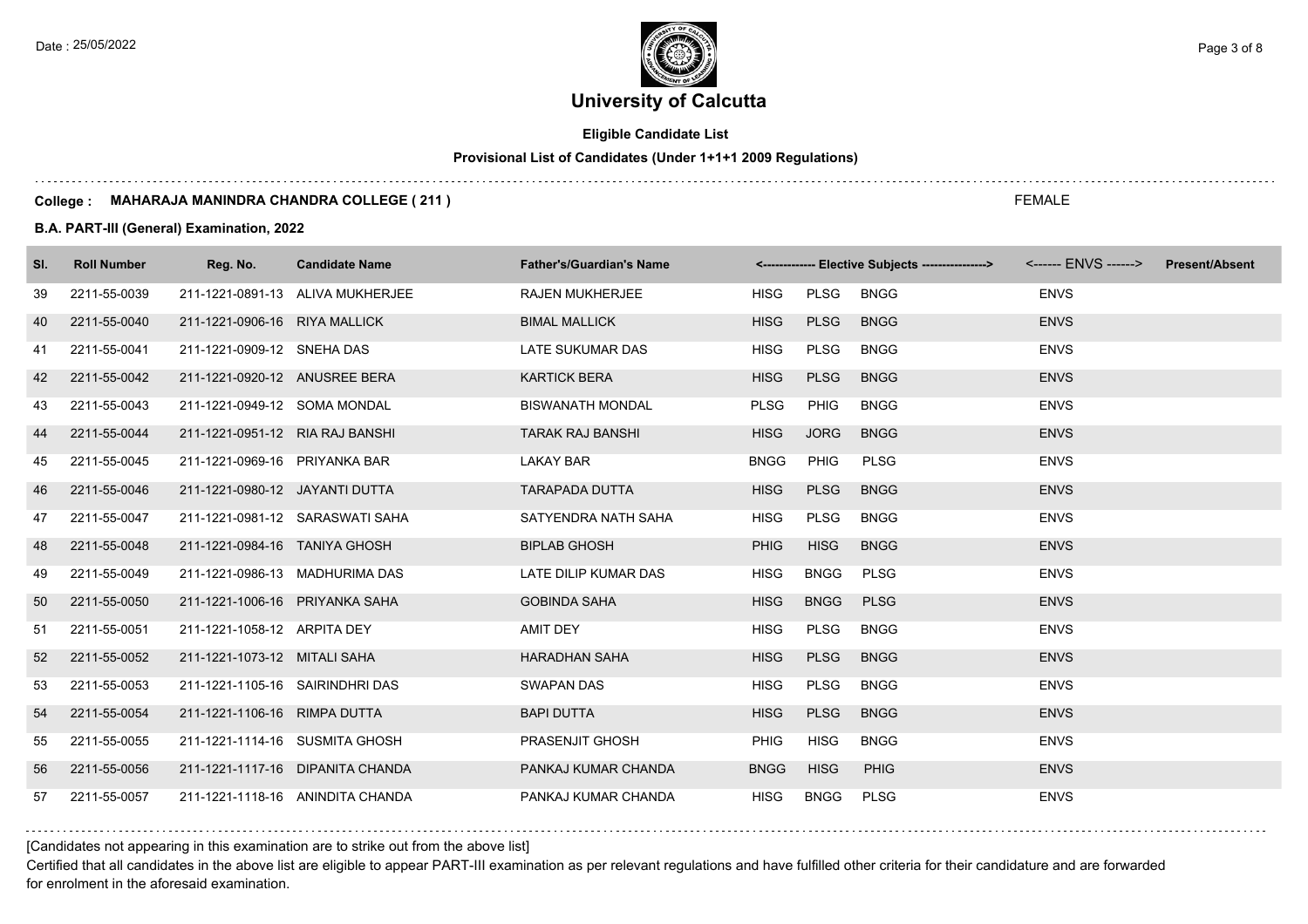Date : 25/05/2022 **Page 4 of 8**  $\leq$  Page 4 of 8

# **University of Calcutta**

## **Eligible Candidate List**

## **Provisional List of Candidates (Under 1+1+1 2009 Regulations)**

#### **College : MAHARAJA MANINDRA CHANDRA COLLEGE ( 211 )**

### **B.A. PART-III (General) Examination, 2022**

| SI. | <b>Roll Number</b> | Reg. No.                       | <b>Candidate Name</b>           | <b>Father's/Guardian's Name</b> |             |             | <-------------- Elective Subjects ----------------> <------ ENVS ------> Present/Absent |             |  |
|-----|--------------------|--------------------------------|---------------------------------|---------------------------------|-------------|-------------|-----------------------------------------------------------------------------------------|-------------|--|
| 58  | 2211-55-0058       | 211-1221-1122-16 SOVANA HALDER |                                 | NEPAL CHANDRA HALDER            | <b>BNGG</b> | <b>HISG</b> | <b>PLSG</b>                                                                             | <b>ENVS</b> |  |
| 59  | 2211-55-0059       | 211-1221-1129-15 POULOMI DEB   |                                 | LATE BIJOY SANKAR DEB           | PHIG        | PLSG        | <b>BNGG</b>                                                                             | <b>ENVS</b> |  |
| 60  | 2211-55-0060       | 211-1221-1161-15 PAYEL DAS     |                                 | <b>KALA DAS</b>                 | <b>PHIG</b> | <b>PLSG</b> | <b>BNGG</b>                                                                             | <b>ENVS</b> |  |
| 61  | 2211-55-0061       | 211-1221-1167-15 DEBIKA HALDER |                                 | <b>TAPAN HALDER</b>             | <b>PHIG</b> | <b>HISG</b> | <b>BNGG</b>                                                                             | <b>ENVS</b> |  |
| 62  | 2211-55-0062       | 211-1221-1223-12 PROVATI ROY   |                                 | LT RAJ KUMAR ROY                | <b>HISG</b> | <b>PHIG</b> | <b>BNGG</b>                                                                             | <b>ENVS</b> |  |
| 63  | 2211-55-0063       | 211-1221-1223-16 SUDIPTA MAITY |                                 | <b>BHOLANATH MAITY</b>          | <b>PLSG</b> | <b>HISG</b> | <b>BNGG</b>                                                                             | <b>ENVS</b> |  |
| 64  | 2211-55-0064       | 211-1221-1252-16 PUJA PAUL     |                                 | <b>BISWANATH PAUL</b>           | <b>PHIG</b> | <b>HISG</b> | <b>BNGG</b>                                                                             | <b>ENVS</b> |  |
| 65  | 2211-55-0065       | 211-1221-1485-15 KAJAL BAHADUR |                                 | LATE RABI BAHADUR               | <b>BNGG</b> | <b>PHIG</b> | <b>PLSG</b>                                                                             | <b>ENVS</b> |  |
| 66  | 2211-55-0066       | 211-1221-1493-15 RUMKI GHOSH   |                                 | <b>DILIP GHOSH</b>              | <b>PLSG</b> | <b>HISG</b> | <b>BNGG</b>                                                                             | <b>ENVS</b> |  |
| 67  | 2211-55-0067       |                                | 211-1221-1581-15 PRIYANKA NANDY | <b>GOUTAM NANDY</b>             | <b>PLSG</b> | <b>HISG</b> | <b>BNGG</b>                                                                             | <b>ENVS</b> |  |
| 68  | 2211-55-0068       | 211-1221-1628-12 SUMI PAUL     |                                 | <b>SUBRATA PAUL</b>             | <b>PHIG</b> | <b>BNGG</b> | <b>HISG</b>                                                                             | <b>ENVS</b> |  |
| 69  | 2211-55-0069       |                                | 211-1221-1795-15 SUBHOSREE DAS  | SUBHANKAR DAS                   | <b>BNGG</b> | <b>HISG</b> | <b>PLSG</b>                                                                             | <b>ENVS</b> |  |
| 70  | 2211-55-0070       | 211-1221-2391-15 ARPITA SAHA   |                                 | <b>BHARAT SAHA</b>              | <b>BNGG</b> | <b>HISG</b> | PHIG                                                                                    | <b>ENVS</b> |  |
| 71  | 2211-55-0071       | 211-1222-0392-14 JYEATA MONDAL |                                 | <b>JAGADISH MONDAL</b>          | <b>BNGG</b> | <b>PLSG</b> | <b>HISG</b>                                                                             | <b>ENVS</b> |  |
| 72  | 2211-55-0072       |                                | 211-1222-0523-16 BARNALI SARDAR | <b>BIKASH SARDAR</b>            | <b>HISG</b> | <b>PLSG</b> | <b>BNGG</b>                                                                             | <b>ENVS</b> |  |
| 73  | 2211-55-0073       | 211-1222-0531-16 SUSMITA ROY   |                                 | ADHIR ROY                       | <b>HISG</b> | PLSG        | <b>BNGG</b>                                                                             | <b>ENVS</b> |  |
| 74  | 2211-55-0074       | 211-1222-0569-14 RITUPARNA DAS |                                 | <b>SWAPAN DAS</b>               | <b>PHIG</b> | <b>HISG</b> | <b>BNGG</b>                                                                             | <b>ENVS</b> |  |
| 75  | 2211-55-0075       | 211-1222-0607-13 MITALI SIKDAR |                                 | <b>BIBEK SIKDAR</b>             | <b>BNGG</b> | JORG        | <b>PLSG</b>                                                                             | <b>ENVS</b> |  |
| 76  | 2211-55-0076       | 211-1222-0611-13 SANGITA PATRA |                                 | SWAPAN KUMAR PATRA              | <b>BNGG</b> | <b>HISG</b> | PHIG                                                                                    | <b>ENVS</b> |  |

[Candidates not appearing in this examination are to strike out from the above list]

Certified that all candidates in the above list are eligible to appear PART-III examination as per relevant regulations and have fulfilled other criteria for their candidature and are forwarded for enrolment in the aforesaid examination.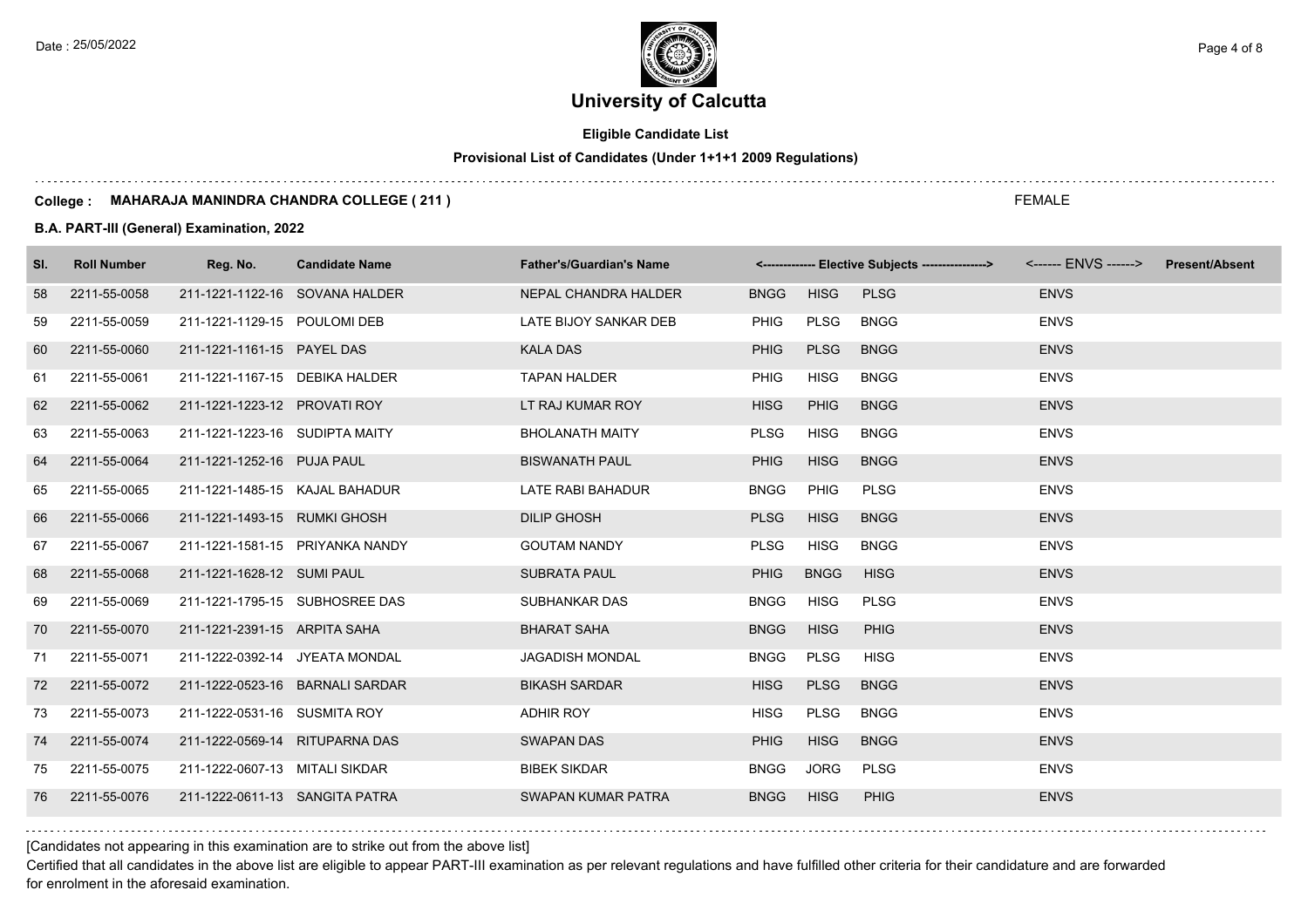## **Eligible Candidate List**

## **Provisional List of Candidates (Under 1+1+1 2009 Regulations)**

#### **College : MAHARAJA MANINDRA CHANDRA COLLEGE ( 211 )**

### **B.A. PART-III (General) Examination, 2022**

| SI. | <b>Roll Number</b> | Reg. No.                       | <b>Candidate Name</b>              | <b>Father's/Guardian's Name</b> |             |             | <------------- Elective Subjects ----------------> |             | <b>Present/Absent</b> |
|-----|--------------------|--------------------------------|------------------------------------|---------------------------------|-------------|-------------|----------------------------------------------------|-------------|-----------------------|
| 77  | 2211-55-0077       | 211-1222-0616-16 ARATI MAJHI   |                                    | <b>SANKAR MAJHI</b>             | <b>PLSG</b> | HISG        | <b>BNGG</b>                                        | <b>ENVS</b> |                       |
| 78  | 2211-55-0078       |                                | 211-1222-0686-16 PRIYANKA SARKAR   | SANKAR SARKAR                   | <b>JORG</b> | <b>PLSG</b> | <b>BNGG</b>                                        | <b>ENVS</b> |                       |
| 79  | 2211-55-0079       |                                | 211-1222-0689-12 PAYEL SAMAJDER    | AMAL CHANDRA SAMAJDER           | <b>JORG</b> | <b>PLSG</b> | <b>BNGG</b>                                        | <b>ENVS</b> |                       |
| 80  | 2211-55-0080       |                                | 211-1222-0712-14 PRIYANKA SARKAR   | <b>SUKUMAR SARKAR</b>           | <b>PLSG</b> | <b>PHIG</b> | <b>BNGG</b>                                        | <b>ENVS</b> |                       |
| 81  | 2211-55-0081       | 211-1222-0734-12 RAKHI MONDAL  |                                    | PARITOSH MONDAL                 | <b>PLSG</b> | <b>PHIG</b> | <b>BNGG</b>                                        | <b>ENVS</b> |                       |
| 82  | 2211-55-0082       | 211-1222-0738-13 MEENA DAS     |                                    | <b>DILIP DAS</b>                | <b>PLSG</b> | <b>BNGG</b> | <b>HISG</b>                                        | <b>ENVS</b> |                       |
| 83  | 2211-55-0083       |                                | 211-1222-0750-14 SHARMILA NASKAR   | LATE SUKUMAR NASKAR             | <b>HISG</b> | <b>PLSG</b> | <b>BNGG</b>                                        | <b>ENVS</b> |                       |
| 84  | 2211-55-0084       | 211-1222-0755-14 MAHUA BARICK  |                                    | <b>MALAY BARICK</b>             | <b>HISG</b> | <b>PLSG</b> | <b>BNGG</b>                                        | <b>ENVS</b> |                       |
| 85  | 2211-55-0085       | 211-1222-0914-13 SUBONI MONDAL |                                    | DURGA PADA MONDAL               | <b>HISG</b> | <b>BNGG</b> | PHIG                                               | <b>ENVS</b> |                       |
| 86  | 2211-55-0086       |                                | 211-1222-0924-13 SRABANTI MONDAL   | <b>SUBRATA MONDAL</b>           | <b>HISG</b> | <b>BNGG</b> | <b>PLSG</b>                                        | <b>ENVS</b> |                       |
| 87  | 2211-55-0087       |                                | 211-1222-0942-13 MOUSUMI BISWAS    | <b>MAKHAN LAL BISWAS</b>        | <b>PLSG</b> | <b>BNGG</b> | <b>HISG</b>                                        | <b>ENVS</b> |                       |
| 88  | 2211-55-0088       |                                | 211-1222-0989-13 PRIYANKA MONDAL   | <b>SAMIR MONDAL</b>             | <b>HISG</b> | <b>BNGG</b> | <b>PHIG</b>                                        | <b>ENVS</b> |                       |
| 89  | 2211-55-0089       |                                | 211-1222-1058-16 MAYA LAXMI SIKDER | <b>NIPUL SIKDER</b>             | <b>HISG</b> | <b>PLSG</b> | <b>BNGG</b>                                        | <b>ENVS</b> |                       |
| 90  | 2211-55-0090       | 211-1222-1068-16 APARNA DAS    |                                    | <b>SUNIL DAS</b>                | <b>HISG</b> | <b>BNGG</b> | <b>PLSG</b>                                        | <b>ENVS</b> |                       |
| 91  | 2211-55-0091       |                                | 211-1222-1105-15 APARNA SARKAR     | <b>ANUP SARKAR</b>              | <b>PHIG</b> | <b>BNGG</b> | <b>PLSG</b>                                        | <b>ENVS</b> |                       |
| 92  | 2211-55-0092       | 211-1222-1163-15 PINKI BEHARA  |                                    | PURNA BEHARA                    | <b>PHIG</b> | <b>PLSG</b> | <b>BNGG</b>                                        | <b>ENVS</b> |                       |
| 93  | 2211-55-0093       | 211-1222-2387-15 ZINIA MONDAL  |                                    | <b>BAREN MONDAL</b>             | <b>JORG</b> | <b>BNGG</b> | <b>PLSG</b>                                        | <b>ENVS</b> |                       |
| 94  | 2211-55-0094       | 211-1223-0823-15 PUJA BARUA    |                                    | NIRANJAN BARUA                  | <b>BNGG</b> | <b>JORG</b> | <b>PLSG</b>                                        | <b>ENVS</b> |                       |
| 95  | 2211-55-0095       | 211-1223-1072-16 SRISTI MAHATO |                                    | <b>DILIP MAHATO</b>             | <b>PHIG</b> | <b>HISG</b> | <b>BNGG</b>                                        | <b>ENVS</b> |                       |

[Candidates not appearing in this examination are to strike out from the above list]

Certified that all candidates in the above list are eligible to appear PART-III examination as per relevant regulations and have fulfilled other criteria for their candidature and are forwarded for enrolment in the aforesaid examination.

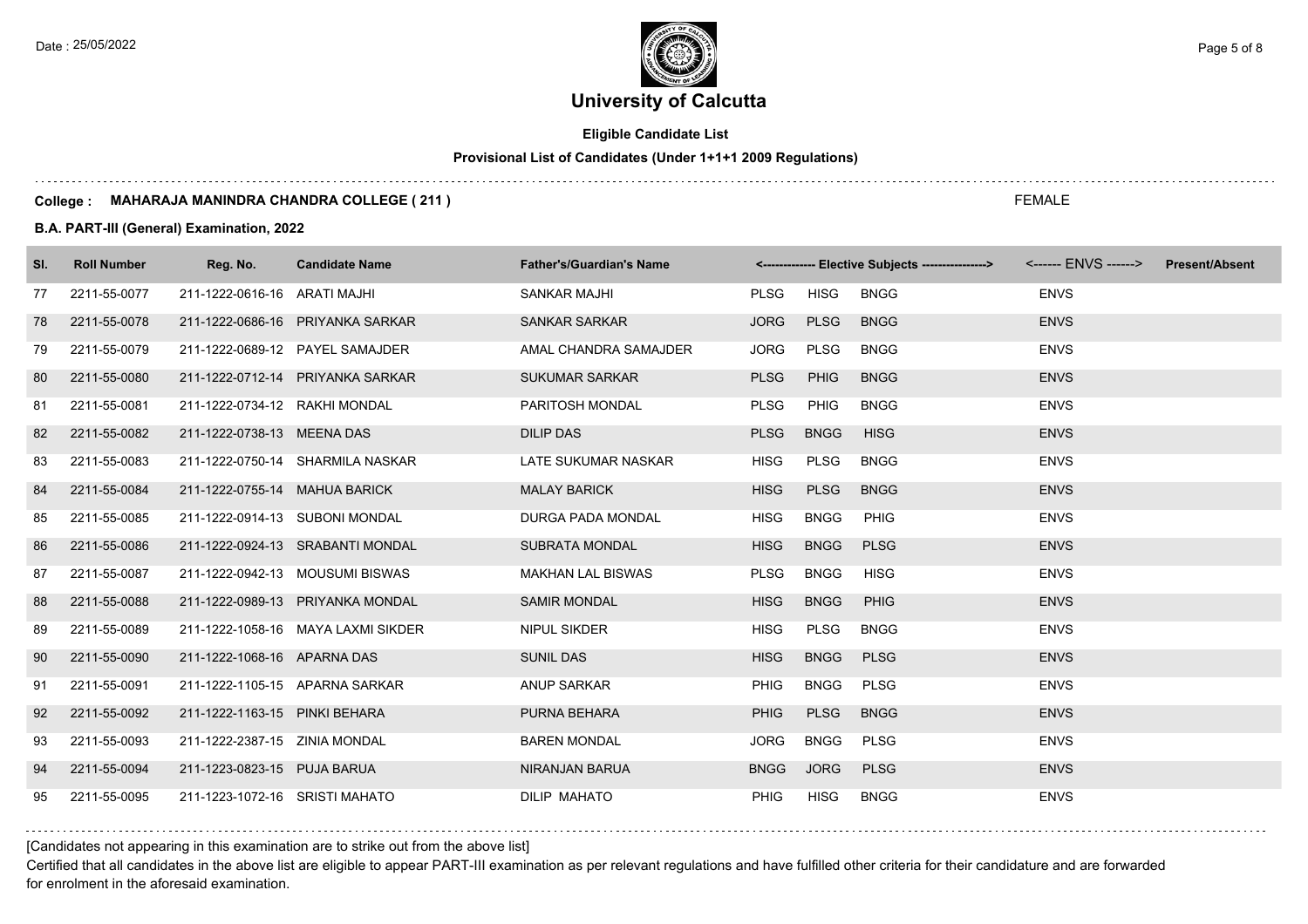$\ldots$  .

Date : 25/05/2022 **Page 6 of 8**  $\leq$  Page 6 of 8

# **University of Calcutta**

## **Eligible Candidate List**

### **Provisional List of Candidates (Under 1+1+1 2009 Regulations)**

#### **College : MAHARAJA MANINDRA CHANDRA COLLEGE ( 211 )**

### **B.A. PART-III (General) Examination, 2022**

| SI. | <b>Roll Number</b> | Reg. No.                       | <b>Candidate Name</b>              | <b>Father's/Guardian's Name</b> |             |             | <------------- Elective Subjects ----------------> |             | <b>Present/Absent</b> |
|-----|--------------------|--------------------------------|------------------------------------|---------------------------------|-------------|-------------|----------------------------------------------------|-------------|-----------------------|
| 96  | 2211-55-0096       |                                | 211-1223-1201-16 MAMATA SARDAR     | <b>KRISHNA SARDAR</b>           | <b>BNGG</b> | <b>PLSG</b> | <b>HISG</b>                                        | <b>ENVS</b> |                       |
| 97  | 2211-55-0097       | 211-1221-0978-16 MAYURI DUTTA  |                                    | KARTIK DUTTA                    | <b>HISG</b> | <b>BNGG</b> | <b>PLSG</b>                                        | <b>ENVS</b> |                       |
| 98  | 2211-55-0098       | 211-1221-1096-16 ARPITA DAS    |                                    | AMALENDU DAS                    | <b>HISG</b> | <b>BNGG</b> | <b>PLSG</b>                                        | <b>ENVS</b> |                       |
| 99  | 2211-55-0099       | 211-1222-1261-16 SOMA MONDAL   |                                    | DHRUBA MONDAL                   | <b>BNGG</b> | <b>PLSG</b> | <b>HISG</b>                                        | <b>ENVS</b> |                       |
| 100 | 2211-55-0100       | 211-1211-1053-17 SOMA DAS      |                                    | <b>KINKAR DAS</b>               | <b>PLSG</b> | <b>PHIG</b> | <b>HISG</b>                                        | <b>ENVS</b> |                       |
| 101 | 2211-55-0101       |                                | 211-1211-1108-17 KRISHNA KM THAKUR | <b>AKLESH THAKUR</b>            | <b>PLSG</b> | <b>PHIG</b> | <b>HISG</b>                                        | <b>ENVS</b> |                       |
| 102 | 2211-55-0102       | 211-1221-1017-16 PAYEL BISWAS  |                                    | <b>NIRMAL BISWAS</b>            | <b>BNGG</b> | <b>HISG</b> | <b>PLSG</b>                                        | <b>ENVS</b> |                       |
| 103 | 2211-55-0103       | 211-1222-1683-15 JHARNA SARDAR |                                    | SHYAMAL SARDAR                  | <b>PLSG</b> | <b>PHIG</b> | <b>HISG</b>                                        | <b>ENVS</b> |                       |
| 104 | 2211-55-0104       | 211-1221-0989-15 PAYEL GUPTA   |                                    | LATE DEBASISH GUPTA             | <b>HISG</b> | <b>PLSG</b> | <b>ENGG</b>                                        | <b>ENVS</b> |                       |
| 105 | 2211-55-0105       | 211-1222-0933-15 ANANYA HALDER |                                    | ASHOK KR HALDER                 | <b>ENGG</b> | <b>HISG</b> | <b>PHIG</b>                                        | <b>ENVS</b> |                       |
| 106 | 2211-55-0106       | 211-1222-0422-16 TINA DAS      |                                    | <b>SHIBU DAS</b>                | <b>BNGG</b> | <b>PLSG</b> | <b>HISG</b>                                        | <b>ENVS</b> |                       |
| 107 | 2211-55-0107       | 211-1222-1008-16 SAMPRITA DAS  |                                    | LATE SANJIB KUMAR DAS           | <b>BNGG</b> | <b>PHIG</b> | <b>PLSG</b>                                        | <b>ENVS</b> |                       |
| 108 | 2211-55-0108       | 211-1224-1082-16 SREEJITA LAHA |                                    | <b>SRIKANTA LAHA</b>            | <b>PLSG</b> | <b>PHIG</b> | <b>BNGG</b>                                        | <b>ENVS</b> |                       |
| 109 | 2211-55-0109       | 211-1221-0799-14 RANI KHATUN   |                                    | <b>MD SAHAJADA</b>              | <b>HISG</b> | <b>PHIG</b> | <b>HING</b>                                        | <b>ENVS</b> |                       |
|     | 110 2211-55-0110   | 211-1222-1093-15 SEULI BISWAS  |                                    | NANDA GOPAL BISWAS              | <b>PHIG</b> | <b>HISG</b> | <b>BNGG</b>                                        | <b>ENVS</b> |                       |
|     | 111 2211-55-0111   | 211-1222-0430-14 SNIGDHA SAHA  |                                    | SHYAMAL SAHA                    | ENGG        | PLSG        | <b>JORG</b>                                        | <b>ENVS</b> |                       |
|     | 112 2211-55-0112   |                                | 211-1221-1633-15 PRIYANKA SENGUPTA | <b>GOUTAM SENGUPTA</b>          | <b>PLSG</b> | <b>HISG</b> | <b>ENGG</b>                                        | <b>ENVS</b> |                       |
| 113 | 2211-55-0113       | 211-1222-1669-15 SUMI MRIDHA   |                                    | SUDHANGSHU MRIDHA               | <b>PLSG</b> | <b>PHIG</b> | <b>HISG</b>                                        | <b>ENVS</b> |                       |
|     | 114 2211-55-0114   | 211-1221-0881-13 KAKALI BOSE   |                                    | <b>SANJOY BOSE</b>              | <b>HISG</b> | <b>BNGG</b> | <b>PLSG</b>                                        | <b>ENVS</b> |                       |

[Candidates not appearing in this examination are to strike out from the above list]

Certified that all candidates in the above list are eligible to appear PART-III examination as per relevant regulations and have fulfilled other criteria for their candidature and are forwarded for enrolment in the aforesaid examination.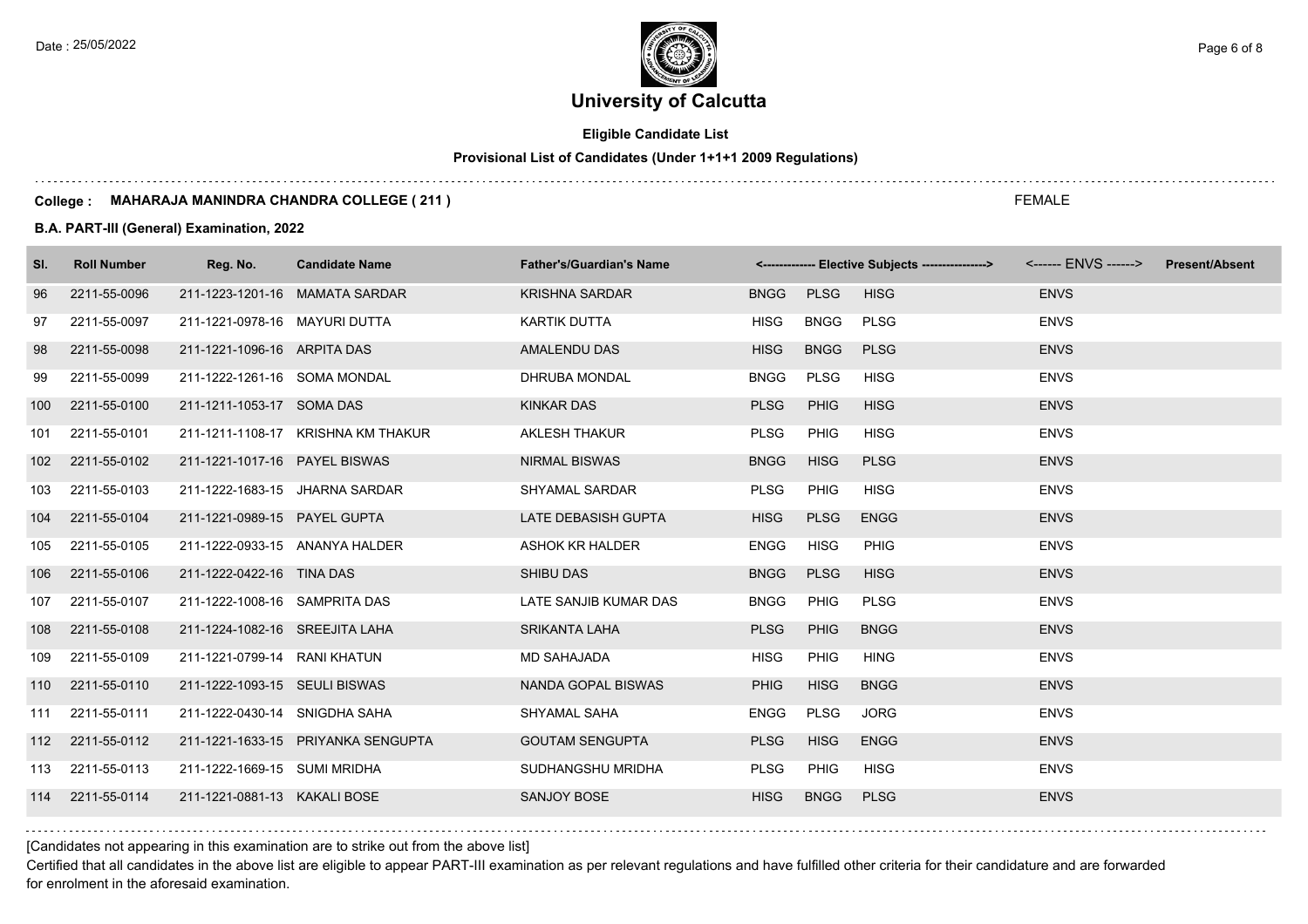## **Eligible Candidate List**

## **Provisional List of Candidates (Under 1+1+1 2009 Regulations)**

#### **College : MAHARAJA MANINDRA CHANDRA COLLEGE ( 211 )**

### **B.A. PART-III (General) Examination, 2022**

| SI. | <b>Roll Number</b> | Reg. No.                       | <b>Candidate Name</b>              | <b>Father's/Guardian's Name</b> |             |             | <-------------- Elective Subjects ----------------> |             | <b>Present/Absent</b> |
|-----|--------------------|--------------------------------|------------------------------------|---------------------------------|-------------|-------------|-----------------------------------------------------|-------------|-----------------------|
| 115 | 2211-55-0115       | 211-1221-0862-13 MADHU PRASAD  |                                    | <b>RAJESH PRASAD</b>            | <b>HISG</b> | <b>HING</b> | <b>PLSG</b>                                         | <b>ENVS</b> |                       |
|     | 116 2211-55-0116   | 211-1222-0397-14 SUPARNA DAS   |                                    | <b>SWAPAN DAS</b>               | <b>BNGG</b> | <b>PLSG</b> | <b>HISG</b>                                         | <b>ENVS</b> |                       |
| 117 | 2211-55-0117       | 211-1221-0662-14 ANKANA KAR    |                                    | <b>KAMAL KAR</b>                | <b>HISG</b> | <b>PLSG</b> | <b>PHIG</b>                                         | <b>ENVS</b> |                       |
|     | 118 2211-55-0118   |                                | 211-1222-0740-14 MAMATA MONDAL     | <b>RATAN MONDAL</b>             | <b>PLSG</b> | <b>HISG</b> | <b>BNGG</b>                                         | <b>ENVS</b> |                       |
|     | 119 2211-55-0119   | 211-1221-0636-12 RUMA SAHA     |                                    | <b>PRADIP SAHA</b>              | <b>PLSG</b> | <b>ECOG</b> | <b>JORG</b>                                         | <b>ENVS</b> |                       |
|     | 120 2211-55-0120   | 211-1221-1064-12 DIMPAL MISHRA |                                    | <b>UMA SHANKAR MISHRA</b>       | <b>HISG</b> | <b>PLSG</b> | <b>HING</b>                                         | <b>ENVS</b> |                       |
| 121 | 2211-55-0121       | 211-1221-1054-12 MOUMITA DUTTA |                                    | LATE BIMAL DUTTA                | <b>HISG</b> | <b>PLSG</b> | <b>JORG</b>                                         | <b>ENVS</b> |                       |
|     | 122 2211-55-0122   |                                | 211-1221-0726-12 SAYANTANI GUPTA   | <b>JAYANTA GUPTA</b>            | <b>JORG</b> | <b>PLSG</b> | <b>ECOG</b>                                         | <b>ENVS</b> |                       |
|     | 123 2211-55-0123   | 211-1221-0836-13 MAMPI GATAIT  |                                    | <b>AKSHYA GATAIT</b>            | <b>HISG</b> | <b>PHIG</b> | <b>PLSG</b>                                         | <b>ENVS</b> |                       |
| 124 | 2211-55-0124       | 211-1221-0841-13 PRITI DAS     |                                    | KASHI NATH DAS                  | <b>HISG</b> | <b>PHIG</b> | <b>BNGG</b>                                         | <b>ENVS</b> |                       |
| 125 | 2211-55-0125       |                                | 211-1221-0893-13 CHAYANIKA MOITRA  | SANJOY MAITRA                   | <b>BNGG</b> | <b>PHIG</b> | <b>PLSG</b>                                         | <b>ENVS</b> |                       |
| 126 | 2211-55-0126       | 211-1221-0951-13 PUJA SAHA     |                                    | <b>TAPAN SAHA</b>               | <b>HISG</b> | <b>PHIG</b> | <b>BNGG</b>                                         | <b>ENVS</b> |                       |
| 127 | 2211-55-0127       | 211-1221-0878-12 SOMA DEY      |                                    | <b>NEMAI DEY</b>                | <b>HISG</b> | <b>PLSG</b> | PHIG                                                | <b>ENVS</b> |                       |
| 128 | 2211-55-0128       |                                | 211-1221-0983-12 SANKARI PRAMANICK | <b>RAJANI PRAMANICK</b>         | <b>HISG</b> | <b>PLSG</b> | <b>JORG</b>                                         | <b>ENVS</b> |                       |
| 129 | 2211-55-0129       | 211-1221-0846-12 PRIYANKA ROY  |                                    | <b>AMIT ROY</b>                 | <b>HISG</b> | <b>PLSG</b> | <b>JORG</b>                                         | <b>ENVS</b> |                       |
|     | 130 2211-55-0130   | 211-1221-0238-12 HARSHA SHARMA |                                    | <b>DIPAK SHARMA</b>             | <b>JORG</b> | <b>ENGG</b> | <b>PLSG</b>                                         | <b>ENVS</b> |                       |
| 131 | 2211-55-0131       |                                | 211-1221-0933-12 MOUMITA GHOSH     | LATE SWAPAN GHOSH               | <b>HISG</b> | <b>PLSG</b> | <b>JORG</b>                                         | <b>ENVS</b> |                       |
|     | 132 2211-55-0132   | 211-1221-0580-12 MANISHA SHAW  |                                    | LATE GOPAL SHAW                 | <b>HING</b> | <b>HISG</b> | <b>PLSG</b>                                         | <b>ENVS</b> |                       |
|     | 133 2211-55-0133   |                                | 211-1221-0686-12 CHANDRANI BISWAS  | <b>ASHOK BISWAS</b>             | <b>PLSG</b> | <b>BNGG</b> | PHIG                                                | <b>ENVS</b> |                       |

## [Candidates not appearing in this examination are to strike out from the above list]

Certified that all candidates in the above list are eligible to appear PART-III examination as per relevant regulations and have fulfilled other criteria for their candidature and are forwarded for enrolment in the aforesaid examination.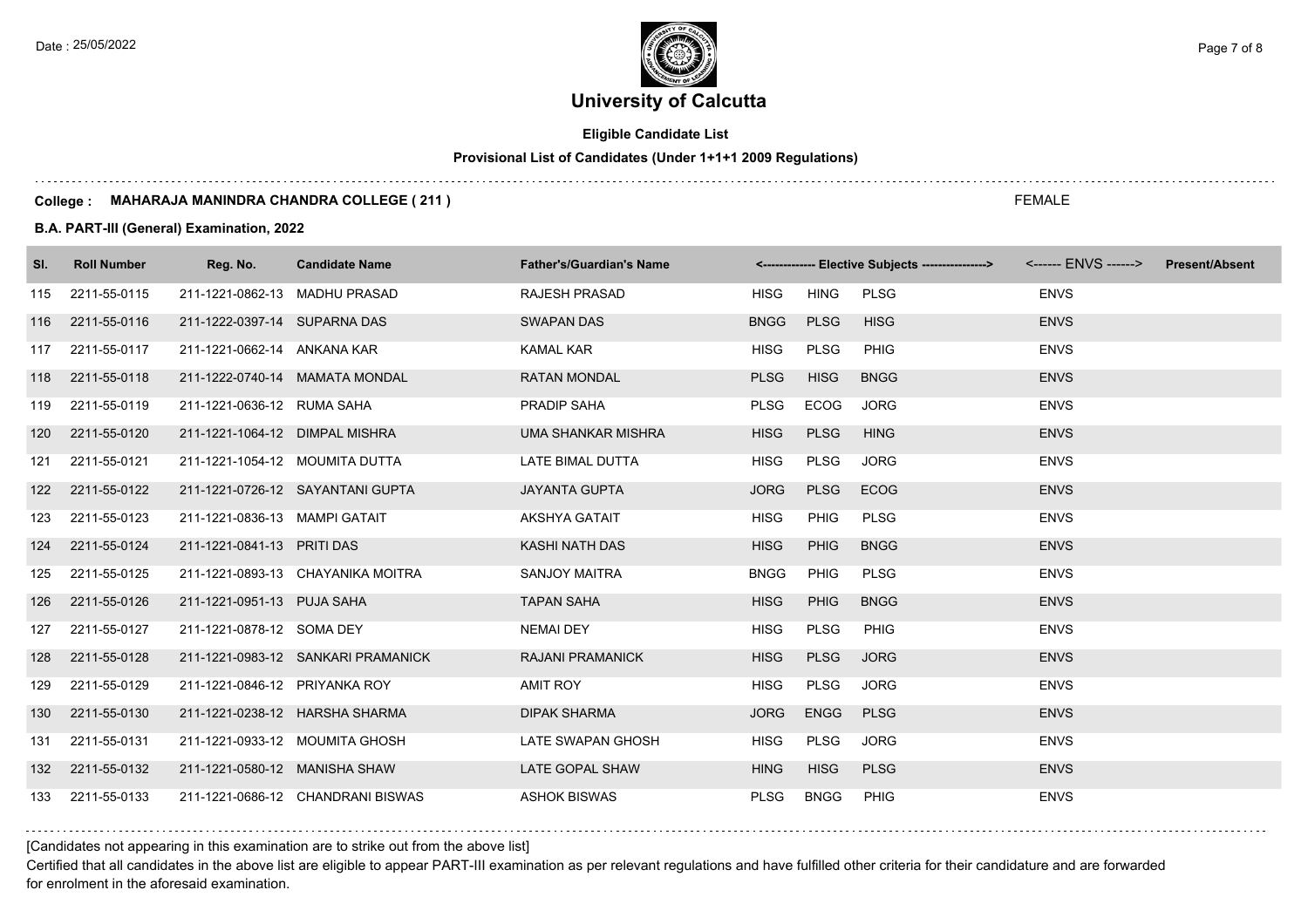

## **Eligible Candidate List**

## **Provisional List of Candidates (Under 1+1+1 2009 Regulations)**

#### **College : MAHARAJA MANINDRA CHANDRA COLLEGE ( 211 )**

**B.A. PART-III (General) Examination, 2022**

| SI. | <b>Roll Number</b> | Reg. No.                       | <b>Candidate Name</b>               | <b>Father's/Guardian's Name</b> |             |             | <------------- Elective Subjects ---------------> |             | <b>Present/Absent</b> |
|-----|--------------------|--------------------------------|-------------------------------------|---------------------------------|-------------|-------------|---------------------------------------------------|-------------|-----------------------|
| 134 | 2211-55-0134       |                                | 211-1221-0890-12 SUMITA KUMARI SONI | SURESH PRASAD SONI              | <b>HISG</b> | <b>PLSG</b> | <b>HING</b>                                       | <b>ENVS</b> |                       |
| 135 | 2211-55-0135       | 211-1221-0918-12 RUMKI BACHHAR |                                     | AROBINDO BACHHAR                | <b>HISG</b> | <b>PLSG</b> | <b>JORG</b>                                       | <b>ENVS</b> |                       |
| 136 | 2211-55-0136       |                                | 211-1221-0988-12 SREECHANDA MITRA   | <b>SUMIT MITRA</b>              | <b>PLSG</b> | JORG        | <b>ENGG</b>                                       | <b>ENVS</b> |                       |
| 137 | 2211-55-0137       | 211-1221-0995-12 RIMPA SAHA    |                                     | PRADIP SAHA                     | <b>HISG</b> | PLSG        | <b>BNGG</b>                                       | <b>ENVS</b> |                       |
| 138 | 2211-55-0138       | 211-1221-0705-12 SHILPA GUPTA  |                                     | <b>VIJOY GUPTA</b>              | <b>HISG</b> | <b>PLSG</b> | <b>JORG</b>                                       | <b>ENVS</b> |                       |
| 139 | 2211-55-0139       | 211-1221-0795-12 SHREYA KOTAL  |                                     | <b>DEBNATH KOTAL</b>            | <b>PLSG</b> | <b>BNGG</b> | HISG                                              | <b>ENVS</b> |                       |

[Candidates not appearing in this examination are to strike out from the above list]

Certified that all candidates in the above list are eligible to appear PART-III examination as per relevant regulations and have fulfilled other criteria for their candidature and are forwarded for enrolment in the aforesaid examination.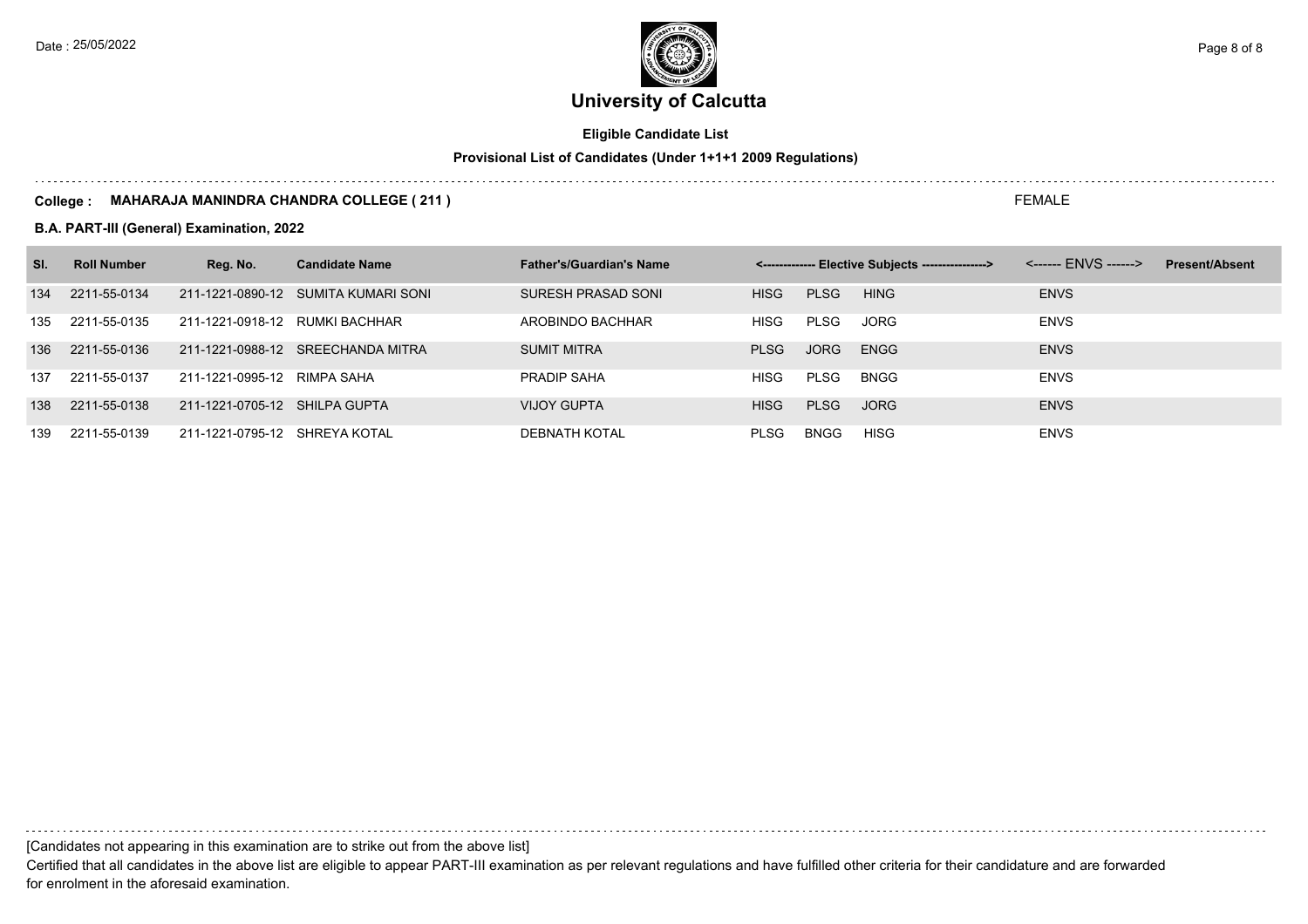## **Eligible Candidate List**

## **Provisional List of Candidates (Under 1+1+1 2009 Regulations)**

#### **College : MAHARAJA MANINDRA CHANDRA COLLEGE ( 211 )**

### **B.A. PART-III (General) Examination, 2022**

| SI.             | <b>Roll Number</b> | Reg. No.                      | <b>Candidate Name</b>                 | <b>Father's/Guardian's Name</b> |             |             | <-------------- Elective Subjects ----------------> | <b>Present/Absent</b> |
|-----------------|--------------------|-------------------------------|---------------------------------------|---------------------------------|-------------|-------------|-----------------------------------------------------|-----------------------|
| -1              | 2211-66-0001       | 211-1121-0503-16 SOUVIK DAS   |                                       | SUSHNTA SANKAR DAS              | <b>JORG</b> |             |                                                     |                       |
| 2               | 2211-66-0002       |                               | 211-1121-0927-16 SOUVIK PRAMANICK     | <b>TAPAN PRAMANICK</b>          | <b>HISG</b> | <b>JORG</b> |                                                     |                       |
| 3               | 2211-66-0003       | 211-1121-1683-12 ABHIRUP SEAL |                                       | <b>UJJAL SEAL</b>               | <b>ENGG</b> |             |                                                     |                       |
| $\overline{4}$  | 2211-66-0004       |                               | 211-1111-1137-17 ABDUL MOHIM TARAFDER | ABDUL MOMIN TARAFDER            | <b>HISG</b> |             |                                                     |                       |
| 5               | 2211-66-0005       | 211-1122-1743-15 BITTU MALICK |                                       | <b>HARU MALICK</b>              | <b>PLSG</b> |             |                                                     |                       |
| 6               | 2211-66-0006       |                               | 211-1121-0991-16 SHANTANU SANKI       | <b>BISWANATH SANKI</b>          | <b>HISG</b> | <b>ENGG</b> |                                                     |                       |
| $\overline{7}$  | 2211-66-0007       | 211-1121-1087-16 UNMESH ROY   |                                       | <b>LATE MRINMOY ROY</b>         | <b>PHIG</b> |             |                                                     |                       |
| 8               | 2211-66-0008       |                               | 211-1121-1275-15 ARUNAVA KUNDU        | <b>DIPAK KUNDU</b>              | <b>PLSG</b> | <b>ENGG</b> | <b>HISG</b>                                         |                       |
| 9               | 2211-66-0009       | 211-1121-1773-15 DIP ROY      |                                       | SHIBU PADA ROY                  | <b>HISG</b> |             |                                                     |                       |
| 10              | 2211-66-0010       |                               | 211-1122-1671-15 PRASUN MONDAL        | <b>BISWAJIT MONDAL</b>          | <b>HISG</b> |             |                                                     |                       |
| 11              | 2211-66-0011       |                               | 211-1124-1531-15 KOUSHIK DEBNATH      | KASHINATH DEBNATH               | <b>JORG</b> |             |                                                     |                       |
| 12 <sup>2</sup> | 2211-66-0012       |                               | 211-1121-1185-15 DIPENDU BAJKHAN      | <b>GOBINDA BAJKHAN</b>          | <b>PLSG</b> |             |                                                     |                       |
| 13              | 2211-66-0013       |                               | 211-1122-0396-14 PABITRA MONDAL       | <b>BHABARANJAN MONDAL</b>       | <b>PLSG</b> |             |                                                     |                       |
| 14              | 2211-66-0014       |                               | 211-1122-0710-14 RATHIN KUMAR RAM     | RADHEY SHYAM RAM                | <b>PLSG</b> |             |                                                     |                       |
| 15              | 2211-66-0015       |                               | 211-1121-1287-15 SOUMYADEEP DAS       | PARTHA PRATIM DAS               | <b>ENGG</b> | <b>PLSG</b> |                                                     |                       |
| 16              | 2211-66-0016       | 211-1122-1253-15 RAHUL MANDAL |                                       | KRISHNA PADA MANDAL             | <b>PLSG</b> | <b>HISG</b> |                                                     |                       |
| 17              | 2211-66-0017       | 211-1121-1781-15 KUNTAL GHOSH |                                       | <b>KUNAL GHOSH</b>              | <b>HISG</b> | PLSG        | PHIG                                                |                       |
| 18              | 2211-66-0018       |                               | 211-1121-0531-14 MD SARFARAJ ALI      | <b>MD ALI</b>                   | <b>PLSG</b> |             |                                                     |                       |
| 19              | 2211-66-0019       | 211-1121-0381-14 JAYANTA DAS  |                                       | <b>ARUN DAS</b>                 | <b>PLSG</b> |             |                                                     |                       |

[Candidates not appearing in this examination are to strike out from the above list]

Certified that all candidates in the above list are eligible to appear PART-III examination as per relevant regulations and have fulfilled other criteria for their candidature and are forwarded for enrolment in the aforesaid examination.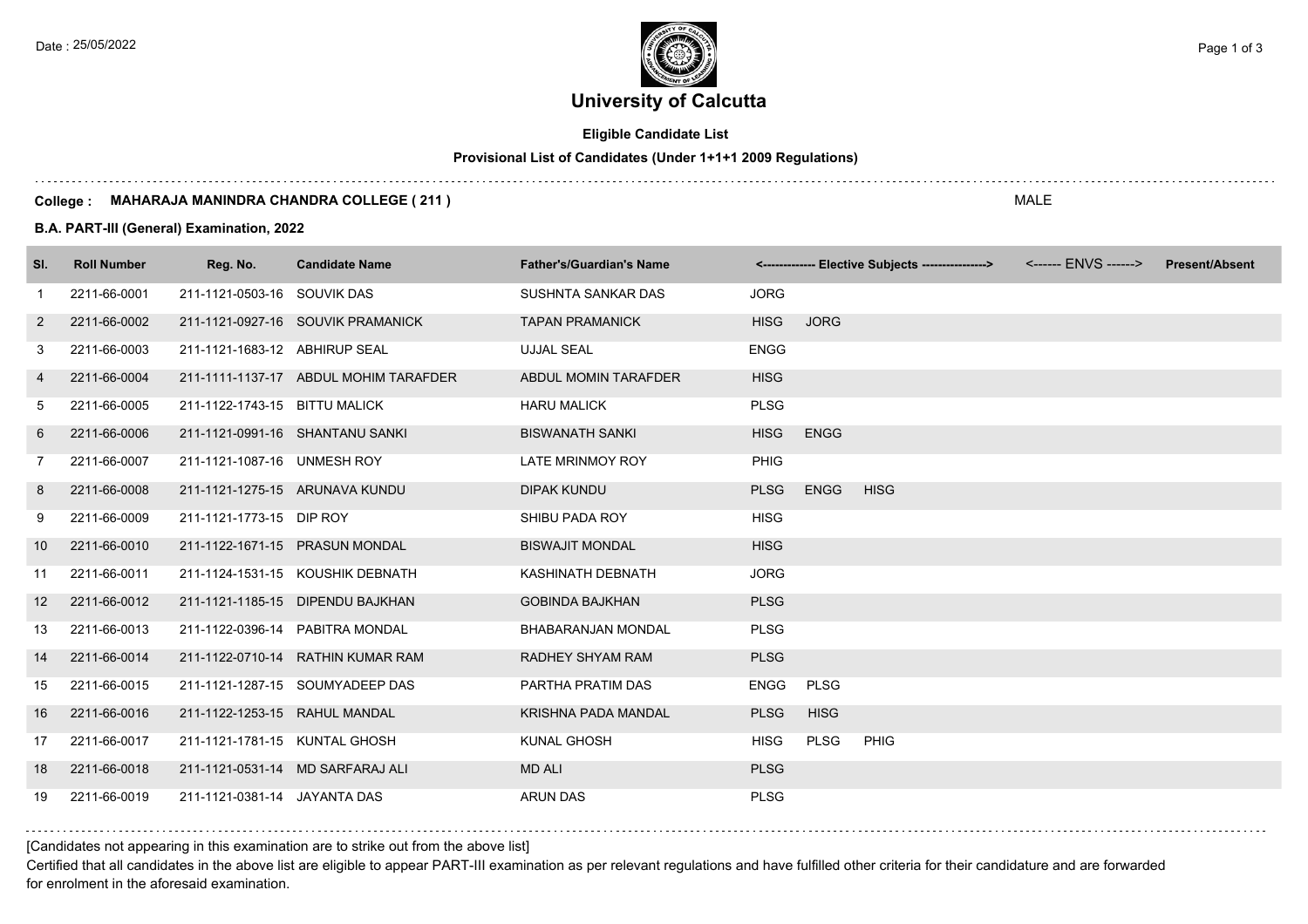Date : 25/05/2022 **Page 2 of 3** Page 2 of 3

# **University of Calcutta**

## **Eligible Candidate List**

## **Provisional List of Candidates (Under 1+1+1 2009 Regulations)**

#### **College : MAHARAJA MANINDRA CHANDRA COLLEGE ( 211 )**

### **B.A. PART-III (General) Examination, 2022**

| SI. | <b>Roll Number</b> | Reg. No.                        | <b>Candidate Name</b>              | <b>Father's/Guardian's Name</b> |             | <-------------- Elective Subjects ----------------> | <b>Present/Absent</b> |
|-----|--------------------|---------------------------------|------------------------------------|---------------------------------|-------------|-----------------------------------------------------|-----------------------|
| 20  | 2211-66-0020       | 211-1121-0694-14 NETAI DEYASHI  |                                    | <b>SADWAN DEYASHI</b>           | <b>PLSG</b> |                                                     |                       |
| 21  | 2211-66-0021       |                                 | 211-1122-0827-12 SUBHASISH SARKAR  | <b>DEBASISH SARKAR</b>          | <b>PHIG</b> |                                                     |                       |
| 22  | 2211-66-0022       |                                 | 211-1122-0595-12 HIRANMOY MAJUMDER | <b>AVIJIT MAJUMDER</b>          | <b>PLSG</b> |                                                     |                       |
| 23  | 2211-66-0023       | 211-1121-0833-13 AJAY ARI       |                                    | LTE NITAI ARI                   | <b>HISG</b> |                                                     |                       |
| 24  | 2211-66-0024       | 211-1121-0863-13 AVIK PAUL      |                                    | <b>AJOY PAUL</b>                | <b>PHIG</b> |                                                     |                       |
| 25  | 2211-66-0025       |                                 | 211-1121-0897-13 SOUMITRA SAMANTA  | <b>MANICK SAMANTA</b>           | PHIG        |                                                     |                       |
| 26  | 2211-66-0026       | 211-1122-0907-13 ABHRADIP ROY   |                                    | <b>RATAN ROY</b>                | <b>HISG</b> | <b>PLSG</b>                                         |                       |
| 27  | 2211-66-0027       | 211-1121-0929-13 TANMOY SAHA    |                                    | <b>BISHNU GOPAL SAHA</b>        | <b>HISG</b> |                                                     |                       |
| 28  | 2211-66-0028       | 211-1121-0791-12 NITAI MONDAL   |                                    | <b>KRISHNA MONDAL</b>           | <b>HISG</b> | <b>PLSG</b>                                         |                       |
| 29  | 2211-66-0029       | 211-1124-0975-12 KAUSHICK POALI |                                    | <b>BAIDYA NATH POALI</b>        | <b>HISG</b> | <b>PLSG</b>                                         |                       |
| 30  | 2211-66-0030       |                                 | 211-1121-1008-12 SANDIP BANERJEE   | <b>SANKAR BANERJEE</b>          | <b>HISG</b> | <b>PHIG</b>                                         |                       |
| 31  | 2211-66-0031       | 211-1121-0851-12 BIKI SINGH     |                                    | K TOMBA SINGH                   | <b>PLSG</b> | ECOG                                                |                       |
| 32  | 2211-66-0032       |                                 | 211-1121-0970-12 SANDEEP PRADHAN   | <b>KUMAR PRADHAN</b>            | <b>ENGG</b> |                                                     |                       |
| 33  | 2211-66-0033       | 211-1121-0656-12 RAJESH DUTTA   |                                    | <b>TARASHANKAR DUTTA</b>        | <b>PHIG</b> |                                                     |                       |
| 34  | 2211-66-0034       | 211-1122-0869-12 PINTU MONDAL   |                                    | PRABIR MONDAL                   | <b>PLSG</b> |                                                     |                       |
| 35  | 2211-66-0035       | 211-1121-0881-12 KRISHANU DAS   |                                    | <b>ALOKE DAS</b>                | <b>PLSG</b> |                                                     |                       |
| 36  | 2211-66-0036       | 211-1121-0892-12 SAMAR DAS      |                                    | SUBODH CHANDRA DAS              | <b>PLSG</b> | <b>JORG</b>                                         |                       |
| 37  | 2211-66-0037       | 211-1121-0826-12 PALASH ROY     |                                    | <b>BABLU ROY</b>                | <b>PLSG</b> |                                                     |                       |
| 38  | 2211-66-0038       | 211-1121-0928-12 PRITAM BURMAN  |                                    | <b>ASHIM BURMAN</b>             | <b>HISG</b> |                                                     |                       |

## [Candidates not appearing in this examination are to strike out from the above list]

Certified that all candidates in the above list are eligible to appear PART-III examination as per relevant regulations and have fulfilled other criteria for their candidature and are forwarded for enrolment in the aforesaid examination.